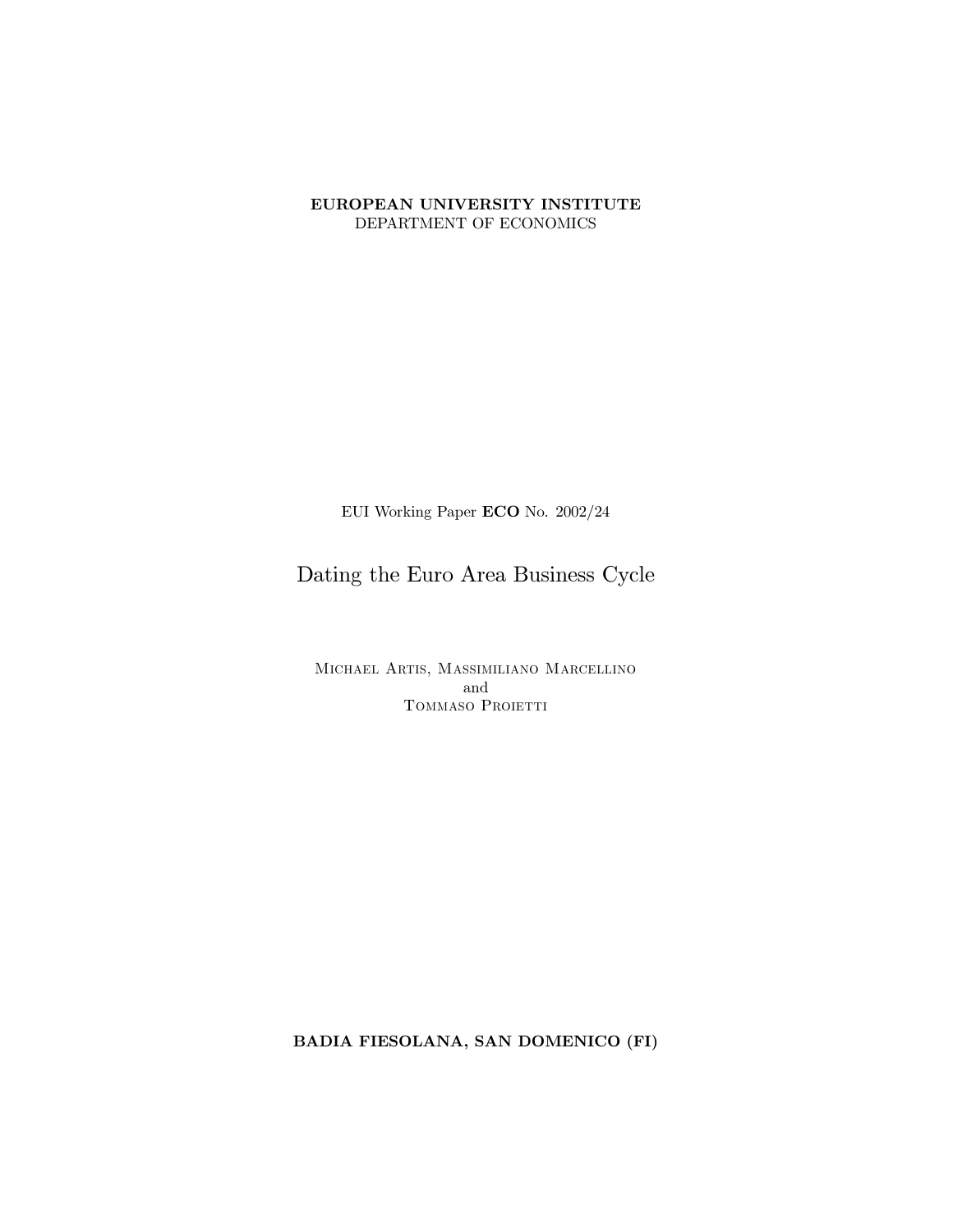All rights reserved. No part of this paper may be reproduced in any form without permission of the  $\text{author}(s)$ .

 $\odot\!2002$  Michael Artis, Massimiliano Marcellino and Tommaso Proietti $\,$ Published in Italy in November 2002 European University Institute Badia Fiesolana I-50016 San Domenico (FI) Italy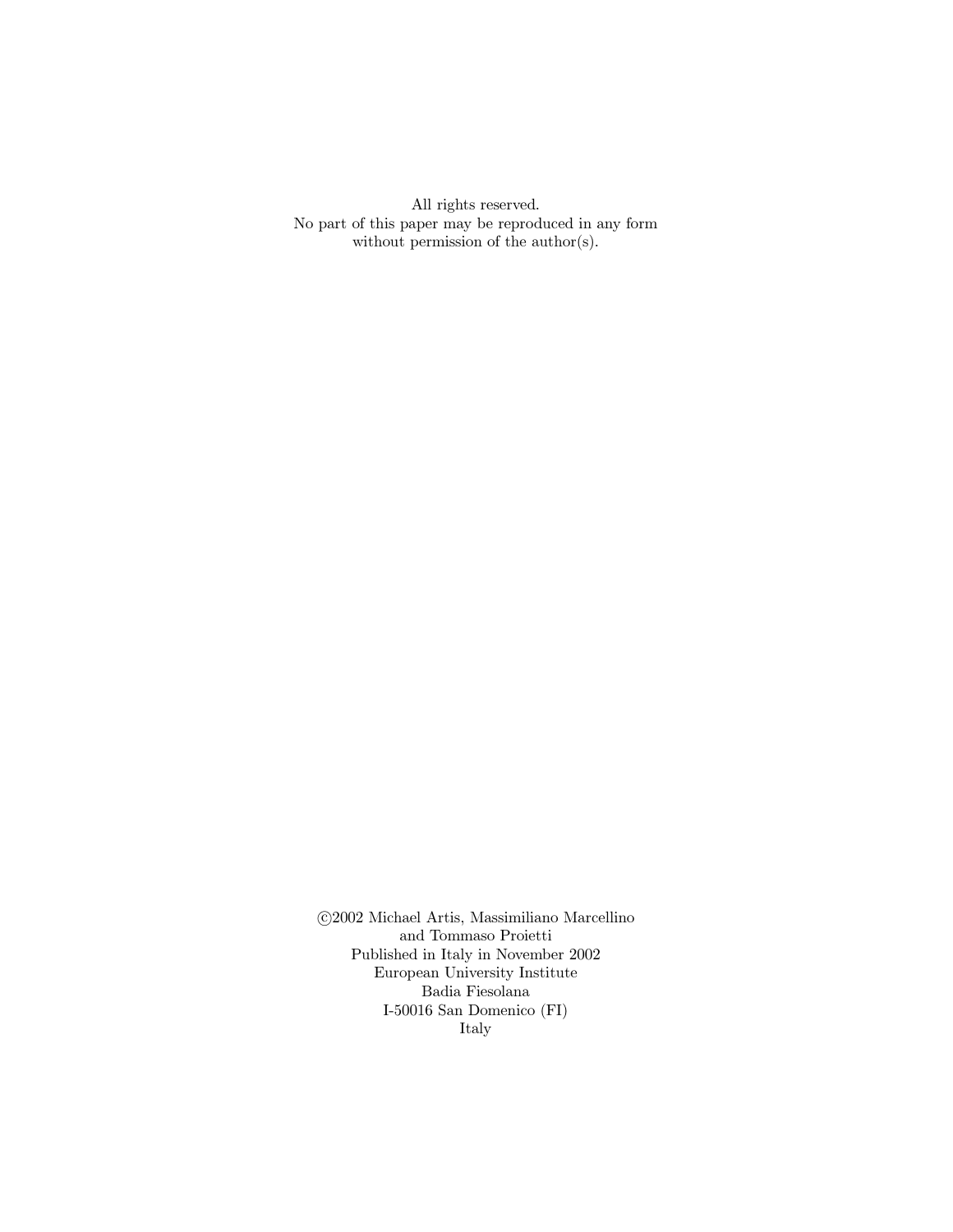# Dating the Euro Area Business Cycle

Michael Artis European University Institute and CEPR

Massimiliano Marcellino Universita Bocconi, Igier and CEPR `

Tommaso Proietti

Universita di Udine and European University Institute `

#### **Abstract**

In this paper we compare alternative approaches for dating the Euro area business cycle and analyzing its characteristics. First, we extend a commonly used dating procedure to allow for length, size and amplitude restrictions, and to compute the probability of a phase change. Second, we apply the modified algorithm for dating both the classical Euro area cycle and the deviation cycle, where the latter is obtained by a variety of methods, including a modified HP filter that reproduces the features of the BK filter but avoids end-point problems, and a production function based approach. Third, we repeat the dating exercise for the main Euro area countries, evaluate the degree of syncronization, and compare the results with the UK and the US. Fourth, we construct indices of business cycle diffusion, and assess how spread are cyclical movements throughout the economy. Finally, we repeat the dating exercise using monthly industrial production data, to evaluate whether the higher sampling frequency can compensate the higher variability of the series and produce a more accurate dating.

*JEL Classification:* E32, E39

*Keywords:* Business cycle, Euro area, cycle dating, cycle synchronization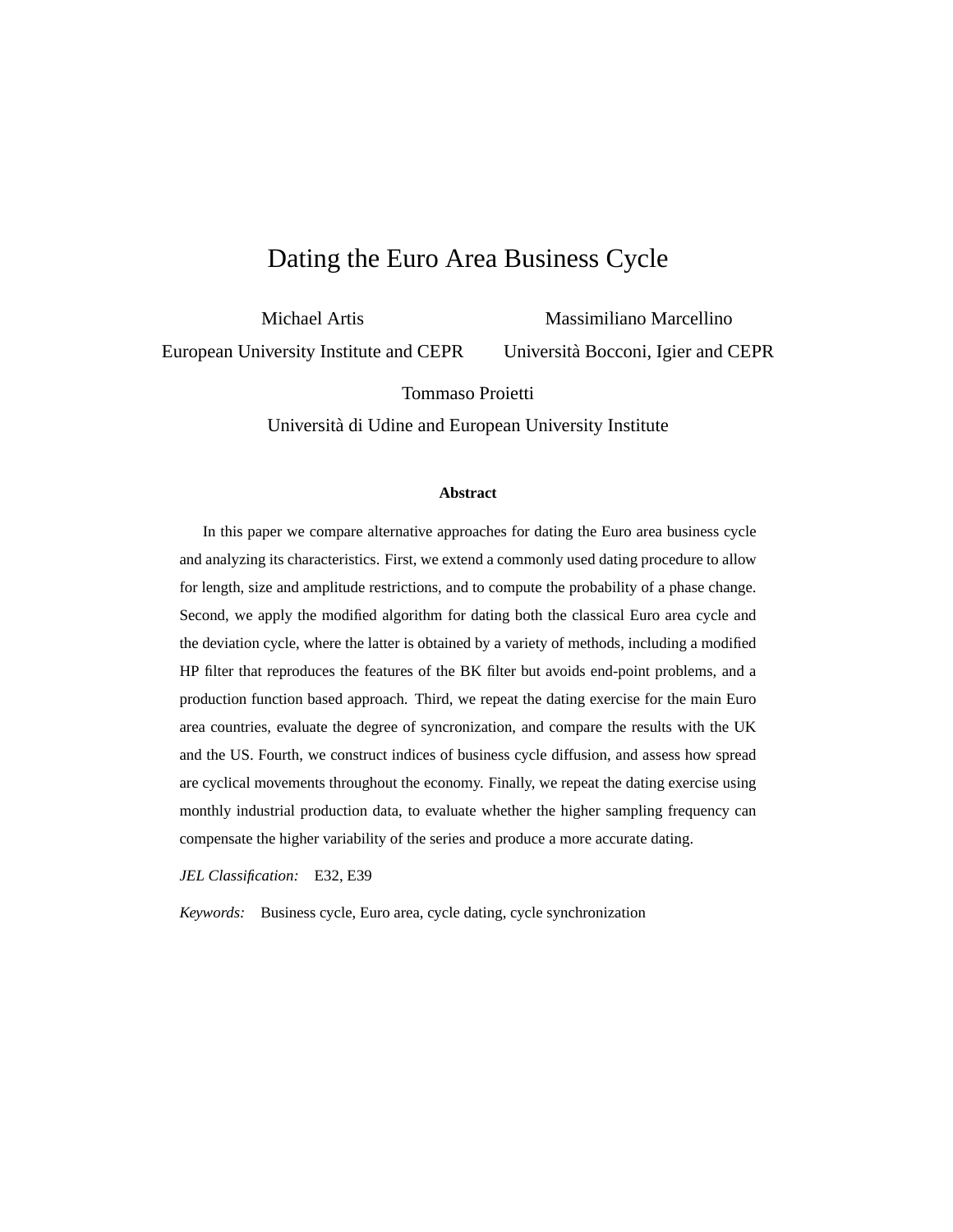# **1 Introduction**

The business cycle can be defined as a broadly-based movement of economic variables in a sequentially oscillatory manner. The term 'cycle' is a misnomer to the extent to which it suggests a regular periodicity; one of its features is that the length and depth (duration and amplitude) of the cycle seems to vary. Indeed one of the current preoccupations of US business cycle experts (e.g., Stock and Watson 2002) is to explain the apparent lengthening of the cycle there in recent history.

There are several other reasons for taking an interest in the cycle. The evolution of the cycle carries with it an evolution in variables of considerable consequence for policy-makers: indeed, policy-makers are commonly depicted as endeavouring to reduce the extent of fluctuations by exercising stabilization policy. A closely related interest has been in the use of business cycle evidence in the context of optimal currency area theory and its indication for the optimality of monetary union. Other things equal, business cycle symmetry is a positive indicator for monetary union as it indicates that a single monetary policy will be broadly appropriate for all participants in the monetary union. On the other side, an asymmetry of business cycle experience is usually treated as a negative indicator for participation in monetary union. Now is a good time to begin the study of the cyclical properties of the Eurozone economy, as it is part of the assembly of facts about the "new" economy given life by the commitment to a single monetary policy.

The literature recognizes two broad definitions of the cycle, the so-called classical cycle and the growth or deviation cycle. The difference between the two is conceptually simple: in the case of the deviation cycle, turning points are defined with respect to deviations of the rate of growth of GDP from an appropriately defined trend rate of growth. There is a large technical literature which is concerned with the best method of extracting a trend from the data, and it turns out that the method adopted may carry quite important implications for the subsequent dating of the turning points. The classical cycle, by contrast, selects its tuning points on the basis of an absolute decline (or rise) in the value of GDP.

In early post-war decades, especially in Western Europe, growth was relatively persistent and absolute declines in output were comparatively rare; the growth cycle then seemed to be of more analytical value especially as inflexions in the rate of growth of output could reasonably be related to fluctuations in the levels of employment and unemployment. In more recent decades, however,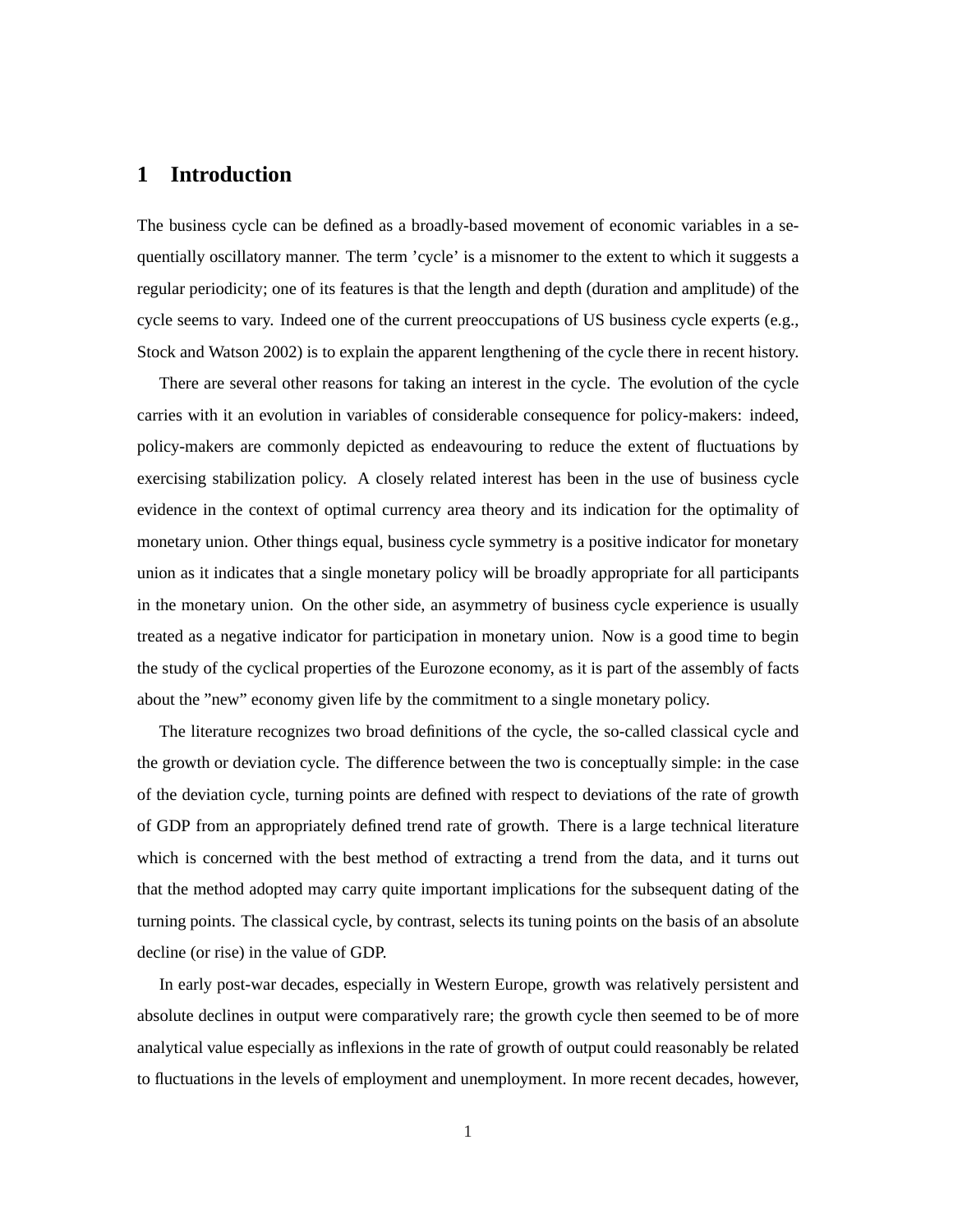there have been a number of instances of absolute decline in output, and popular description at any rate has focussed more on the classical cycle (for example there is a widespread impression that a recession defines itself as two consecutive quarters of absolute decline). In addition, the concern mentioned above that de-trending methods can affect the information content of the series in unwanted ways, has reinforced the case for examining the classical cycle.

In this paper we analyze the business cycle in the Eurozone and in its main constituent economies, comparing both concepts of the cycle. Previous work documenting the cyclical experience of the Eurozone economy is quite sparse, being limited essentially to the paper by Agresti and Mojon (2001), which applies the notion of a growth or deviation cycle based on the use of the bandpass filter, and work by Harding and Pagan (Harding and Pagan, 2001, Pagan, 2002) which focuses also on the notion of the classical cycle. We adopt Pagan's dating methodology, but extend it to compute the probability of phase switch, introduce depth or amplitude restrictions, and dating monthly series. Our results on dating the cycle largely confirm the findings in these previous studies, with some differences we note below.

We employ GDP as a basic broad-based measure of economic activity, but also study the cyclical evolution of other variables, such as employment, investment, consumption and net exports to examine their possible role in relation to the cycle, rather than as giving indications for a different dating of the cycle itself.

Any study of the Eurozone economy faces a problem of data availability. The Eurozone only came into being on the 1st January 1999, and the study of business cycles needs a larger sample than three-and-a-half years. To extend the data back in time encounters the problem of aggregation when exchange rates are pone to change: in these circumstances there is no "perfect" method of aggregation. We have employed, for the most part, the data that have been constructed for the ECB's Area-wide model, conducting a check against the main alternatively-generated series, that produced by Beyer, Doornik and Hendry (2001) in two instances (the comparison allows us to conclude that our results are relatively robust to the method of aggregation).

In section 2 we present our analysis of the Eurozone broad aggregates. Dating of the classical cycle is accomplished by employing our modified Harding and Pagan's algorithm. For the deviation cycle we consider the most popular methods of detrending, those due to Hodrick and Prescott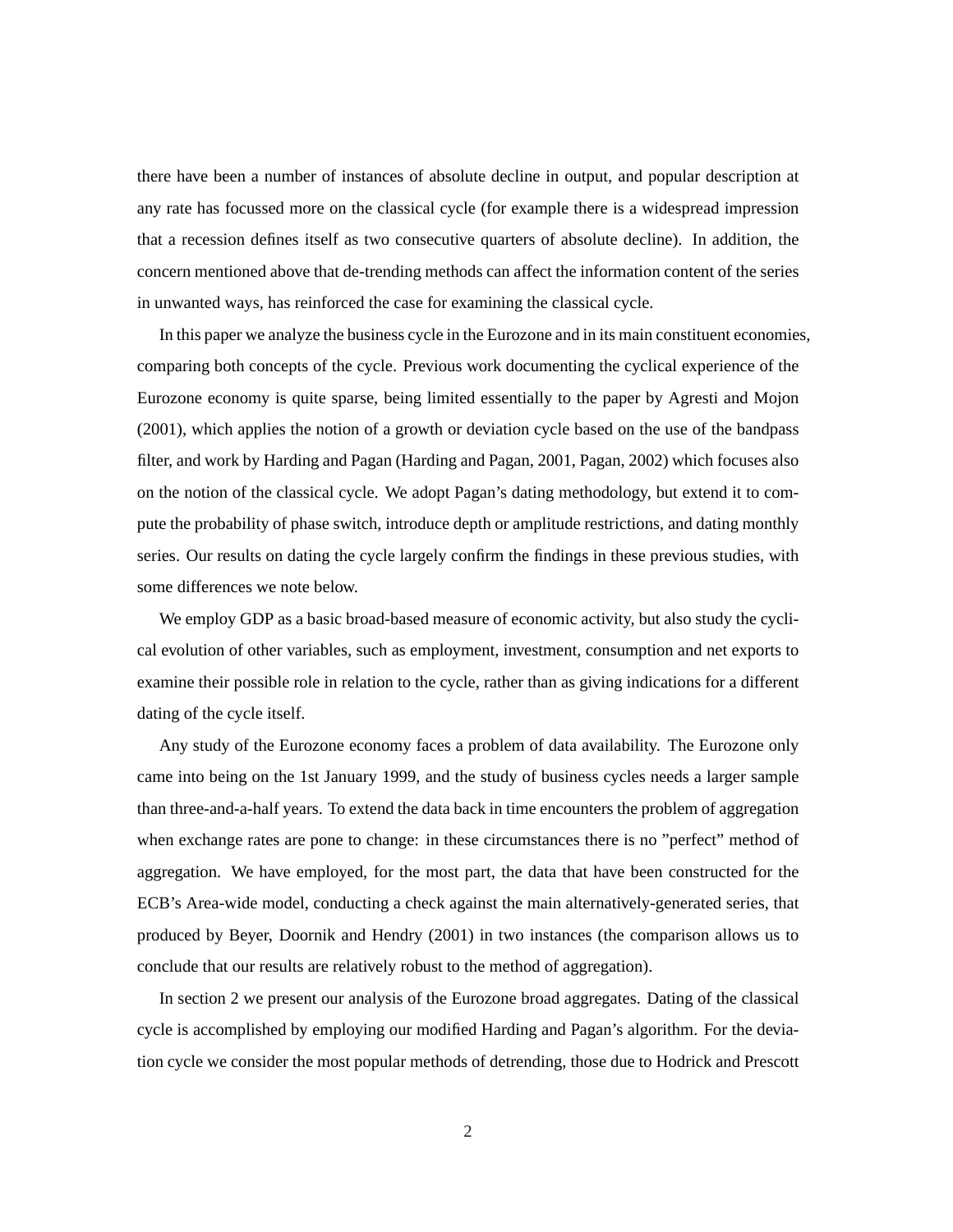(1997, HP) and to Baxter and King (1999, BK), going on to present estimates which rely either on a technique suggested by Harvey and Trimbur (2002)or on a modified HP filter that reproduces the features of the BK filter but avoids end-point problems. In addition we also experiment with a definition of the trend based on a production function approach of the type that is used in calculating output gaps.

In section 3 we repeat the estimation for the main Eurozone countries (France, Germany, Italy), for which we can obtain consistent output series, together with the UK. We compare timing and other measures of the cycle, in addition including the US in the comparison.

Section 4 seeks to employ higher frequency data (the GDP data are quarterly), namely (monthly) industrial production data. The advantage of concentrating on this series is that its higher frequency should enable a more precise dating of the cycle whilst it is already known that the most cyclically-sensitive component of GDP is in fact industrial production. The disadvantages are that industrial production is a small proportion of total output in many European economies, and has been declining over the period as a whole. Moreover, its higher variability requires a careful use of the constrained dating algorithm.

Section 5 constructs indices of business cycle diffusion, and applies econometric techniques aimed at assessing how spread are cyclical movements throughout the economy. Section 6 exploits the diffusion indices to evaluate the degree of convergence across the Euro area countries. Section 7 summarizes and concludes. The paper contains a number of appendices which lay out the technical detail of what has been done.

### **2 The aggregate cycle**

This sections analyses aggregate time series data available for the Eurozone both from the classical and deviation cycle perspective. The emphasis is on the Euro area GDP, but we also consider its decomposition into expenditure components and the labour market. The national accounts aggregates are measured at constant prices.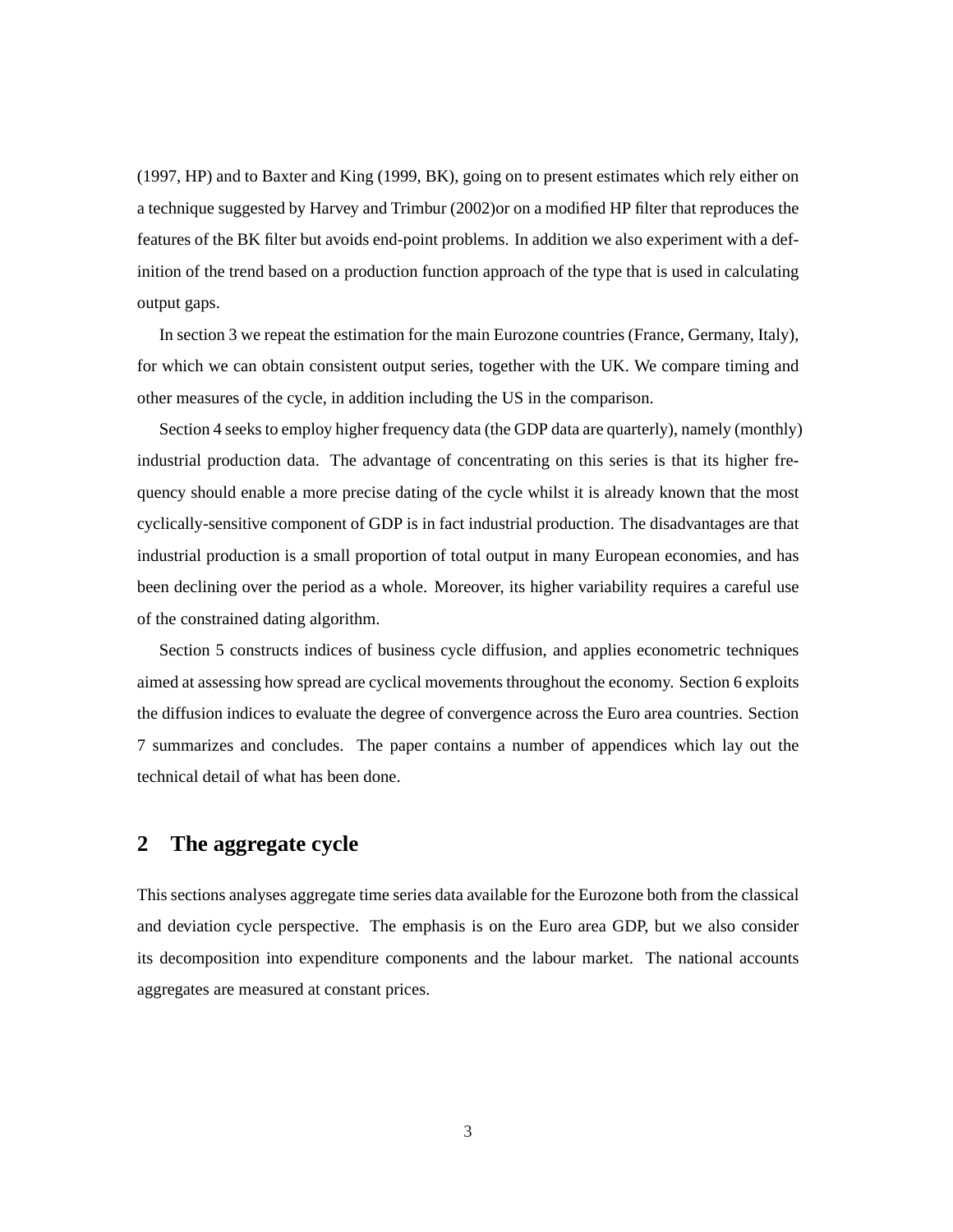### **2.1 Classical BC**

Classical cycle dating commonly follows the algorithm developed by Bry and Boschan (1971), the so-called BB algorithm, which is designed in its original form for monthly data and claims to replicate the NBER procedures for a single series (this would commonly be that of industrial production at a monthly frequency). More recently, the algorithm has been adapted to the quarterly frequency (by e.g., Harding and Pagan, 2001, in which the resultant algorithm is dubbed the BBQ algorithm, and McDermott and Scott, 1999).

This is the lead that we follow here. The classical cycle makes relatively few strict definitional demands: the traditional ones are that a peak (trough) is identified as preceding an absolute fall (rise) in the chosen measure of economic activity, and that peaks and troughs should alternate. Such a sparse definition might admit blips and bumps in economic activity which could not be recognised as cycles and it is normal to add minimum duration requirements for each phase of the cycle and for the cycle as a whole, as here where cyclical phases must exceed two quarters to be recognized as such and where the cycle as a whole must last at least five quarters. The algorithm is explained in more detail in Appendix A, where we show that, using the theory of Markov chains, it is relatively straightforward to implement minimum duration requirements, alternation of turning points, and to taylor the dating algorithm for specific needs.

Our classical business cycle chronology is presented compactly in Figure 1. Two alternative measures of Eurozone GDP are employed: the "AWM series" (this is the data set underlying the application of the "Area-wide model" (Fagan, Henry and Mestre, 2001) and the "BDH" series, constructed by Beyer, Dornik and Hendry (2001) . The former has a longer sample period (1970- 2001) than the latter (1980-2001) and thus reveals one more cycle. Otherwise, the three cycles identified in the shorter data period overlap almost exactly, the only difference being in the location of the last trough which is anticipated by one quarter if one takes the BDH measure, and the three decades from 1970 comprise four cycles altogether. The chronology of turning points, not surprisingly, is also exactly as in Harding and Pagan (2001). It should also be noticed that the two quarters recession in 1982 is a minor event and would be censored if the dating algorithm was tailored to impose ties on the depth of recessions and expansions; we will return to this issue shortly.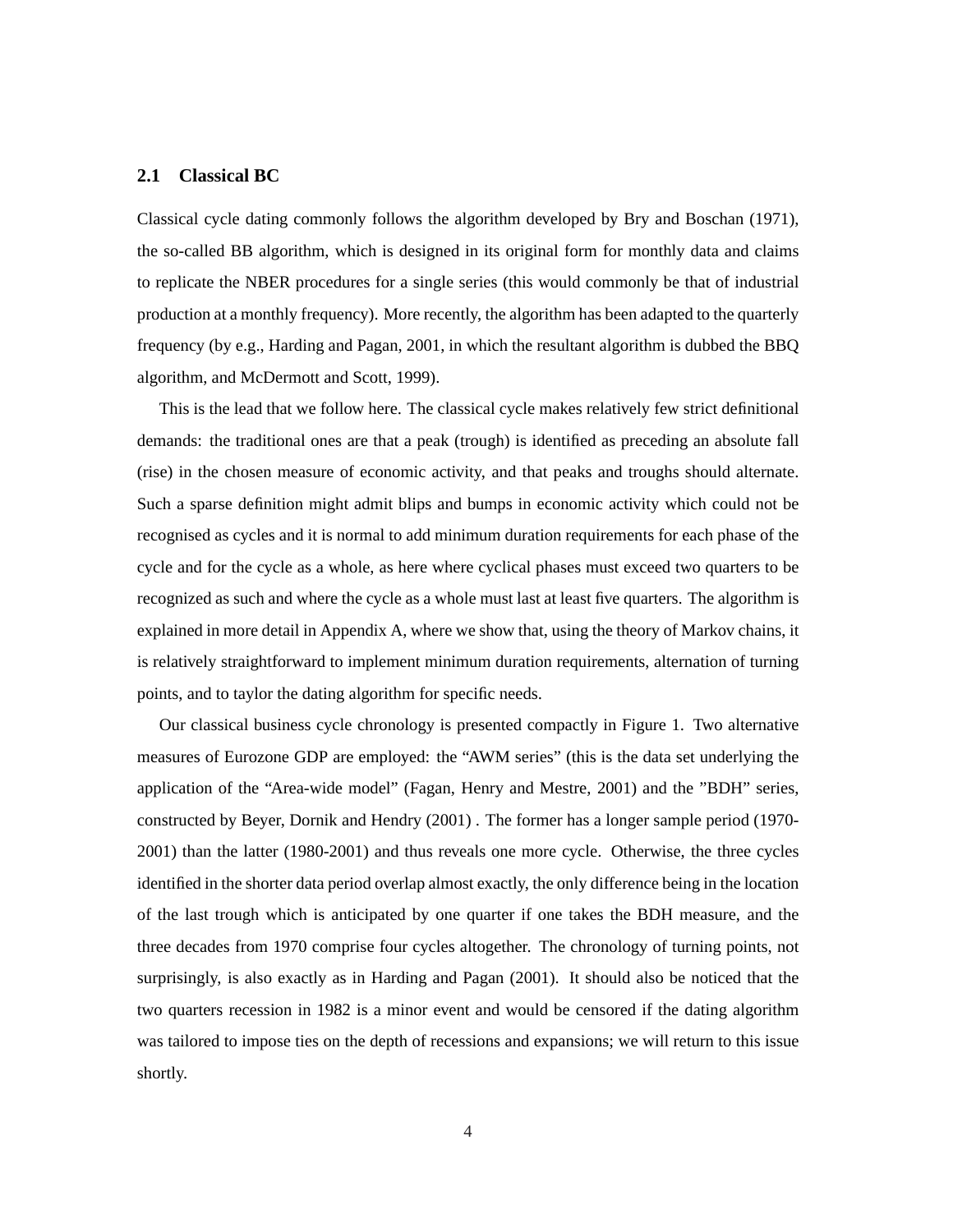Figure 1 also presents the expansion/recession classification based on GDP growth rates, which basically confirms the previous findings. More details on the relationships among classical, deviation and growth cycles are provided in Appendix B.<sup>1</sup>

Table 1 displays some descriptive statistics. For the moment we concentrate on those pertaining to GDP (denoted YER in the table). There is a notable asymmetry between the average length of expansions and recessions, the former much longer (28 quarters) than the latter (3 quarters), which is to be expected of classical cycles in a growing economy. The probabilities of being in one or other phase reflect the relative values of these phase lengths (about 90% versus 10%). The amplitudes of the expansion periods are also much bigger than those of the recession periods. "Steepness", following the suggestion of Harding and Pagan (2001), is measured as the quotient of the amplitude and the duration of the phase. Expansions last longer, and are steeper than recessions, which are quite brief and yet more gently sloped.

Table 1 also displays comparable information for a number of other series - notably the national accounts categories pertaining to private and government consumption (PCR and GCR), fixed capital formation (ITR), imports and exports of goods and services, and net exports (MTR, XTR, Net Imp) and inventory change (SCR), together with employment (LNN), productivity (LPROD), unemployment (URX) and unit labour costs (ULC). Standard theory would suggest that investment and inventories are likely to be the most cyclical components of GDP, and this expectation is borne out in the data: more cycles are identified, the recession and expansion probabilities are more nearly equal and the steepness of the phases is more nearly equal. It is not surprising perhaps to find, on the other hand, that the cyclical behaviour of private consumption is much in line with that of GDP as a whole, whilst government consumption is the smoothest component of all. Exports and imports of goods and services, and even more, the net of the two, seem to be highly cyclical in their behaviour.

<sup>&</sup>lt;sup>1</sup>In the comparison of Appendix B we also include the Eurocoin indicator, constructed by Altissimo et al. (2001), and regularly published by the CEPR at http://www.cepr.org/data/eurocoin/.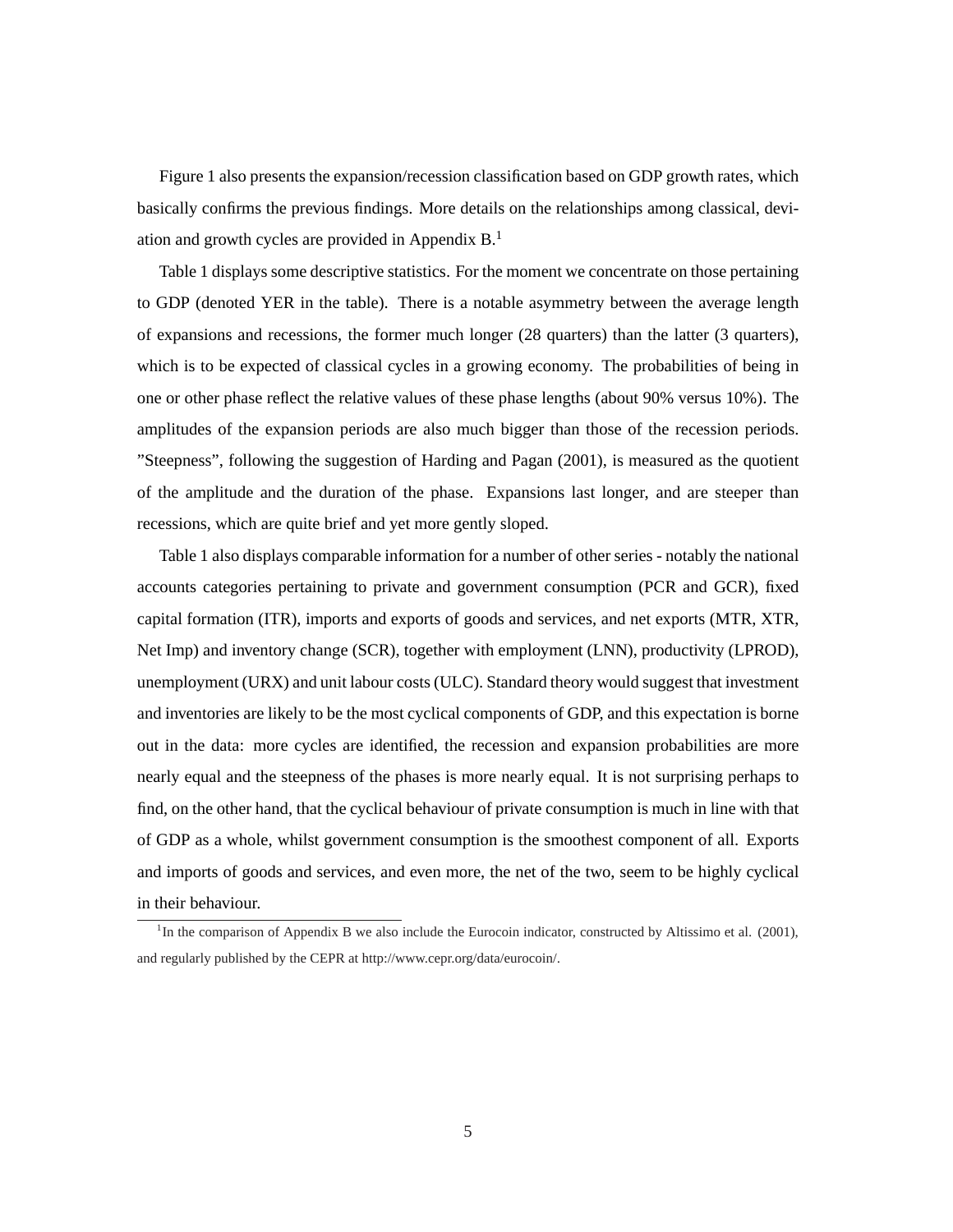### **2.2 Deviation Cycles**

An alternative business cycle definition refers the recurrent, though not strictly periodic, deviations around the long term path of the series. The deviation or growth cycle typically represents an unobserved component and various methods and filters have been proposed to extract it, both in the model-based and the nonparametric frameworks. Appendices D, E and F review briefly the univariate methods that will be employed, among which the Baxter and King (1999) filter, a bandpass version of the Hodrick and Prescott (1997) filter and the Harvey and Trimbur (2002) cyclical filters derived within an unobserved components model. In the sequel we shall denote the deviation cycle by  $\psi_t$ .

Figure 2 presents several measures of the deviation cycle in the Euro area GDP, with the associated turning points detected by the dating algorithm BBQDC2 of appendix A.4, with restrictions on the size of the fluctuations that will be discussed shortly. The first measure is the Baxter and King cycle, that is available for the central part of the sample excluding the first and last 12 quarters; the second, displayed on the upper right panel, is the HP bandpass filtered cycle, which results by subtracting the HP trend with smoothing parameter  $\lambda = 0.52$ , which defines a lowpass filter dampening the fluctuations with a period smaller than 5 quarters (1.25 years, e.g. high frequency noise) from the HP trend with smoothing parameter  $\lambda = 677$ , which in turn defines a lowpass filter cutting off the fluctuations with a period smaller than 8 years; later on we shall refer to these filters respectively as HP(1.25) and HP(8), and in general HP( $\cdot$ ) will denote a lowpass filter with cut-off period in years indicated in parenthesis. The bandpass filter stemming from the subtraction extracts the fluctuations with a period between 5 quarters and 8 years, and in this respect produces estimates of the cycle that are comparable, although slightly noisier to the BK cycle, without suffering from unavailability of the end of sample estimates.

The bottom panels display measures of the output gap derived respectively from a bivariate model of GDP and CPI inflation and a multivariate model based on total factor productivity, labour force participation rates, the unemployment rate, capacity utilisation and CPI inflation, implementing the production function approach, see Proietti, Musso and Westermann (2002) for details.<sup>2</sup> The

 $2$ The PFA model considered here is the one featuring pseudo-integrated cycles. The paper highlights the uncertainty issue arising from model-based univariate estimation of the output gap, and performs a rolling forecast exercise whose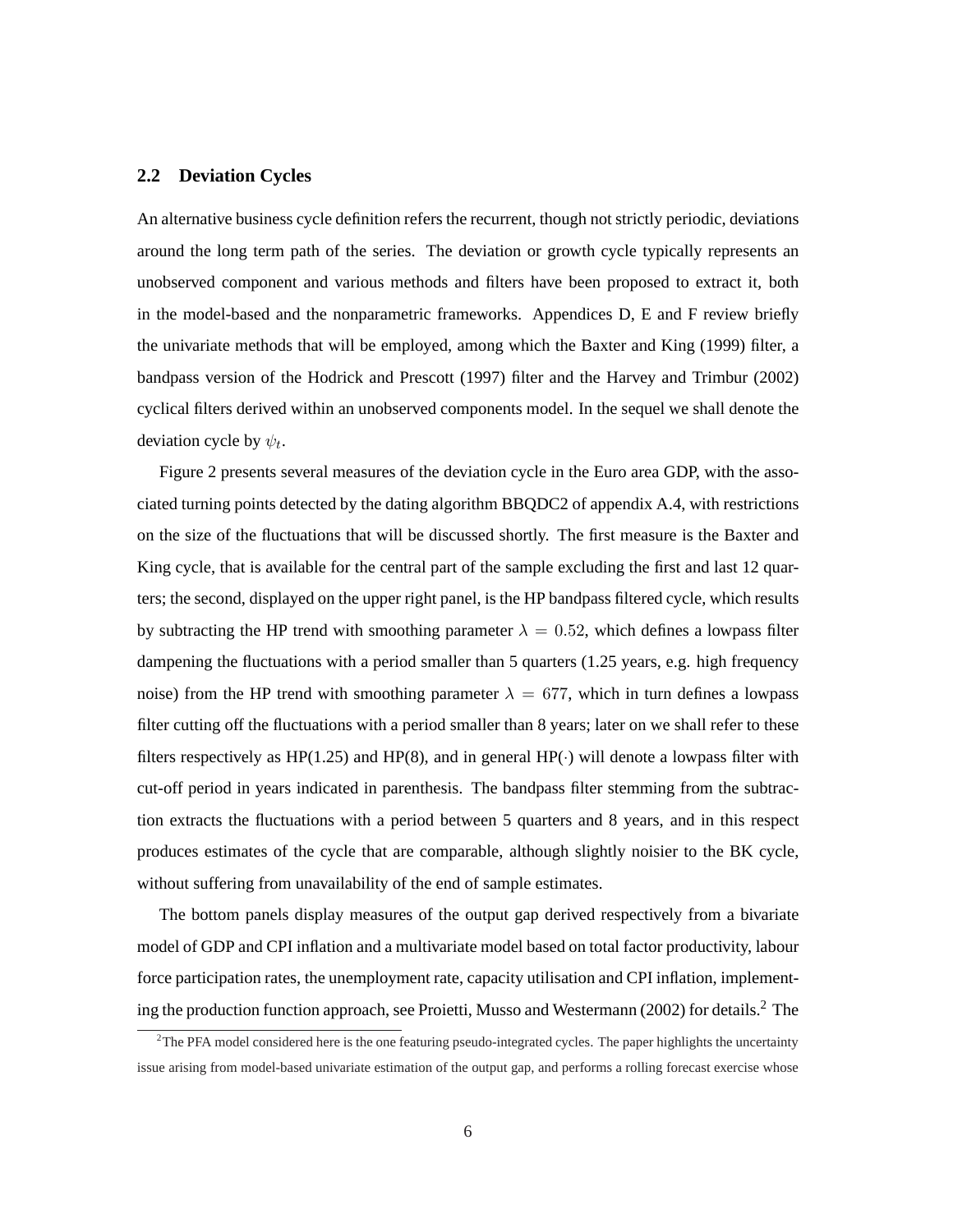first equation of the bivariate model decomposes output into potential,  $\mu_t$ , represented as a local linear trend, and the output gap,  $\psi_t$ , a stationary ARMA(2,1) process:

$$
\mu_t = \mu_{t-1} + \beta_{t-1} + \eta_t, \qquad \eta_t \sim \text{NID}(0, \sigma_\eta^2)
$$
  
\n
$$
\beta_t = \beta_{t-1} + \zeta_t, \qquad \zeta_t \sim \text{NID}(0, \sigma_\zeta^2)
$$
  
\n
$$
\psi_t = \rho \cos \lambda_c \psi_{t-1} + \rho \sin \lambda_c \psi_{t-1}^* + \kappa_t, \quad \kappa_t \sim \text{NID}(0, \sigma_\kappa^2)
$$
  
\n
$$
\psi_t^* = -\rho \sin \lambda_c \psi_{t-1} + \rho \cos \lambda_c \psi_{t-1}^* + \kappa_t^*, \quad \kappa_t^* \sim \text{NID}(0, \sigma_\kappa^2)
$$

where  $\eta_t$ ,  $\zeta_t$ ,  $\kappa_t$ , and  $\kappa_t^*$  are mutually independent. The price equation is a version of Gordon's triangle model of inflation, specified as follows:

$$
p_t = \tau_t + \sum_k \delta_k(L) x_{kt}
$$

 $y_t = \mu_t + \psi_t,$ 

$$
\tau_t = \tau_{t-1} + \pi_{t-1}^* + \eta_{\pi t} \qquad \eta_{\pi t} \sim \text{NID}(0, \sigma_{\eta \pi}^2),
$$
  

$$
\pi_t^* = \pi_{t-1}^* + \theta_{\pi}(L)\psi_t + \zeta_{\pi t} \quad \zeta_{\pi t} \sim \text{NID}(0, \sigma_{\zeta \pi}^2).
$$

where the regressors are commodity prices  $x_{kt}$  and the nominal effective exchange rate of the Euro. The only link between the prices and output equations is the presence of  $\psi_t$  as a determinant of underlying inflation,  $\pi_t^*$ . The reduced form is

$$
\Delta^2 p_t = \theta_\pi(L)\psi_{t-1} + \sum_k \delta_k(L)\Delta^2 x_{kt} + (1+\vartheta L)\epsilon_t,
$$

so that  $\theta_{\pi}(1) = 0$  (the level effect is zero) the output gap has only transitory (change) effects on inflation.

The notion of an output gap is more specialised than the deviation cycle in output, since it provides a measure of inflationary pressures. This poses a new issue to the dating of the gaps: Pagan proposes to score  $\psi_t > 0$  and  $\psi_t < 0$ , as the interest lies in dating periods in which the inflationary pressures are positive or negative. However, as the evidence reported in Proietti, Musso and Westermann (2002) clearly points out, it is the change effect associated to  $\Delta\psi_t$  that is more relevant than the level effect exerted by the output gap, which brings us back to the problem

outcome is that the bivariate model produces the best forecasting performance in the test period considered.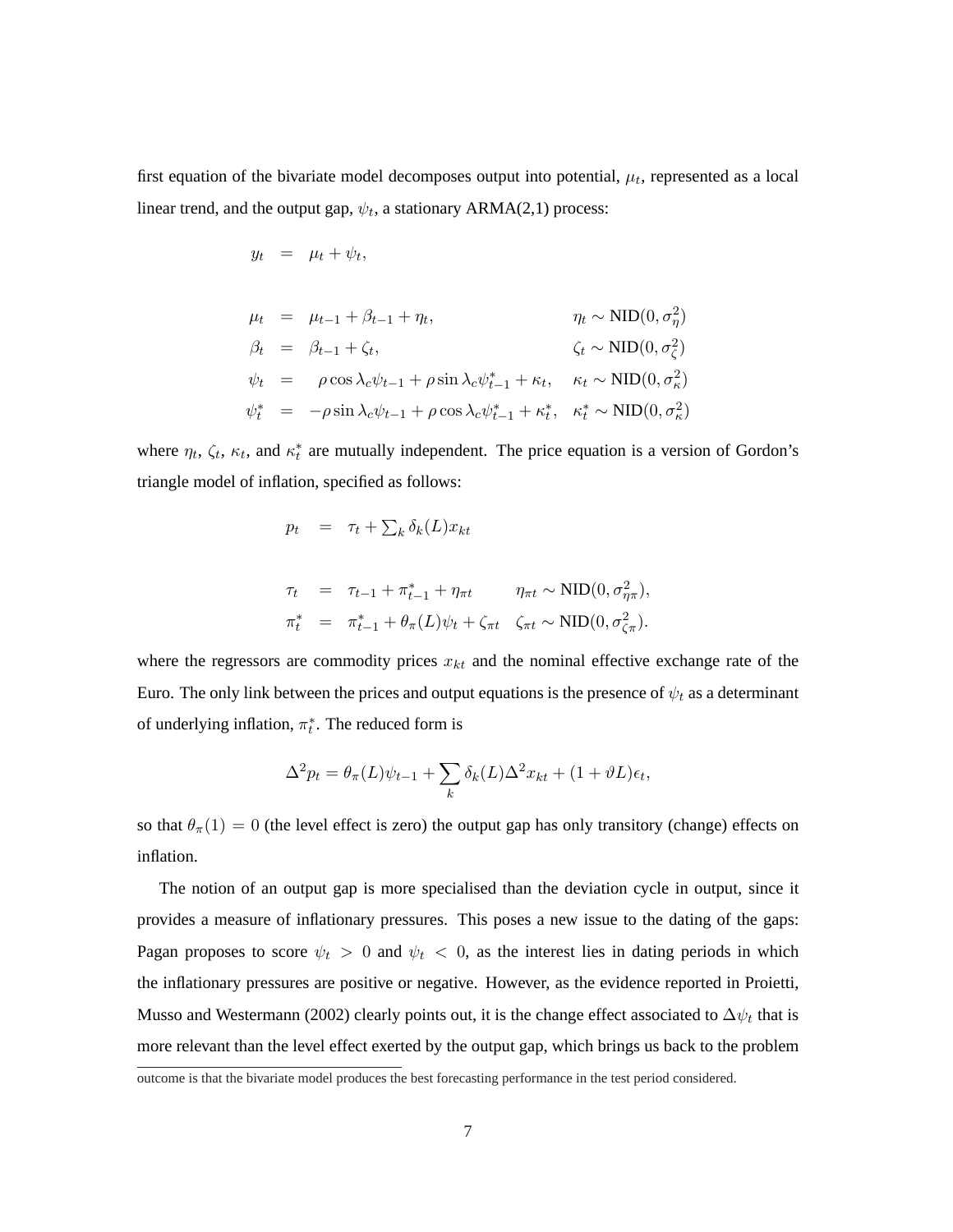of dating expansions and recessions in the level of  $\psi_t$ . We also notice in passing that the scoring of the gap according to whether it is positive or negative is a by-product of BBQDC2.

Figure 2 shows a broad agreement in the identified turning points: the 74.1 and 80.1 peaks are common to the four representations. The location of the start of the 90s recession is more uncertain since there are two neighbouring local maxima at the beginning of 1990 and 1992, which is featured by the expenditure components and the GDP of individual countries. Also the beginning of the 80s expansion is scored differently by the different methods.

As stated above, the BBQDC2 dating algorithm featured restrictions on the amplitude of the fluctuations: in its first stage, by which change of signs in  $\psi_t$  are identified by using the usual BBO dating rules on the cumulated cycle, we amended the definition of the expansions and terminating sequences as in appendix A.6 by setting  $c = 0.005$ , which amounts to censor the fluctuations around zero with amplitude less than 0.5% of total GDP. Amplitude restrictions are perfectly sensible, although they inevitably underlie some degree of arbitrariness, as the amplitude of the deviation cycle differs according to the signal extraction model or technique, see eg. figure 2, the maximum amplitude usually being achieved by linear detrending of the series. Nevertheless they enhance one of the three key features (the three "D"s) that are used to characterise economic fluctuations as business cycle fluctuations: duration is ensured by the ties imposed by the dating algorithm: complying with the BBQ convention, we impose a minimum duration of 5 quarters for a full cycle and 2 quarters for a phase. The second characteristic of the business cycle, diffusion, is automatically enforced when we deal with an overall measure of economic activity, such as GDP. The third, depth, needs to be enforced setting up additional restrictions as in appendix A.6, these rules are usually judgemental, but they can be drawn from the history of the series under investigation.

Table 2 presents some characteristics of the deviation cycles extracted by the HP quarterly bandpass filter (appendix E.1) not using any censoring rule on the amplitude of the fluctuations. This results in a relatively large number of turning points, compare e.g. the YER series with figure 2, and affects the duration and the amplitude statistics. The stylised fact that is however robust to the choice of censoring rules is that the average amplitude of recessions and expansions is about the same, as implied by the symmetry of the cyclical model or signal extraction filter. It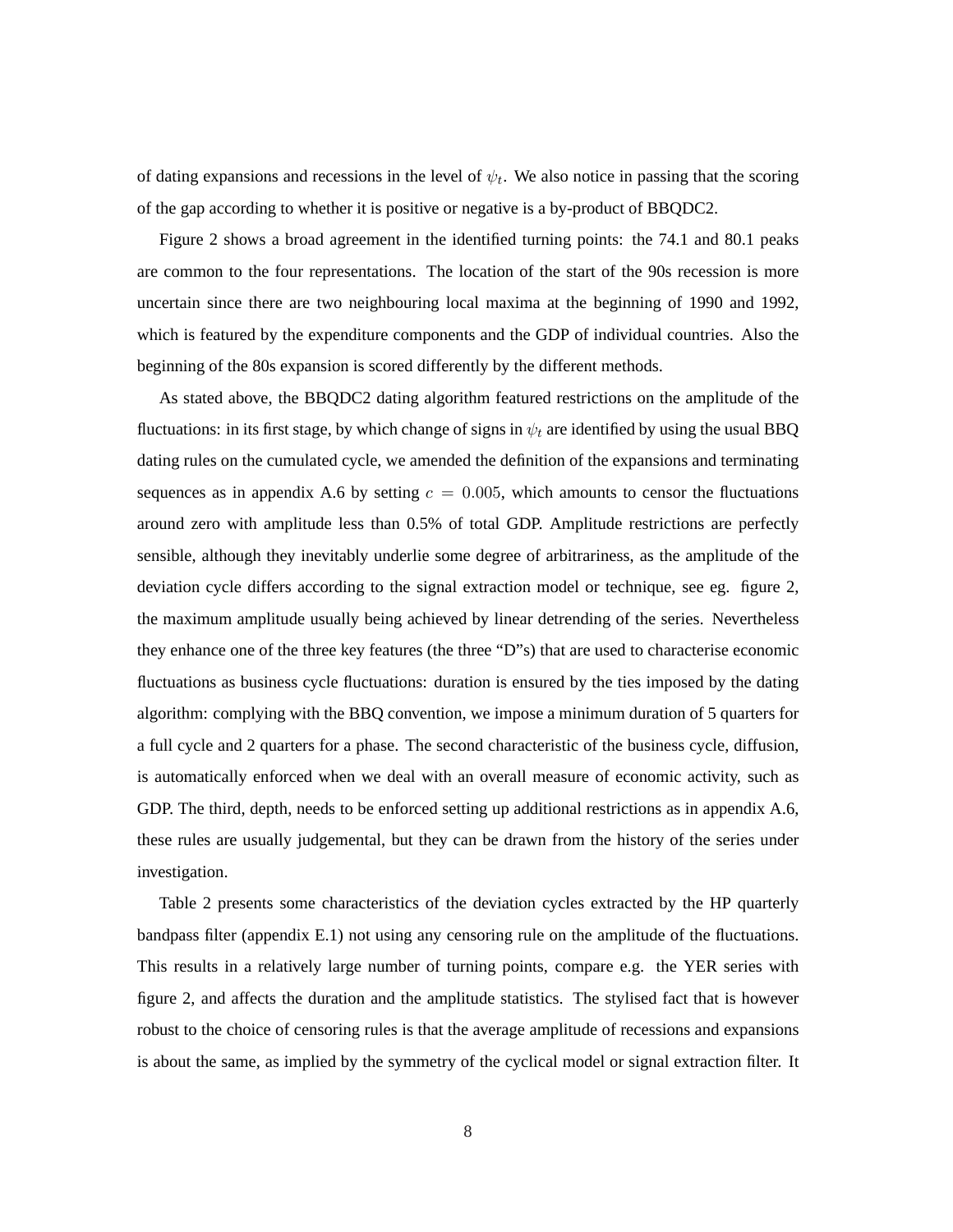is important to stress that this is an implication of the representation of the cycle that is chosen, although a model based framework allows to test for business cycle nonlinearity and asymmetry (see, e.g.. Proietti, 1998). Table 2 confirms that investment (ITR) is one of the most cyclically variable expenditure component of GDP, featuring an average amplitude of 5% for both phases. Employment and unemployment are now less cyclical than GDP.

The Harvey and Trimbur (2002) cycles, see Appendix F, estimated by the Kalman filter and smoother using a second order representation for the trend and the cycle, are reported in figure 3 for a few selected series, along with recession probabilities and the probabilities of peaks and troughs (on a reverse scale). The estimated parameters imply a smooth representation for the cycle,  $(1 - \phi L)^2 \psi_t = \kappa_t$ , i.e. a second order autoregressive representation with two common real roots at the zero frequency. As a result the estimated component is relatively smooth and this has a bearing on turning points characterisation which need not to be sharp (the ITR series being an exception). The chronology for GDP arising from this representation is slightly different from that obtained from the other approaches that we considered. Fundamentally, the depth of the downturn at the beginning of the 80ies and the subsequent recovery are emphasised; this is a consequence of the smoothness prior imposed on the cyclical dynamics, which makes the extracted component much more stable and less responsive to the kind of shorter run fluctuations that occurred in the mid seventies and at the end of the nineties. For instance, the estimated cycle for ITR does not fall below zero in 1975 and no trough is detected. We also notice that the recession probabilities are never sharp, which is again an expression of the fundamental trade-off between smoothness in the signal evolution and the resolution, or sharpness, in detecting cyclical changes.

# **3 Country specific cycles**

Our analysis of country specific cycles focuses on two data sets, the first relating to the GDP at constant prices for five countries, Germany, France, Italy, UK and the USA, starting from 1970 and available from various sources, among which the OECD Main economic indicators and the US Bureau of Economic Analysis. For Germany the series, made available by the IFO, has been seasonally adjusted, corrected for working days and the level shift due to reunification, using the basic structural model with regression effects. The Eurozone series is used for comparison. The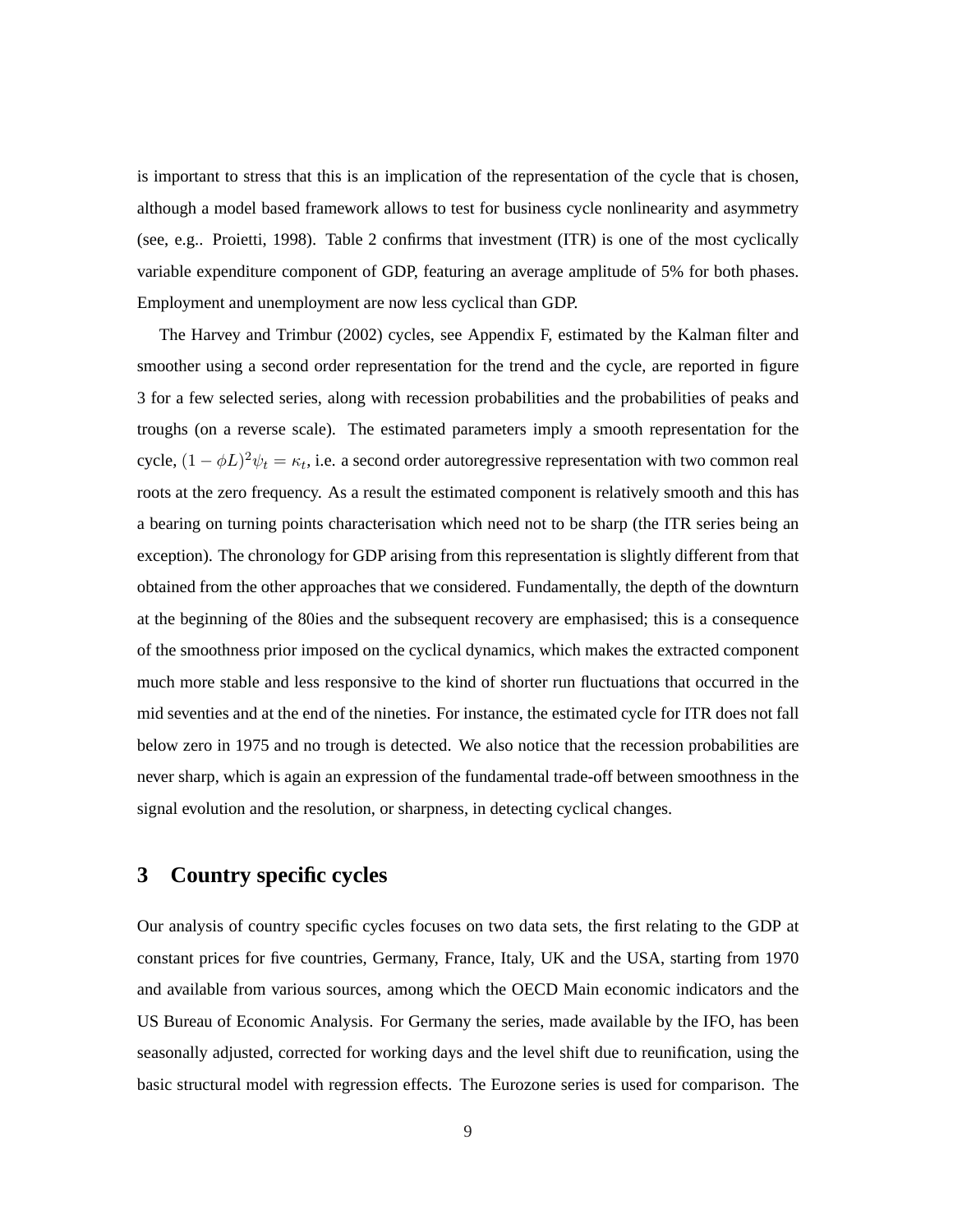second set is produced by Eurostat and provides a highly comparable set of statistics about real GDP based on the new system of national accounts (ESA95), but for a shorter sample.

### **3.1 Classical Cycles**

Figure 4 presents the turning points of the classical BC for the Euro Area, Germany, France, Italy, UK and the USA, identified using the HP(1.25) filtered series on the the first data set. We recall that this is a low-pass filter dampening the fluctuations with a period less than five quarters, which strictly do not pertain to the business cycle.

We next address the issue of synchronisation and concordance among the country specific business cycles. The dating algorithm, applied to the HP(1.25) filtered GDP series furnishes the indicator variables of the state of the economy,  $R_t$  and  $E_t$  (recession and expansion, respectively). The index of concordance between the classical BC for the individual countries and the Euro Area aggregate cycle,  $I_{ij}$ , is simply the percentage of time units spent in the same phase, also known as the simple matching similarity coefficient. The mean corrected concordance index, is  $I_{ij}^* = I_{ij} - \bar{I}_{ij}$ , where  $\bar{I}_{ij}$  is the estimate of the expected value of the index under the assumption of independence, which represents the fraction to be expected if there were no relationship between the cycle in the two countries. Finally, dividing  $I_{ij}^*$  by its asymptotic standard error estimated nonparametrically using a Newey-West estimator, we get the standardized index, which is reported in Table 3 and can be interpreted as a t-statistic for the null hypothesis of independence of the cycles (see Appendix C for details).

Looking at the Euro area as a whole, the concordance is lowest with the UK, though still statistically different from zero, highest with the countries within the Euro area, as expected, and intermediate with the US. Germany, France and Italy are also the group of countries with the highest cross concordances. The highest concordance for the UK is with the US.

Harding and Pagan (2001, 2002, Pagan, 2002) also propose to regress the recession indicator for one country on the same indicator for another country, and evaluate BC independence using the t-statistic for the significance of the parameters, computed using HAC standard errors. The results, reported in table 4 now suggest that the UK cycle is even independent of that of the EA, Germany and France, whereas there is a significant association with Italy and the US and cross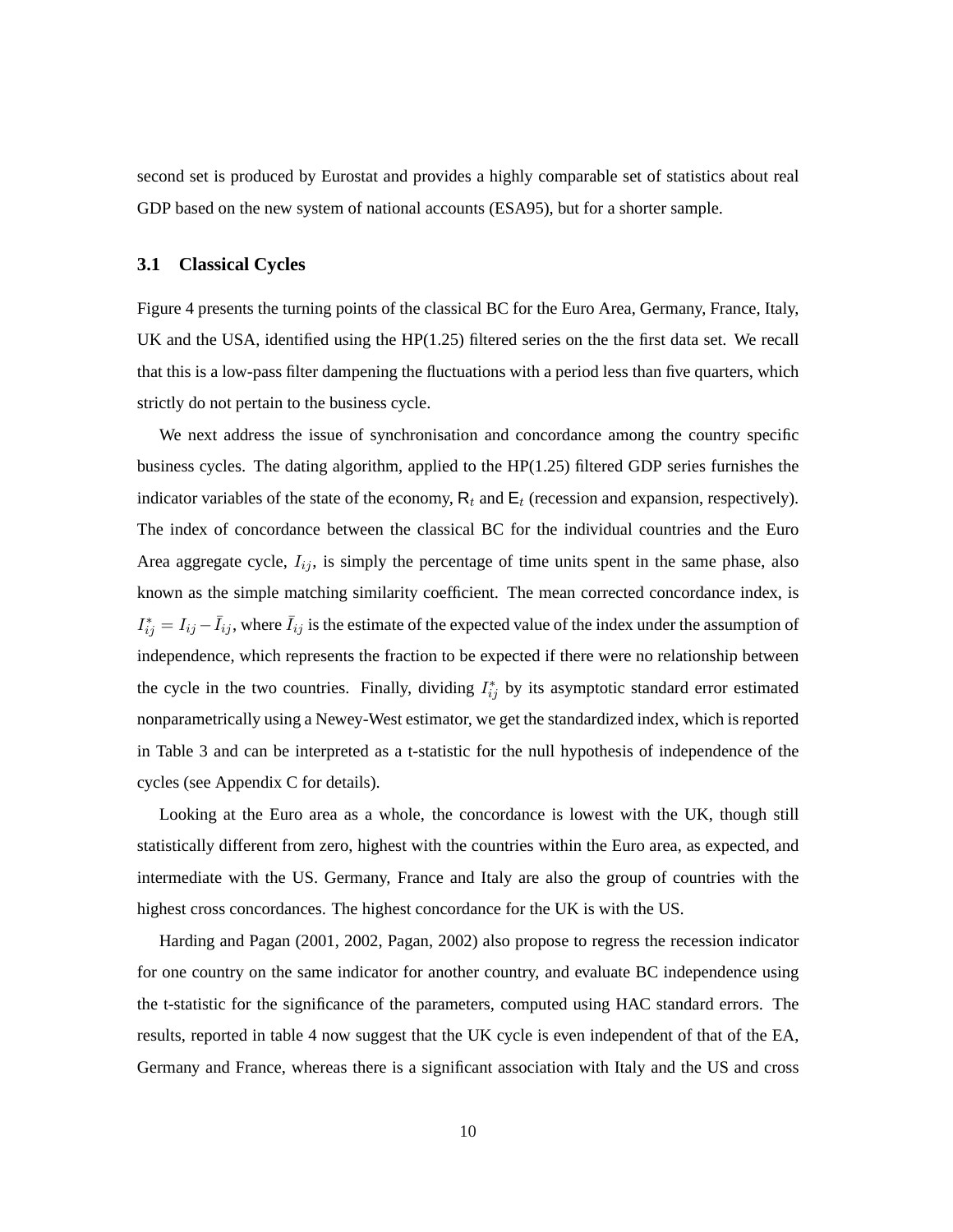independence across the Euro area countries is strongly rejected.

The analysis of the Eurostat series (see figure 5), available for a shorter time span, beginning in 1980 for most countries, is useful to pinpoint an additional peak that was not identified from the other Eurozone series considered before, taking place in the second quarter of 2001. This is mainly due to Germany, but is also anticipated in the series for Finland, Belgium, the Netherlands and Austria. Figure 6 illustrates that when high frequency dynamics, intended as those fluctuations with periodicity less than 5 quarters, are filtered out by a low-pass HP filter, fewer turning points are found.

### **3.2 Deviation Cycles**

Figure 7 plots the deviation cycles, and the squared coherence between the Euro area deviation cycle and that of the countries belonging to the first data set. The plot suggests lower coherence with the US and UK cycles, confiriming the previous finding

To investigate further the issues of concordance and synchronisation we also report the standardised concordance index (table 5) and the robust test for cycle independence (table 6). The results largely confirm the previous outcome: there is a high degree of sinchronisation within the Euro area, with the lowest concordance for the US and intermediate for the UK, and in all cases the hypothesis of business cycle independence is rejected.

### **4 Monthly indicators**

This section focuses on the analysis of business cycles in monthly industrial production series for most European countries and the US. The series, seasonally adjusted, are drawn from the OECD Main Economic Indicators and cover a sample period that differs for the individual countries, but is usually rather long. We set off by identifying the major additive outliers; the strategy was to add pulse intervention variables one at a time corresponding to the sample observation that had a standardised auxiliary residual for the irregular component of the local linear trend model greater than 4 in absolute value. See Harvey and Koopman (1992) for the definition of auxiliary residuals and their use for outlier and structural break detection.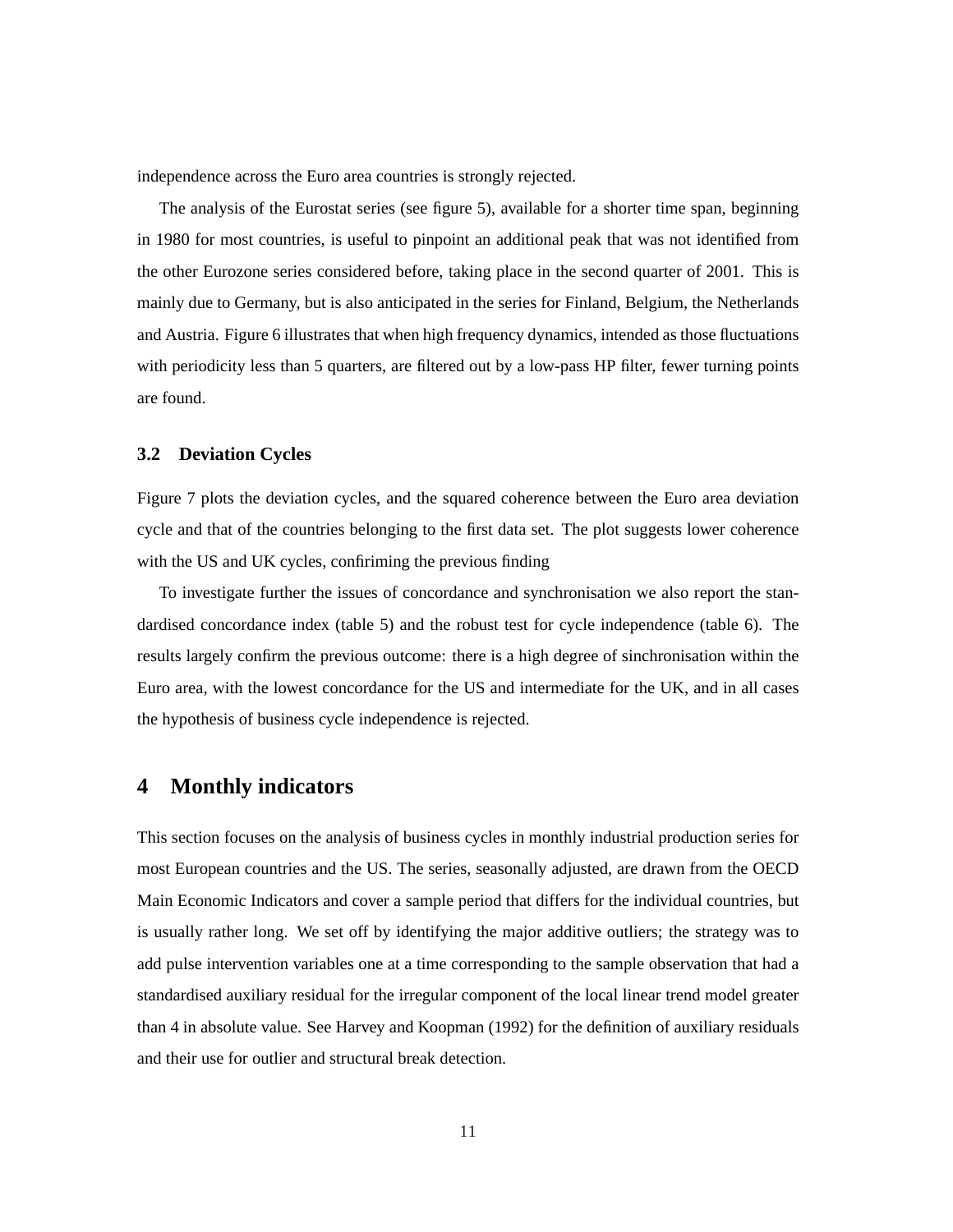Despite the outlier correction, too many turning points are identified due to the presence of high frequency noise that may result from intrinsic volatility, underadjustment of working days variation and other events such as moving festivals and strikes. This problem may be tackled either by setting up amplitude restrictions or by smoothing the series. Figures 8 and 9 illustrate the impact of smoothing by different filtes on dating the classical business cycle. The first plot refers to HP(1.25), dampening the fluctuations with a period less than 15 months, whereas the second is based on HP(4), and thus on a smoother signal - compare with the use of different moving averages in the Bry and Boschan routine. We employ the simulation smoother to estimate the probability of recessions and of a turning point. HP(1.25) produces a relatively large number of cycles. However, some stylised facts are common. The turning points characterisation (those of a trough are plotted on a reversed scale) is not particularly sharp as they have attached a rather low probability, which is smeared on adjacent data points, but the recession and expansion probabilities are rather sharp. This results because of the uncertainty surrounding the signal estimates in an environment where noise contamination is at relatively high levels. The shape of the recession probabilities highlights some interesting features, among which it is remarkable that expansion and recession probabilities behave asymmetrically (expansion termination is usually quicker than recession termination). When average growth is reduced, as it occurs for France in the second half of the 70s, the probability of recession is higher. For Germany, France and Italy we find a high degree of synchronisation.

As for concordance analysis, Table 11 reports the standardized concordance index for all available countries. These are in general all rather high for the countries in the Euro area, whose business cycles turn out to be also not independent from those of the UK and US. Similar results are obtained for the HP- deviation cycles, see Table 12.

### **5 Diffusion and Multivariate Business Cycle Assessment**

An index of business cycle diffusion measures the percentage of economic time series in a certain state, e.g. recession. It typically aims at assessing on a 0-1 continuous scale how spread are business cycle movements throughout the economy, by looking at several phenomena that have known nature, eg. coincident or leading.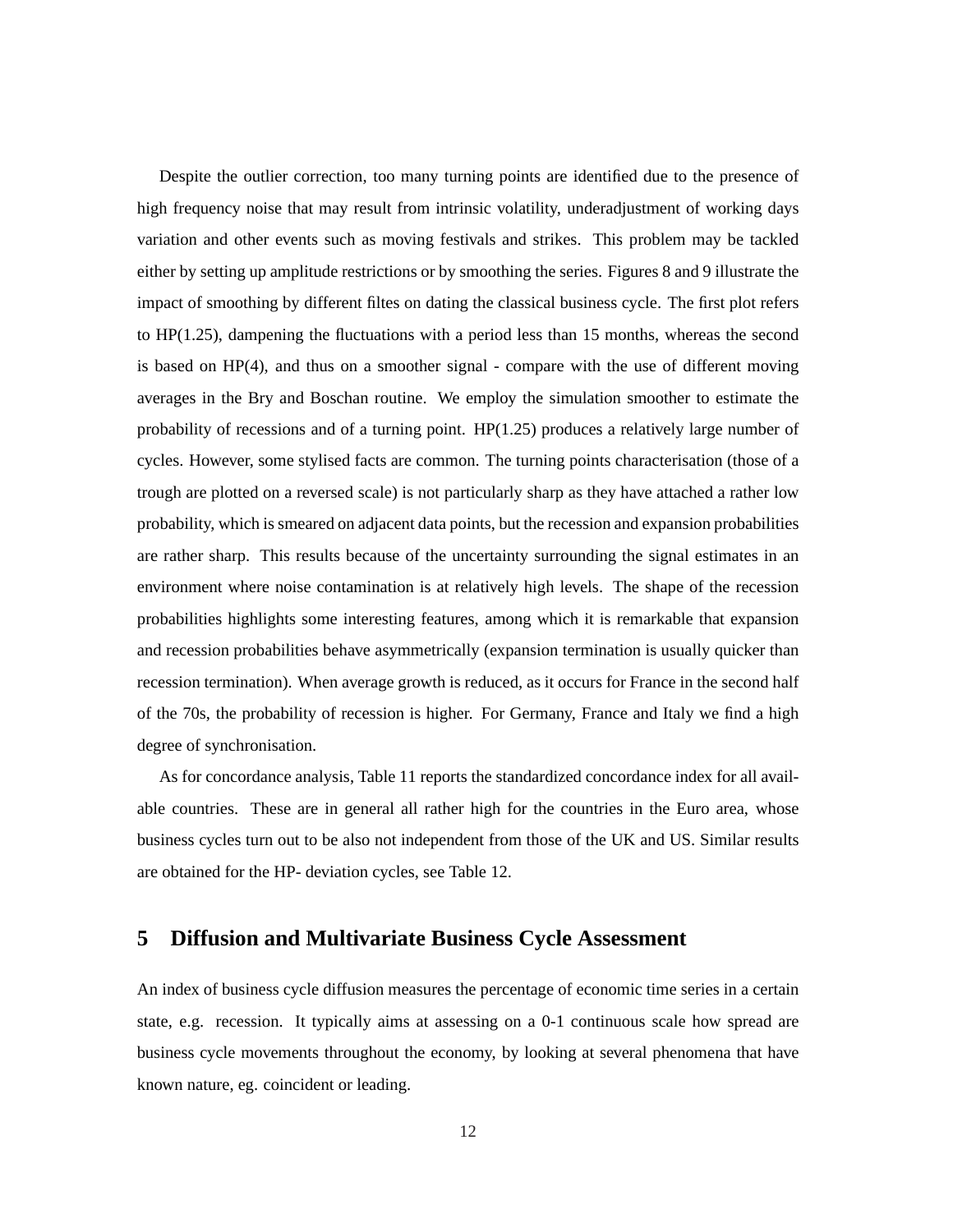There are two ways in which diffusion indexes can be constructed. The first amounts to score each individual time series and then take the cross-sectional average

$$
D_t = \frac{1}{N} \sum_{i=1}^{N} S_{it}, \quad t = 1, ..., T
$$

where  $S_{it}$  takes value 1 in recessions and zero otherwise, and N is the cross-sectional dimension.

It can be worth weighting the series considered according to their economic relevance and/or their proved efficacy in signalling recessionary events. If a system of (possibly time-varying) weights  $w_{it}$  is available then

$$
D_t = \sum_{i=1}^{N} w_{it} S_{it}, \quad t = 1, \dots, T, \quad \sum_i w_{it} = 1.
$$

The underlying model is that the aggregate index,  $D_t$ , is a finite mixture of two states Markov processes, the mixture probabilities being given by  $w_{it}$ . Suppose that the individual time series are the components of an aggregate  $y_t = \sum_i w_i y_{it}$  and that we score recessions according to the calculus rule, that is  $S_t = I(\Delta y_t < 0)$ , where  $I(\cdot)$  is the indicator function, then

$$
E(S_t) = P(\sum_i w_i \Delta y_{it} < 0) > E(D_t) = \sum_{i=1}^N w_{it} E(S_{it}),
$$

so that the diffusion index does not measure the probability of a recession in the aggregate series; rather it measures the proportion of the aggregate that is in a recession.

The second method to compute diffusion indexes exploits the dating algorithm of Appendix A, where the transition probabilities are computed using the probability attached to expansion and recession terminating sequences (ETS and RTS, respectively) in the following way:

$$
\mathcal{P}_t^{(ETS)} = \sum_{i=1}^N w_{it} I(\text{ETS}_{it}), \quad \mathcal{P}_t^{(RTS)} = \sum_{i=1}^N w_{it} I(\text{RTS}_{it}).
$$

An expansion terminating sequence defines a candidate point for a peak, e.g. in the quarterly case, expansion is terminated at time t when both  $(\Delta y_{t+1} < 0)$  and  $(\Delta_2 y_{t+2} < 0)$  occur. On the other hand, a recessionary pattern is concluded by a trough at time t if both ( $\Delta y_{t+1} > 0$ ) and  $(\Delta_2 y_{t+2} > 0)$  take place. Under the stated rule, the transition probabilities depend on the sum of the weights of the series that are in those two terminating sequences. Again, the underlying assumption is that the aggregate  $ETS_t$  is a finite mixture of cross-sectional  $ETS_{it}$  and the dating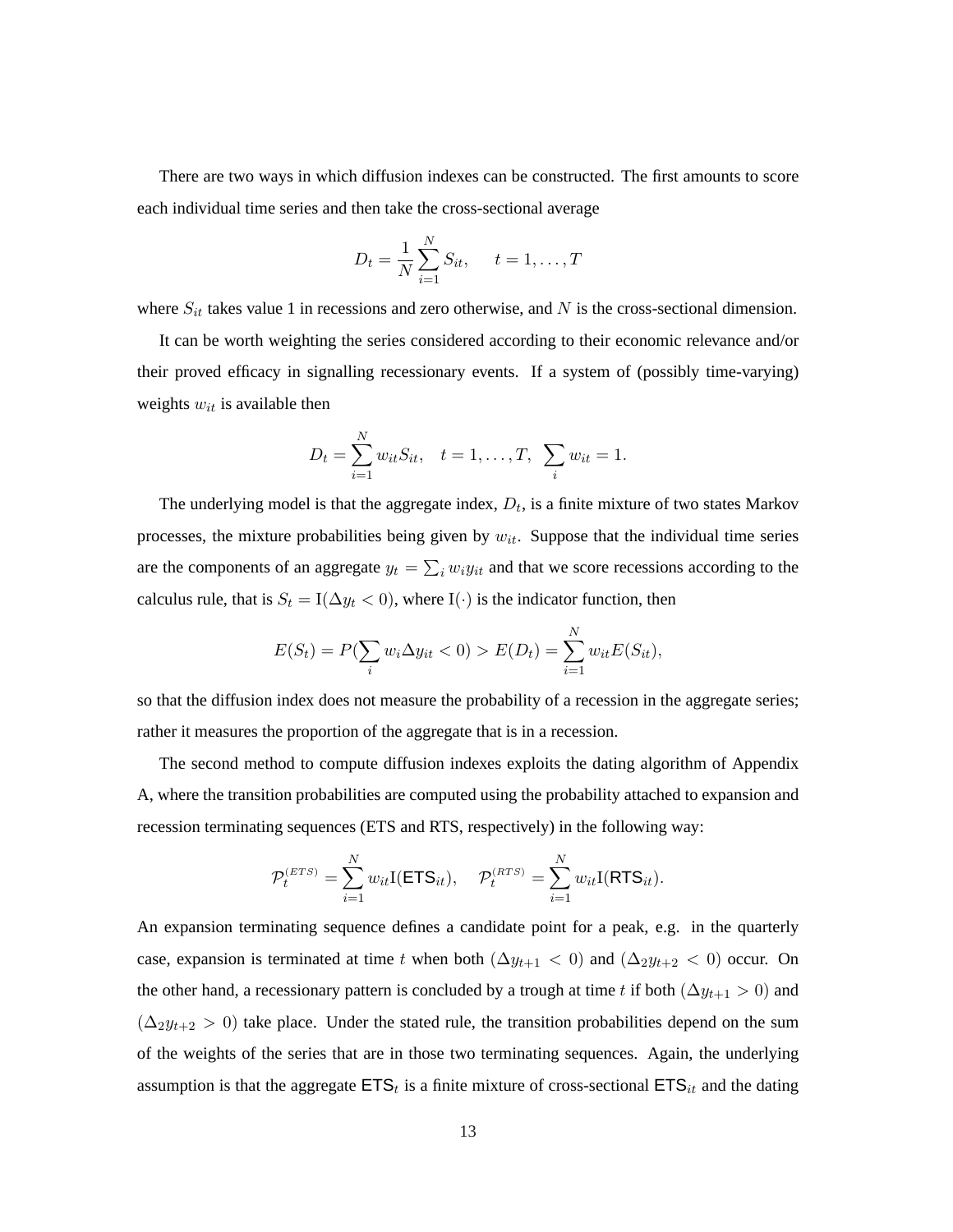algorithm furnishes probabilities that must be interpreted as  $P(D_t = 1)$ , not as  $P(S_t = 1)$ , and loosely speaking are a smoothed version of the previous diffusion index.

Assessing the diffusion of the business cycle in the Euro area requires the evaluation of sector and country specific data, and many disaggregated time series, but given our data availability for the present being we consider three sets of data that can be used to produce a multivariate assessment of the classical cycle in the Euro area: the first is made up of the 5 expenditure components of GDP (private consumption, government consumption, fixed capital formation, net exports and variation in stocks) considered in section 2.1. The set of weights is immediately available as the GDP shares. The second set considers total factor productivity, as measured by the Solow's residual using the time averaged labour share  $\alpha = 0.35$  and a constant returns to scale Cobb-Douglas technology, total employment, and capital. This yields another decomposition of log output The weights are proportional to the Cobb-Douglas weights. The third set consists of the 12 industrial production series for the Euro area countries; the weights were obtained from the total Gross Value added at basic prices for the year 2001, available from the individual countries account (except for Greece, Luxembourg and Ireland, for which it was interpolated from total GDP estimates).

Figure 10 presents the diffusion indexes emerging from the three sets. The plot reveals the following: the diffusion of recessions is higher for industrial production and there is a tendency to peaking with a short lead, usually one quarter. A recessionary pattern that is idiosyncratic to the industrial sector can be found in 1987. Industrial production and the variables in the production function approach signal entry to a recessionary state in 1990 and 1991 respectively, whereas the GDP by expenditure diffusion peaks in 1992. For the latter, an important contribution is made by labour which peaks before GDP, as noticed before. The diffusion indexes behave asymmetrically along the time axis, this feature stems from the fact that the proportion of time series entering a recession is larger than that leaving it, which explains the positively skewed pattern.

The example also illustrates that weighting is a crucial issue: if we were to combine the three diffusion indexes into an aggregate one by simple averaging, then we would presumably overstate the diffusion, due to the influence of the IP diffusion index that dominates the others.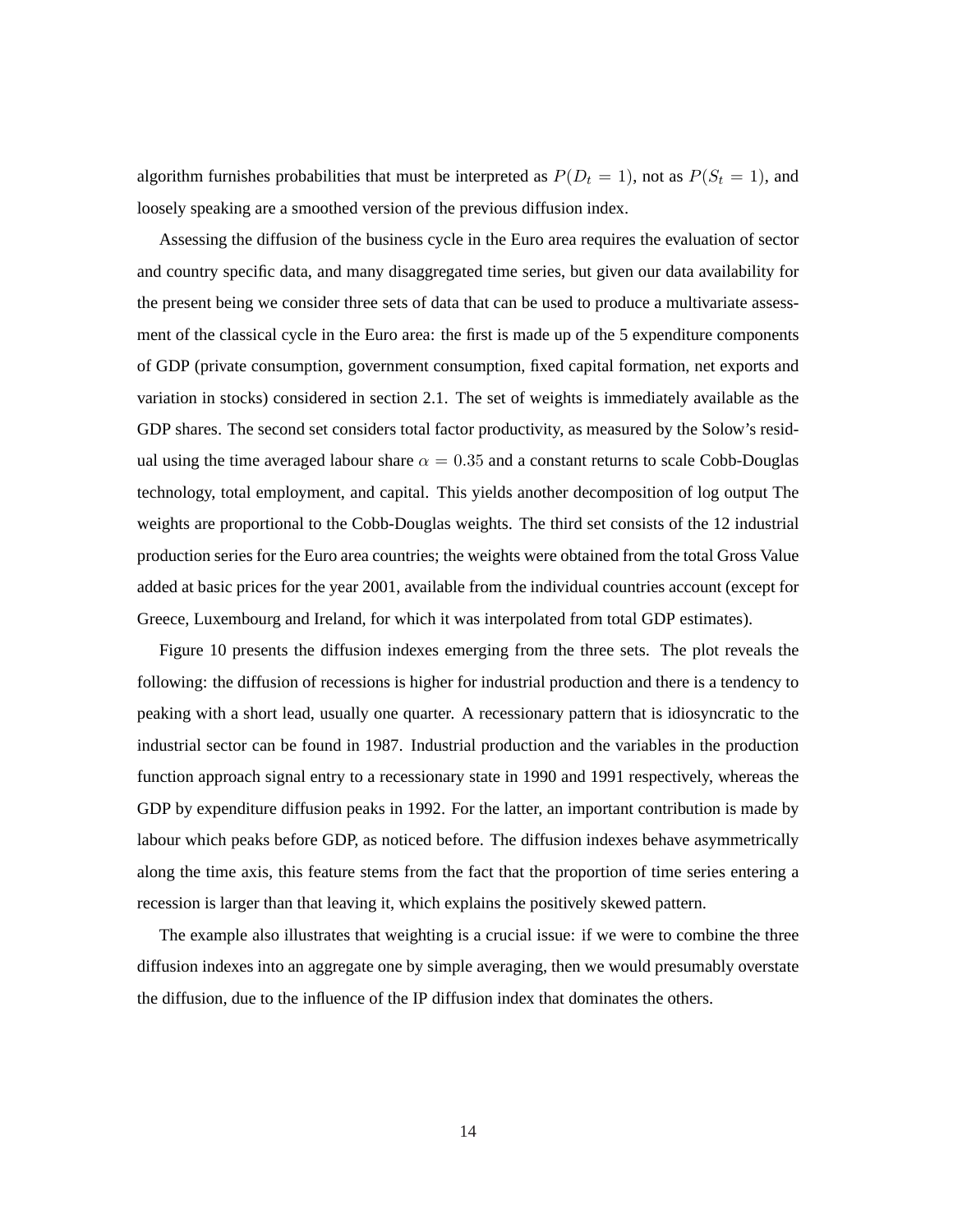# **6 Degree of convergence within the Euro Area**

If a diffusion index is constructed from country specific business cycles, as we did for industrial production, it can be argued that  $D_t$  provides at least some information on the degree of convergence:  $D_t(1-D_t)$  is a measure of dispersion and it is a maximum when  $D_t = 0.5$ , whereas it gets to zero when all the series are in the same state. In this perspective, figure 10 highlights that there is no tendency to cluster around the extremes (0 or 1) as time progresses, especially compared to the 70s and the 80s.

There appears to be no systematic tendency for convergence or divergence in the classical business cycle sense. Judging from the cross-sectional dispersion of the member countries growth rates around the Euro area average (constructed with fixed weights), it is possible to establish that dispersion peaked in the seventies, declined until around 1985, it is relatively small during 1985-1990 and 1995-1998 and rises again in 1990-1995 and 1999-2000. Basically, it increases in recessionary periods, but the long term trend in the volatility of growth is that in the last 15 years it is lower than in the period 1970-1985. A reduction in volatility implies, cœteris paribus, a smaller frequency of recessionary events in a given time span. However, the average growth rates characterising several of the 12 countries are reduced, not by the same amount, and this increases the frequency of country specific cycles in the classical sense. As a result, at the end of the sample we find less ample but more frequent recessionary patterns, but we have no decisive evidence for either the presence of convergence or divergence.

When we turn to the deviation cycle, we find stronger support for convergence, by which we mean a systematic tendency for cross-sectional dispersion to shrink over time. If the countries have already converged, we should not assist to any systematic tendency in dispersion to increase over time. Figure 11 displays the time pattern of the weighted variance measure:

$$
\frac{1}{\sum_{i} w_{i}} \sum_{i=1}^{N} w_{i} (\psi_{it} - \bar{\psi}_{t})^{2}, \quad \bar{\psi}_{t} = \frac{1}{\sum_{i} w_{i}} \psi_{it},
$$

where  $\psi_{it}$  are the country specific deviation cycles extracted by the HP bandpass filter, with the circle representing the point estimates and the index plot is a two sided exponentially weighted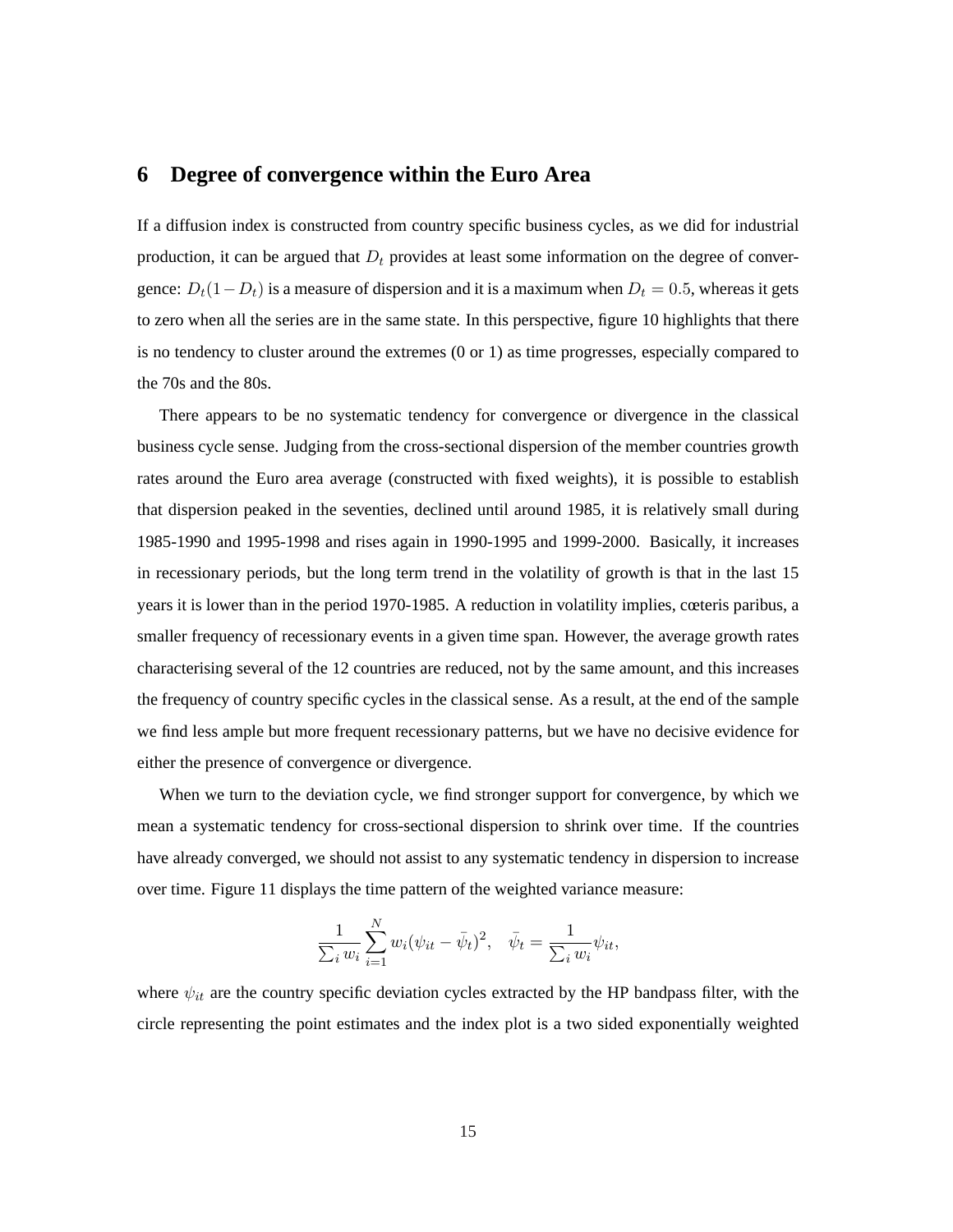moving average of those estimates. The alternative measure

$$
\sum_{i} \sum_{i < j} w_i w_j (\psi_{it} - \psi_{jt})^2,
$$

based on individual contrasts, rather then on the deviation from the average cycle, produces similar results and is not presented.

From the plot there appears to be a downward tendency interrupted around the turning points. The plot of the individual cycles and the aggregate cycle illustrates that the dispersion is high around 1990 with Finland behaving more idiosyncratically. Luxembourg displays more ample fluctuations.

# **7 Conclusions**

This paper has reported the results of technical exercises in the dating of the Eurozone business cycle and the cycles of the main constituent economies. We distinguished between the classical and deviation (or growth) cycle, and used what we regard as best-practice techniques to identify these cycles, in every case concentrating upon a single, univariate summary of economic activity, GDP or industrial production. A number of topics for further research are suggested by the identification we have made. One, which we have already pursued in this paper, is to examine the issue of synchronicity or coherence between the cycles. In future research one would expect to be able to track movements in the coherence of the cyclical experience of the Eurozone economies, whether in the direction of greater convergence or not. Other topics can easily be suggested: thus, following identification of the cycle, one would hope to be able to build leading indicators; and to be able to explain the main determinants of cyclical experience and its evolution over time. As we maintained in the introduction to the paper, this is a particularly good time to initiate further studies of the European business cycle experience, as the adoption of the Euro gives the Eurozone economy a new identity and can be expected to have important effects on the Eurozone cycle.

It may indeed be time to ponder on the following. In the United States the NBER's dating committee has established a business chronology over a long period of time which is widely regarded as the authoritative dating of the US cycle. Economists who come up with a new technique for business cycle identification "prove" their technique by comparing their results with the NBER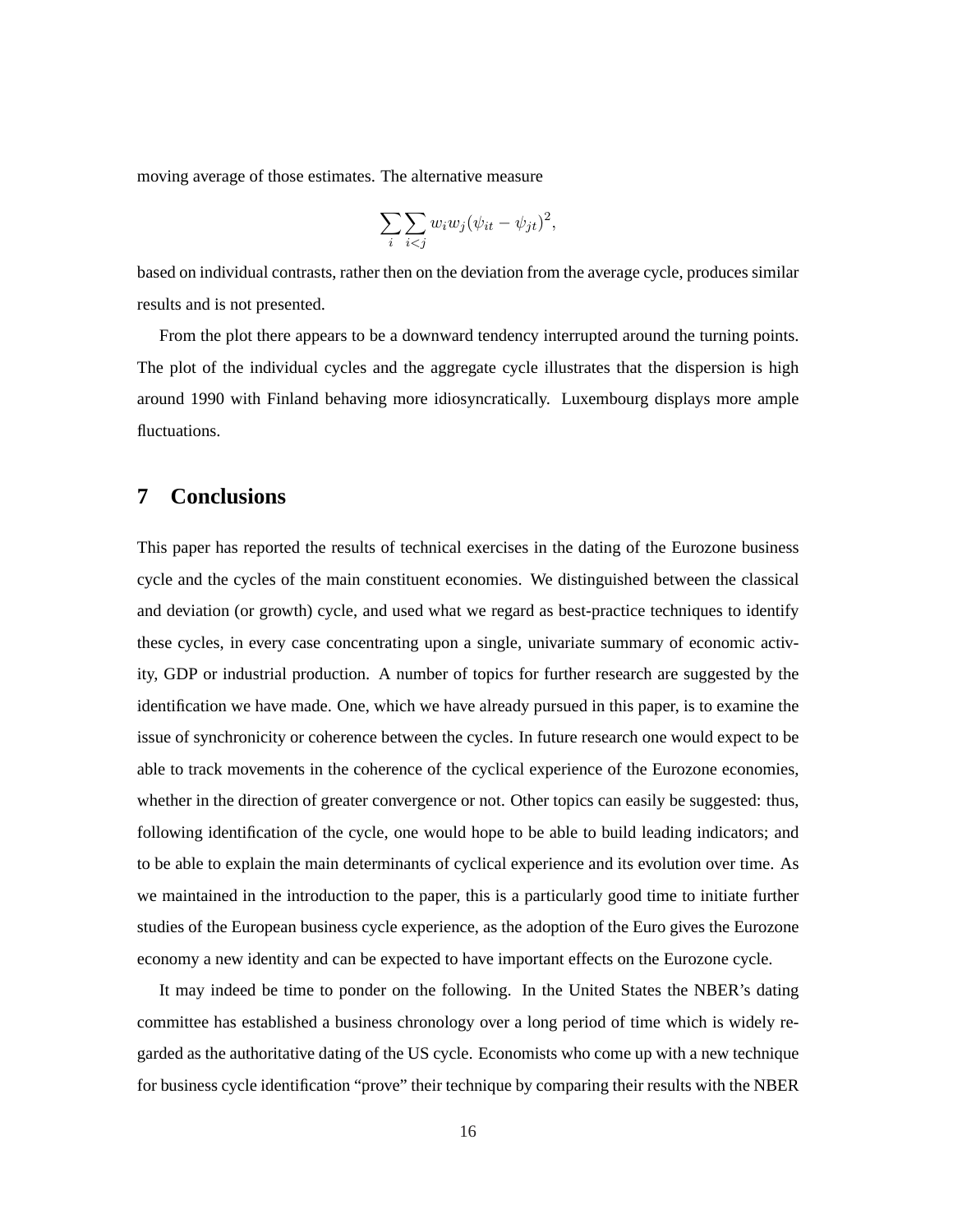chronology. The NBER's committee comprises economists with expertise in various sectors of the economy and its approach is avowedly a multivariate one: techniques such as those we deployed in this paper applied to a single series can be regarded as "office assistants", helpful in establishing the dating, not dictating it. It would be good for Europe to establish a comparably authoritative chronology for its business cycle, perhaps through similar means - perhaps through a different one. At risk of stating the obvious, it bears pointing out that the European situation is different in many ways from the one that faces analysts of the American cyclical experience. Not least, because of the short history of the Eurozone economy, country experts might be needed more than sectoral experts. Historical analysis would be complicated by national differences, but all the more necessary for this reason. A complaint that is often made against the NBER procedure is that it can take a long while, in real time, to establish a turning point, partly for reasons to do with data revisions and availability; some of those problems are more acute in the European setting. Then also, it might be argued that with techniques at hand today nothing more is really needed than reliable GDP estimates, or data from a factor analysis that proxy GDP, with the benefit of being robust to revision, to provide reliable dating of the cycle. To provide more accurate dating, better monthly data are certainly needed.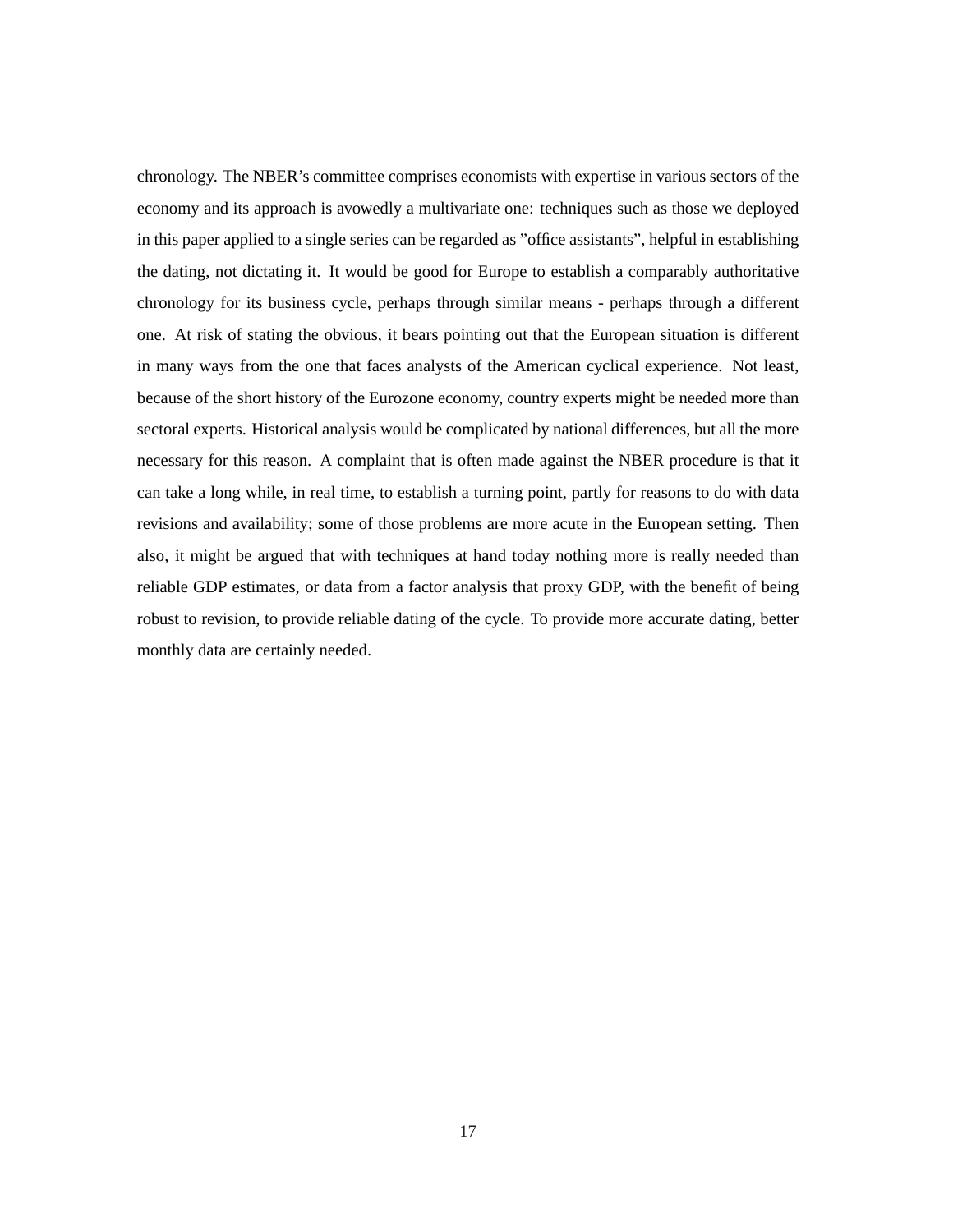# **References**

- Agresti, A. and Mojon, B. (2001), Some Stylised Facts on the Euro Area Business Cycle", *ECB Working Paper*, No. 95,
- Altissimo, F., Bassanetti, A., Cristadoro, R., Forni, M., Hallin, M., Lippi, M., Reichlin, L. and Veronese, G. (2001), EuroCOIN: A Real Time Coincident Indicator of the Euro Area Business Cycle, *CEPR* Working paper No 3108.
- Baxter M., and King R.G. (1999), "Measuring business cycles: approximate Band-pass filters for Economic Time Series, *Review of Economics and Statistics*, 81, 4, 575-93.
- Beaudry, P., and Koop, G. (1993), "Do recessions permanently change output?", *Journal of Monetary Economics*, 31, 149-163.
- Beyer, A., Doornik, J., and Hendry, D.F. (2001), "Constructing Historical Euro-Zone Data", *Economic Journal*, 111, 308327.
- Bry, G. and Boschan C. (1971), *Cyclical Analysis of Time Series: Selected Procedures and Computer Programs*, National Bureau of Economic Research, New York.
- Burns A.F., and Mitchell, W.C. (1946). *Measuring Business Cycles*. National Bureau of Economic Research, New York.
- de Jong, P., and Shephard, N.G. (1995), "The simulation smoother for time series models", *Biometrika*, 82, 339-350.
- Doornik, J.A. (2001), *Ox. An Object-Oriented Matrix Programming Language*, Timberlake Consultants Press, London.
- Durbin, J., and Koopman, S.J. (2001), *Time Series Analysis by State Space Methods*, Oxford University Press, Oxford, UK.
- Fagan, G., Henry, J. and Mestre, R. (2001), An area-wide model (AWM) for the Euro area", *ECB Working Paper*, No. 42,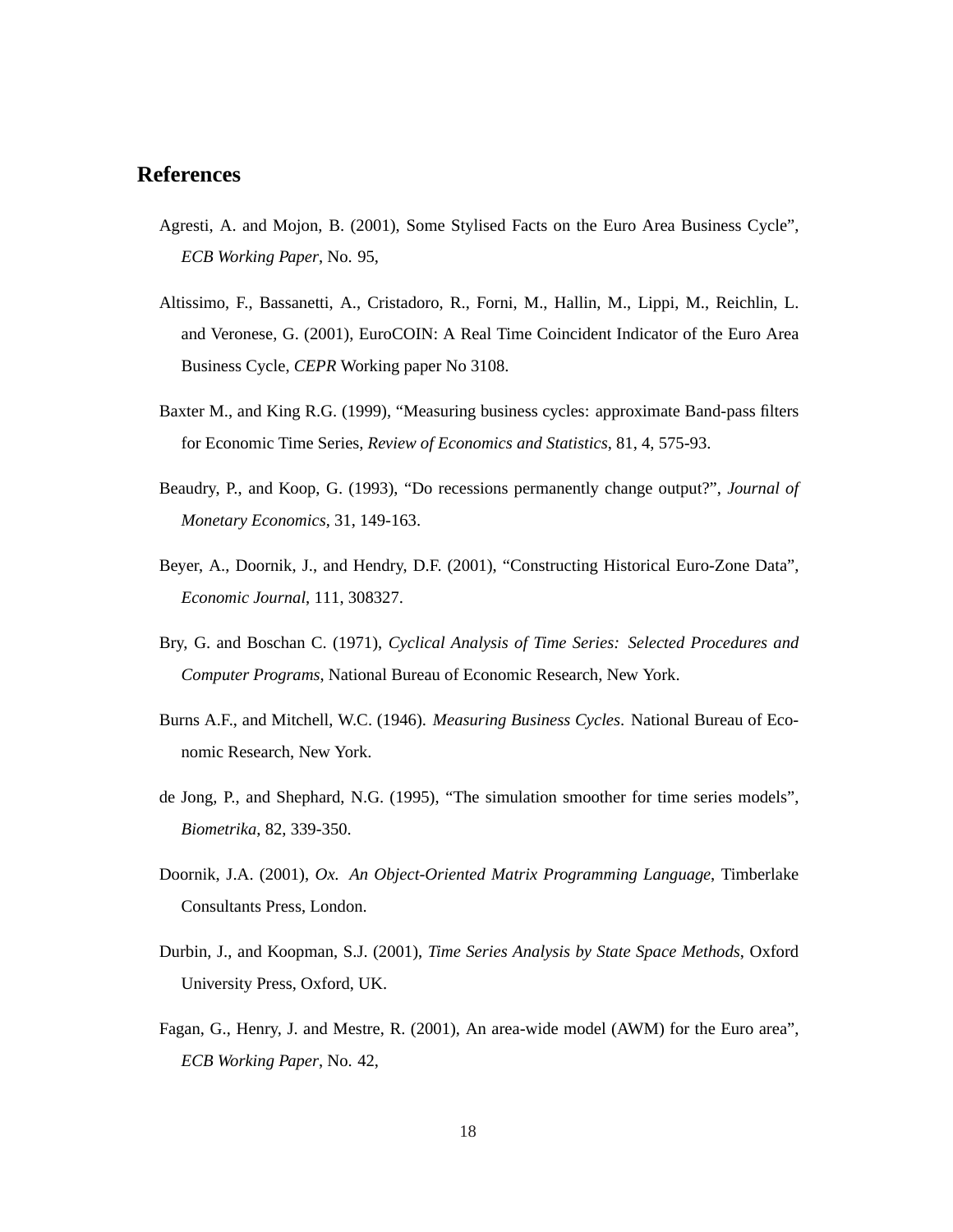- Harding, D. and Pagan, A. (2001), "Extracting, Analysing and Using Cyclical Information, *mimeo*, August.
- Harding, D. and Pagan, A. (2002), "Synchronization of Cycles, University of Melbourne, *mimeo*, version 6, presented at the conference "Common Features in Rio", Rio de Janeiro, 29th-31st July 2002.
- Harvey, A.C. (1989), *Forecasting, Structural Time Series and the Kalman Filter*, Cambridge University Press, Cambridge, UK.

Harvey, A.C. and Koopman. S.J., (1992), "Diagnostic Checking of Unobserved Components Time Series Models", *Journal of Business and Economic Statistics*, 10, 377-389.

- Harvey, A.C., and Trimbur, T. (2002), "General model-based filters for extracting trends and cycles in economic time series", *Review of Economics and Statistics* (to appear).
- Hodrick R.J., and Prescott, E.C. (1997), "Postwar U.S. Business Cycles: an Empirical Investigation", *Journal of Money, Credit and Banking*, 29, 1-16.
- Kaiser, R. and Maravall, A. (2001), *Measuring Business Cycles in Economic Time Series*, Lecture Notes in Statistics, Springer.
- Kitagawa, G., and Gersch, W. (1996) *Smoothness Priors Analysis of Time Series*. New York, Springer-Verlag.
- Koopman S.J., Shepard, N., and Doornik, J.A. (1999), "Statistical algorithms for models in state space using SsfPack 2.2", *Econometrics Journal*, 2, 113-166.
- McDermott, C.J. and Scott, A. (1999) Concordance in business cycles, *Reserve Bank of New Zealand Discussion Papers*, G99/7
- Pagan, A. (2002), *Lectures on the business cycle*, mimeo, EUI, Florence, April.
- Proietti T. (1999), Characterising Business Cycle Asymmetries by Smooth Transition Structural Time Series Models, *Studies in Nonlinear Dynamics and Econometrics*, Volume 3.3, 141-156, MIT Press, Cambridge, MA.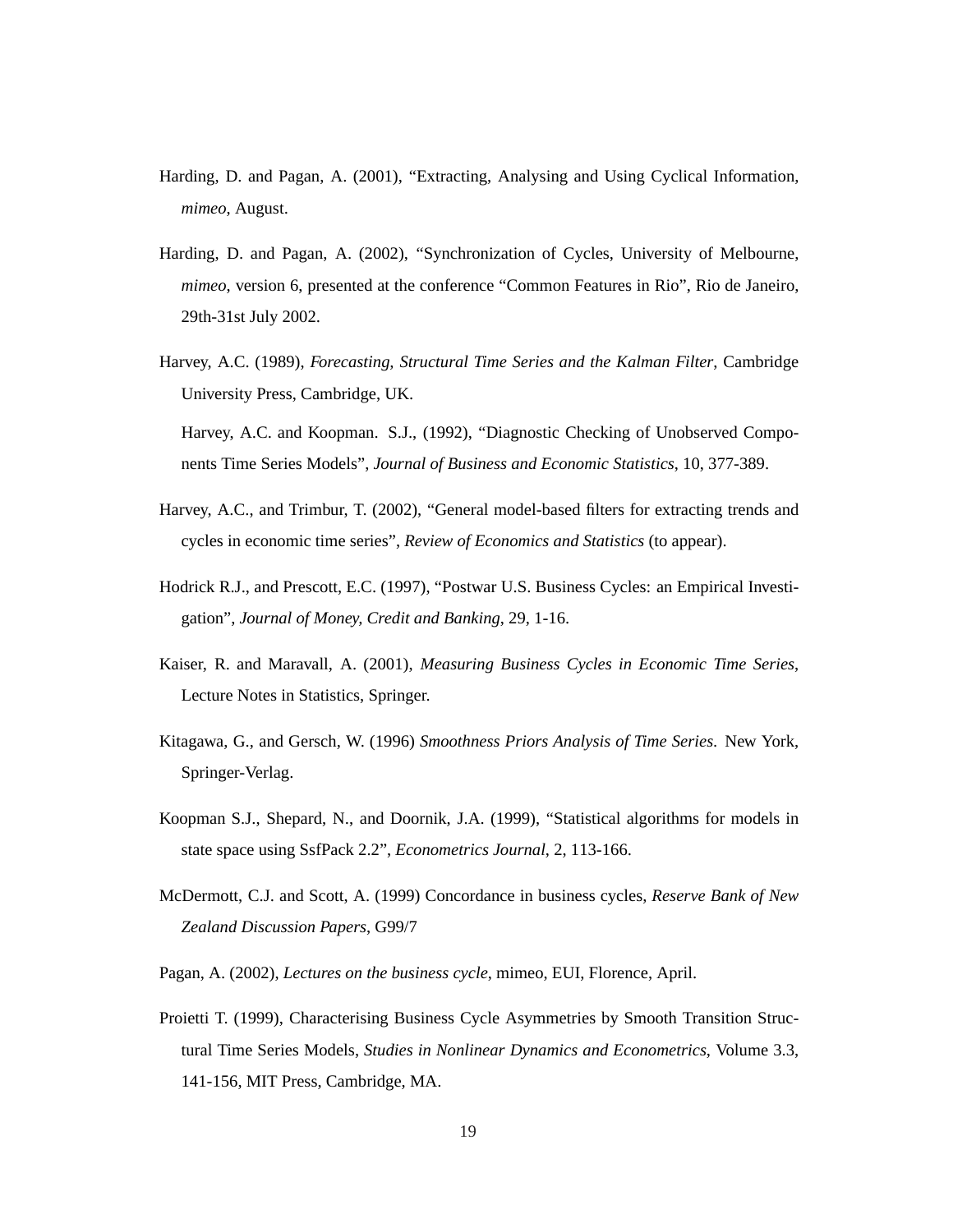- Proietti T., Musso A. and Westermann T. (2002). "Estimating Potential Output and the Output gap for the Euro Area: a Model-Based Production Function Approach. *EUI Working paper* ECO/9/2002.
- Stock J.H., and Watson, M. (2002), "Has the business cycle Changed and Why?, *mimeo*, March.
- Whittle, P. (1963), *Prediction and Regulation by Linear Least-Squares Methods*, London, English Universities Press.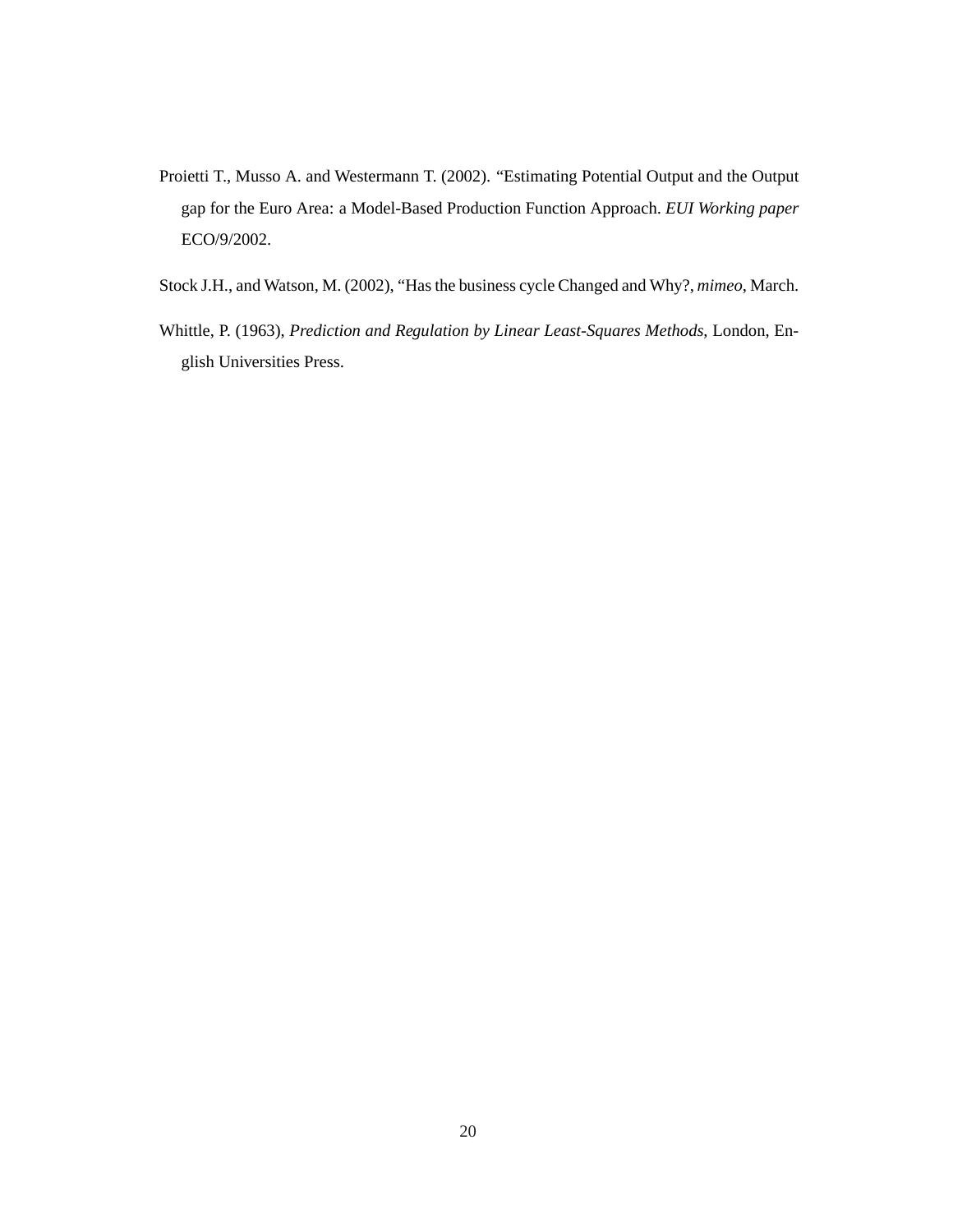|                                                                                                      | Net Exp. | 13.0000              |                                                                                                                                                                  |                         |                         |                          | $\begin{array}{r} 13.0000 \\ \hline 0.4719 \\ -0.5281 \\ \hline 4.6369 \\ -5.1975 \\ \hline 0.7682 \\ -0.5531 \\ \hline 0.0433 \\ \end{array}$ |                           |                           |                         | 0.1064                  |
|------------------------------------------------------------------------------------------------------|----------|----------------------|------------------------------------------------------------------------------------------------------------------------------------------------------------------|-------------------------|-------------------------|--------------------------|------------------------------------------------------------------------------------------------------------------------------------------------|---------------------------|---------------------------|-------------------------|-------------------------|
|                                                                                                      | SCR      | 16.0000              |                                                                                                                                                                  |                         |                         |                          | $\begin{array}{r l} 16.0000\\ \hline 0.5968\\ \hline 0.4032\\ \hline 4.6250\\ \hline 3.1250\\ \hline 1.5200\\ \hline \end{array}$              |                           |                           | 0.3287                  | 0.4799                  |
|                                                                                                      | URX      |                      | 7.0000<br>6.0000                                                                                                                                                 |                         |                         |                          | $\begin{array}{ l} \hline 0.6613 \\ 0.3387 \\ 0.17143 \\ 7.0000 \\ \hline 0.3067 \\ 0.3067 \\ \hline \end{array}$                              |                           |                           | 0.0262                  | 0.0137                  |
|                                                                                                      | ULC      |                      | $\begin{array}{r} 3.0000 \\ 3.0000 \\ 0.9274 \\ 0.0726 \\ 0.0726 \\ 3.0000 \\ 3.0000 \\ 0.6118 \\ 0.0064 \\ 0.0064 \end{array}$                                  |                         |                         |                          |                                                                                                                                                |                           |                           |                         | 0.0021                  |
| 1: Classical BC dating of Euro Area time series: summary statistics<br>PCR TTR MTR XTR GCR LNN LPROD |          |                      | $\begin{array}{r} 4.0000 \\ 4.0000 \\ \hline 0.9113 \\ 0.0887 \\ 2.7500 \\ 2.7500 \\ 0.1762 \\ 0.0082 \\ 0.0062 \\ \hline \end{array}$                           |                         |                         |                          |                                                                                                                                                |                           |                           |                         |                         |
|                                                                                                      |          |                      | $\begin{array}{r} 7.0000 \\ 7.0000 \\ -7.0000 \\ 0.6935 \\ -0.3065 \\ -0.3065 \\ -0.0297 \\ -0.0024 \\ -0.0024 \\ -0.0024 \\ \end{array}$                        |                         |                         |                          |                                                                                                                                                |                           |                           |                         |                         |
|                                                                                                      |          |                      | $\begin{array}{r l} \hline \text{GCR} \\ \hline 2.0000 \\ 2.0000 \\ 0.9677 \\ 0.0323 \\ 0.0333 \\ 0.0000 \\ 0.0000 \\ 0.0003 \\ \hline \end{array}$              |                         |                         |                          |                                                                                                                                                |                           |                           |                         | 0.0012                  |
|                                                                                                      |          |                      | $\begin{array}{r l} 0.0000 \\ \hline 8.0000 \\ 0.8548 \\ \hline 0.1452 \\ 0.1452 \\ 113.2500 \\ 0.2441 \\ 0.0261 \\ \hline 0.0184 \end{array}$                   |                         |                         |                          |                                                                                                                                                |                           |                           |                         | $-0.0116$               |
|                                                                                                      |          |                      | $\begin{array}{r} 5.0000\\ 5.0000\\ -5.0000\\ 0.8629\\ 0.1371\\ -1.4000\\ -3.4000\\ -0.3852\\ \end{array}$                                                       |                         |                         |                          |                                                                                                                                                |                           |                           | $\frac{0.0180}{2}$      | 0.0174                  |
|                                                                                                      |          |                      | $\begin{array}{r} \hline 7.0000\\ 7.0000\\ 0.7339\\ 0.2661\\ 0.2661\\ 1.3000\\ 1.47143\\ 0.1398\\ 0.0010\\ 0.0100\\ 0.0100\\ 0.010\\ 0.010\\ \hline \end{array}$ |                         |                         |                          |                                                                                                                                                |                           |                           |                         |                         |
|                                                                                                      |          |                      | PCR<br>4.0000<br>4.0000<br>0.0545<br>0.0000<br>0.0121<br>2.00072<br>0.0072                                                                                       |                         |                         |                          |                                                                                                                                                |                           |                           | $\frac{0.0073}{2}$      | $-0.0036$               |
| Table                                                                                                | YER      | 4.0000               | 4.0000                                                                                                                                                           | 0.9032                  | 0.0968                  | 28.0000                  | 3.0000                                                                                                                                         | 0.2117                    | 0.0143                    | 0.0076                  | 0.0048                  |
|                                                                                                      |          | Number of cycles P-P | Number of cycles T-T                                                                                                                                             | Average Expansion Prob. | Average Recession Prob. | Average Duration of Exp. | Average Duration of Rec.                                                                                                                       | Average Amplitude of Exp. | Average Amplitude of Rec. | Steepness of expansions | Steepness of recessions |

|        | Í                    |                                                             |
|--------|----------------------|-------------------------------------------------------------|
|        |                      |                                                             |
|        |                      | ֖֖֖֖֖֖֧ׅ֖ׅ֪ׅ֖֧ׅ֖֖֪֪ׅ֖֧֚֚֚֚֚֚֚֚֚֚֚֚֚֚֚֚֚֚֚֚֚֚֚֚֚֚֚֚֬֕֓֕֬֝֝֝֝ |
|        |                      |                                                             |
|        |                      |                                                             |
|        | こうこく きんこく くらい        |                                                             |
|        |                      |                                                             |
|        |                      | l                                                           |
|        |                      | I                                                           |
|        |                      |                                                             |
|        |                      | l<br>i                                                      |
|        |                      |                                                             |
|        |                      |                                                             |
|        |                      |                                                             |
|        |                      |                                                             |
|        |                      |                                                             |
|        |                      |                                                             |
|        |                      |                                                             |
| l      |                      | $\vdots$                                                    |
|        |                      |                                                             |
|        | $\ddot{\phantom{a}}$ |                                                             |
|        |                      | ١                                                           |
|        |                      | $\ddotsc$                                                   |
|        |                      |                                                             |
|        |                      |                                                             |
| )<br>ג |                      |                                                             |
|        |                      |                                                             |
|        |                      |                                                             |
|        |                      | I                                                           |
|        |                      |                                                             |
|        |                      | i                                                           |
| i      |                      |                                                             |
|        |                      | I                                                           |
|        |                      | I                                                           |
| l      |                      | l<br>l                                                      |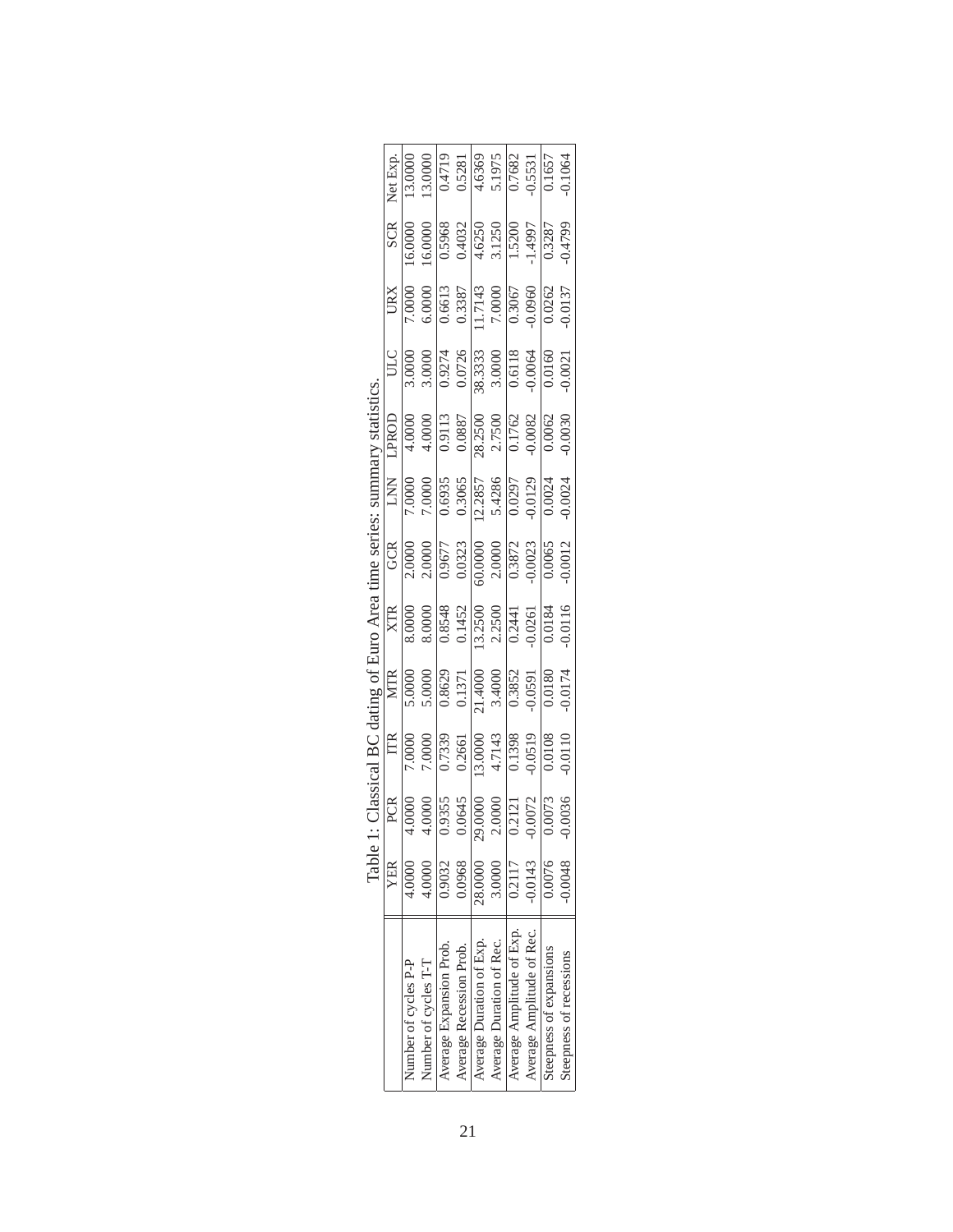|                                                        | Net Exp     |                      | $\begin{array}{l} 9.0000\\ 8.0000\\ 0.5081\\ 0.4919\\ 7.6250\\ 7.6250\\ 0.7576\\ 0.1082\\ 0.1082\\ 0.1082\\ 0.1082\\ 0.1082\\ 0.1082\\ 0.1083\\ 0.1083\\ 0.1083\\ 0.1083\\ 0.1083\\ 0.1083\\ 0.1083\\ 0.1083\\ 0.1083\\ 0.1083\\ 0.1083\\ 0.1083\\ 0.1083\\ 0.10$ |                         |                         |                          |                          |                           |                           |                         |                         |
|--------------------------------------------------------|-------------|----------------------|-------------------------------------------------------------------------------------------------------------------------------------------------------------------------------------------------------------------------------------------------------------------|-------------------------|-------------------------|--------------------------|--------------------------|---------------------------|---------------------------|-------------------------|-------------------------|
|                                                        | <b>SCR</b>  |                      | 10.0000<br>11.0000<br>0.5081<br>0.4919<br>0.3455<br>5.5455<br>1.5157<br>1.5157<br>0.2552                                                                                                                                                                          |                         |                         |                          |                          |                           |                           |                         |                         |
|                                                        | URX         |                      | $\begin{array}{c} 6.0000\\ 6.0000\\ 0.4032\\ 0.5968\\ 0.5333\\ 2.3333\\ 0.1183\\ 0.1317\\ 0.0142\\ 0.0142\\ 0.0142\\ 0.0142\\ 0.0107\\ 0.0107 \end{array}$                                                                                                        |                         |                         |                          |                          |                           |                           |                         |                         |
|                                                        | ULC         |                      | $\begin{array}{l} 7.0000\\ 7.0000\\ 0.4839\\ 0.5161\\ 0.51714\\ 0.0252\\ 0.00249\\ 0.00252\\ 0.0029\\ 0.0029\\ 0.0027\\ 0.0027\\ 0.0027\\ \end{array}$                                                                                                            |                         |                         |                          |                          |                           |                           |                         |                         |
| nary statistics                                        | LPROD       |                      | $\begin{array}{l} 0.0000\\ 9.0000\\ 0.5323\\ 0.4677\\ 0.6000\\ 6.6000\\ 0.0137\\ 0.0021\\ 0.0021\\ 0.0023 \end{array}$                                                                                                                                            |                         |                         |                          |                          |                           |                           |                         |                         |
|                                                        | <b>EXLI</b> |                      | $\begin{array}{l} 5.0000\\ 5.0000\\ 0.6048\\ 0.3952\\ 0.0000\\ 0.3952\\ 0.0000\\ 0.0147\\ 0.0009\\ 0.0009\\ 0.0000\\ 0.0003\\ 0.0013\\ \end{array}$                                                                                                               |                         |                         |                          |                          |                           |                           |                         |                         |
| : Deviation Cycles dating of Euro Area time series: su | GCR         |                      | 7.0000<br>7.0000<br>0.6129<br>0.63571<br>0.0138<br>6.8571<br>0.0013<br>0.0013                                                                                                                                                                                     |                         |                         |                          |                          |                           |                           |                         |                         |
|                                                        | <b>XTR</b>  |                      | 8.0000<br>9.0000<br>0.5565<br>0.5650<br>0.0592<br>6.1111<br>0.0592<br>0.0069                                                                                                                                                                                      |                         |                         |                          |                          |                           |                           |                         | 0.0081                  |
|                                                        | <b>NTR</b>  |                      | 9.0000<br>9.0000<br>0.6129<br>0.63871<br>8.4444<br>8.3333<br>5.30388<br>0.0065<br>0.0005                                                                                                                                                                          |                         |                         |                          |                          |                           |                           |                         |                         |
|                                                        | E           |                      | $\begin{array}{l} 6.0000\\ 5.0000\\ 0.6048\\ 0.3952\\ 0.13952\\ 0.0000\\ 0.0000\\ 0.0000\\ 0.0004\\ 0.0050\\ 0.0040\\ 0.0056\\ 0.0056 \end{array}$                                                                                                                |                         |                         |                          |                          |                           |                           |                         |                         |
|                                                        | PCR         |                      | 7.0000<br>6.0000<br>6.6532<br>0.6532<br>0.65714<br>0.0157<br>7.1667<br>0.00157<br>0.00157                                                                                                                                                                         |                         |                         |                          |                          |                           |                           |                         |                         |
| Table 2                                                | YER         | 0.0000               | 9.0000                                                                                                                                                                                                                                                            | 0.6290                  | 0.3710                  | 7.8000                   | 5.1111                   | 0.0159                    | $-0.0168$                 | 0.0020                  | 0.0033                  |
|                                                        |             | Number of cycles P-P | Number of cycles T-T                                                                                                                                                                                                                                              | Average Expansion Prob. | Average Recession Prob. | Average Duration of Exp. | Average Duration of Rec. | Average Amplitude of Exp. | Average Amplitude of Rec. | Steepness of expansions | Steepness of recessions |

| Table 2: Deviation Cycles dating of Euro Area time series: summary statisti |
|-----------------------------------------------------------------------------|
|                                                                             |
|                                                                             |
|                                                                             |
|                                                                             |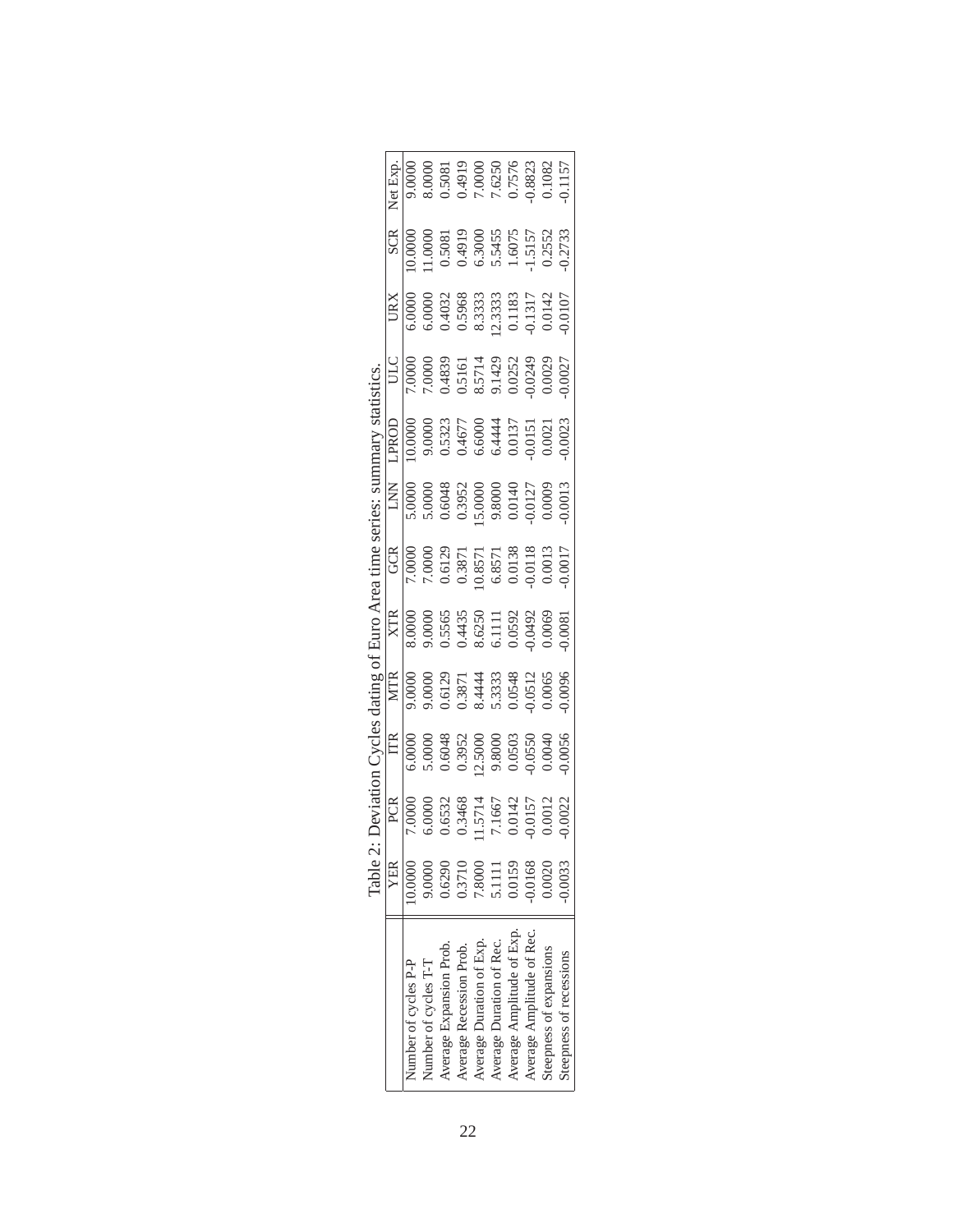Table 3: Classical BC: Standardised Concordance Index.

|             | EA                                                                                                             |                            | D UK F | I US          |  |
|-------------|----------------------------------------------------------------------------------------------------------------|----------------------------|--------|---------------|--|
| EA          | $\parallel$ - 7.15 2.48 6.29 6.35 3.40                                                                         |                            |        |               |  |
| D           |                                                                                                                | 7.15 - 1.93 5.41 5.43 4.43 |        |               |  |
| UK          |                                                                                                                |                            |        |               |  |
| $F_{\perp}$ | $\begin{array}{ l cccc }2.48 & 1.93 & - & 3.00 & 2.33 & 3.50\\6.29 & 5.41 & 3.00 & - & 4.59 & 1.92\end{array}$ |                            |        |               |  |
|             | $\parallel$ 6.35 5.43 2.33                                                                                     |                            |        | $4.59 - 3.20$ |  |
| US          |                                                                                                                | 3.40 4.43 3.50 1.92 3.20   |        |               |  |

Table 4: Test for BC independence using HAC standard errors (Newey-West estimator with truncation parameter equal to 5).

|                 | EA    | D      | UK                           | $\mathbf{F}$ |                            | <b>IIS</b> |
|-----------------|-------|--------|------------------------------|--------------|----------------------------|------------|
| EA              |       |        |                              |              | 52.52 1.80 4.41 12.15 2.62 |            |
| D               | 7.85  | $\sim$ | 1.53                         | 3.07         | 6.73 3.33                  |            |
| UK              | 1.87  | 1.66   | $\sim 10^7$                  | 1.90         | 2.37                       | 4.25       |
| $\mathbf F$     | 10.47 |        | 9.02 1.89                    | $\sim 100$   | 5.49                       | 1.51       |
| $\mathbf{I}$    | 4.86  | 4.79   | 1.82                         | 2.94         |                            | 2.57       |
| US <sup>-</sup> | 3.02  |        | $4.02 \quad 2.65 \quad 1.52$ |              | 3.70                       |            |

Table 5: Deviation cycles: Standardised Concordance Index.

|   | EA D UK F I US                                                                                      |  |  |  |
|---|-----------------------------------------------------------------------------------------------------|--|--|--|
|   | EA $\parallel$ - 4.83 3.42 4.71 5.77 2.75                                                           |  |  |  |
| D | $\parallel$ 4.83 - 2.95 2.66 3.48 2.53                                                              |  |  |  |
|   |                                                                                                     |  |  |  |
|   | UK 3.42 2.95 - 2.07 2.33 2.26<br>F 4.71 2.66 2.07 - 3.67 2.47                                       |  |  |  |
|   | $\begin{array}{ c c c c c c } \hline 1 & 5.77 & 3.48 & 2.33 & 3.67 & - & 1.90 \ \hline \end{array}$ |  |  |  |
|   | US $\parallel$ 2.75 2.53 2.26 2.47 1.90 -                                                           |  |  |  |

Table 6: Test for deviation cycle independence using HAC standard errors (Newey-West estimator with truncation parameter equal to 5).

|              | EA     | D     | UK   | $\mathbf{F}$ | L.               | US   |
|--------------|--------|-------|------|--------------|------------------|------|
| EA           | $\sim$ | 15.27 | 4.96 |              | 12.93 11.12 4.45 |      |
| D            | 8.89   |       | 2.06 | 4.53         | 4.49             | 2.75 |
| UK           | 3.68   | 2.14  |      | 5.39         | 3.33             | 6.56 |
| $\mathbf{F}$ | 8.38   | 4.68  | 4.91 |              | 4.81             | 2.87 |
|              | 13.02  | 6.30  | 5.55 | 5.32         |                  | 3.22 |
| <b>US</b>    | 3.60   | 3.78  | 4.27 | 2.28         | 2.79             |      |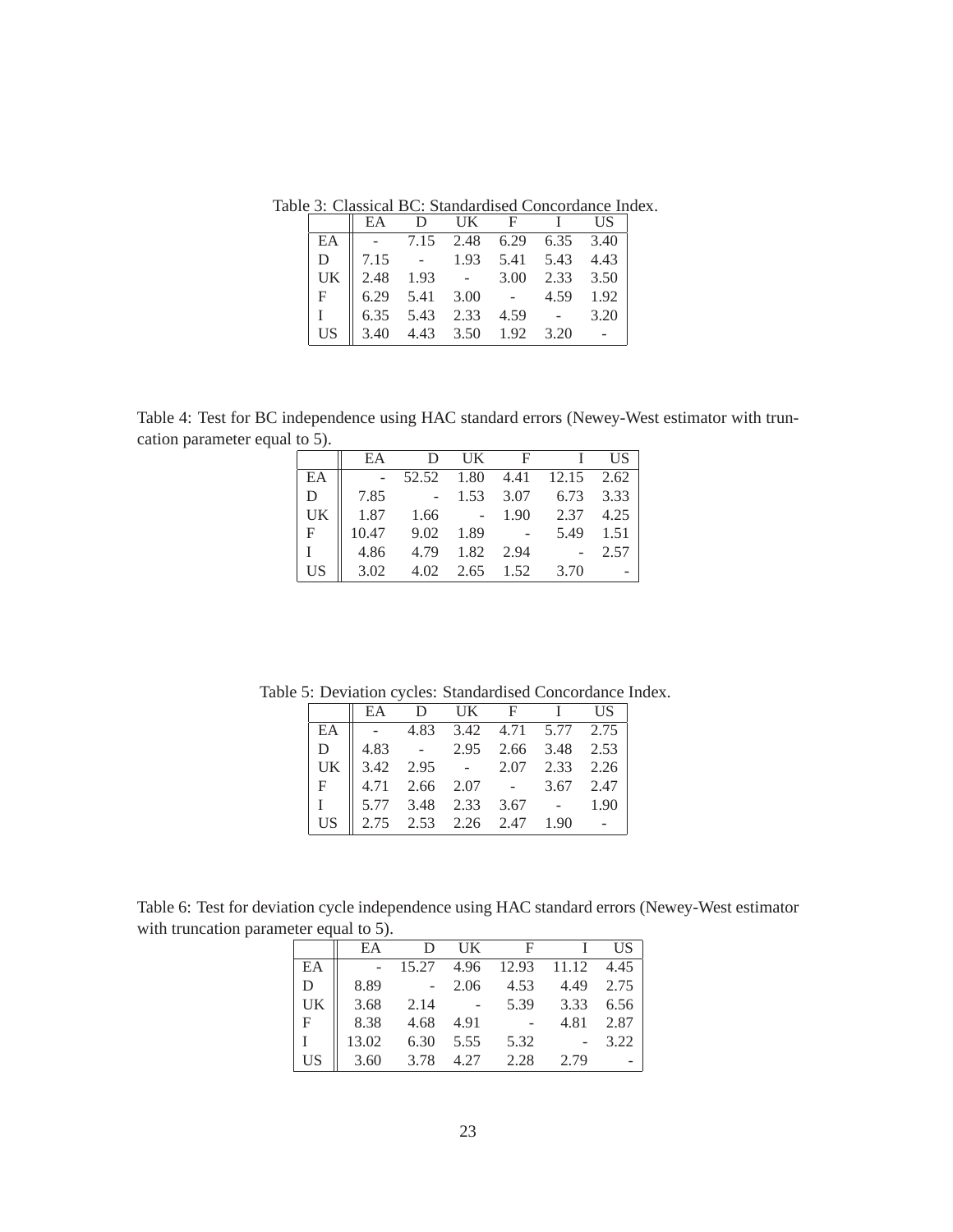|               |                 |                |                           |                           | $1.580$<br>$2.80$<br>$3.80$<br>$5.77$<br>$5.79$<br>$7.80$<br>$7.70$<br>$7.79$<br>$7.80$<br>$7.80$                                                                                                                                                                                                                                                 |              |  |                                                    |                |                      |    |
|---------------|-----------------|----------------|---------------------------|---------------------------|---------------------------------------------------------------------------------------------------------------------------------------------------------------------------------------------------------------------------------------------------------------------------------------------------------------------------------------------------|--------------|--|----------------------------------------------------|----------------|----------------------|----|
|               | -47             |                |                           | $\frac{35}{2}$            | $\begin{array}{c} 0.07 \\ 0.0000 \\ 0.00000 \\ 0.00000 \\ 0.00000 \\ 0.00000 \\ 0.00000 \\ 0.00000 \\ 0.00000 \\ 0.00000 \\ 0.00000 \\ 0.00000 \\ 0.00000 \\ 0.00000 \\ 0.00000 \\ 0.00000 \\ 0.00000 \\ 0.00000 \\ 0.00000 \\ 0.00000 \\ 0.00000 \\ 0.00000 \\ 0.00000 \\ 0.00000 \\ $                                                           |              |  |                                                    | 3.78           | œ.                   |    |
|               | 4.02            |                |                           |                           |                                                                                                                                                                                                                                                                                                                                                   |              |  |                                                    | $\overline{1}$ | 3.78<br>2.72<br>1.96 |    |
|               | 2.03            |                |                           |                           |                                                                                                                                                                                                                                                                                                                                                   |              |  |                                                    |                |                      |    |
|               |                 |                |                           |                           | $1.1472$<br>$1.472$<br>$1.572$<br>$1.572$<br>$1.572$<br>$1.572$<br>$1.572$<br>$1.572$<br>$1.572$<br>$1.572$<br>$1.572$                                                                                                                                                                                                                            |              |  |                                                    |                |                      |    |
|               | $\Xi$           |                |                           |                           |                                                                                                                                                                                                                                                                                                                                                   |              |  | $-2.70$<br>$-2.19$<br>$-1.5$<br>$-3.83$<br>$-2.77$ |                |                      |    |
|               | $\frac{80}{10}$ | LĹ.            |                           |                           | $\begin{array}{c} 0.903 & 0.904 & 0.904 & 0.904 & 0.904 & 0.904 & 0.904 & 0.904 & 0.904 & 0.904 & 0.904 & 0.904 & 0.904 & 0.904 & 0.904 & 0.904 & 0.904 & 0.904 & 0.904 & 0.904 & 0.904 & 0.904 & 0.904 & 0.904 & 0.904 & 0.904 & 0.904 & 0.904 & 0.904 & 0.904 & 0.$                                                                             |              |  |                                                    |                |                      |    |
| igu.          |                 |                |                           |                           |                                                                                                                                                                                                                                                                                                                                                   |              |  |                                                    |                |                      |    |
|               |                 |                |                           |                           | 21<br>21 22 23 23 24 25 26 27 28 27 28 29<br>22 22 23 24 25 26 27 28 29 20 21 22 23 24 25 26 27                                                                                                                                                                                                                                                   |              |  |                                                    |                |                      |    |
|               |                 | 22364<br>22364 |                           |                           | $-2.5885357752$                                                                                                                                                                                                                                                                                                                                   |              |  |                                                    |                |                      |    |
|               | 1.61            | $\ddot{ }$     | 2.53                      |                           |                                                                                                                                                                                                                                                                                                                                                   | 407396888050 |  |                                                    |                |                      |    |
|               | 99.             | 72             | $\widetilde{\mathcal{C}}$ |                           |                                                                                                                                                                                                                                                                                                                                                   |              |  |                                                    |                |                      |    |
|               | 2.52            | $\ddot{5}$     |                           | $\widetilde{\mathcal{C}}$ |                                                                                                                                                                                                                                                                                                                                                   |              |  |                                                    |                |                      |    |
| $\frac{1}{2}$ |                 |                | $\ddot{5}$                |                           | $\begin{array}{c}\n 1.487 \\  1.487 \\  1.51 \\  1.61 \\  1.75 \\  1.75 \\  1.75 \\  1.75 \\  1.75 \\  1.75 \\  1.75 \\  1.75 \\  1.75 \\  1.75 \\  1.75 \\  1.75 \\  1.75 \\  1.75 \\  1.75 \\  1.75 \\  1.75 \\  1.75 \\  1.75 \\  1.75 \\  1.75 \\  1.75 \\  1.75 \\  1.75 \\  1.75 \\  1.75 \\  1.75 \\  1.75 \\  1.75 \\  1.75 \\  1.75 \\ $ |              |  |                                                    |                |                      |    |
|               |                 |                |                           |                           |                                                                                                                                                                                                                                                                                                                                                   |              |  |                                                    |                |                      |    |
|               |                 |                |                           |                           | $\overline{\triangle}$ $\overline{\triangle}$ $\overline{\triangle}$ $\overline{\triangle}$ $\overline{\triangle}$ $\overline{\triangle}$ $\overline{\triangle}$                                                                                                                                                                                  |              |  |                                                    |                | B                    | SU |

24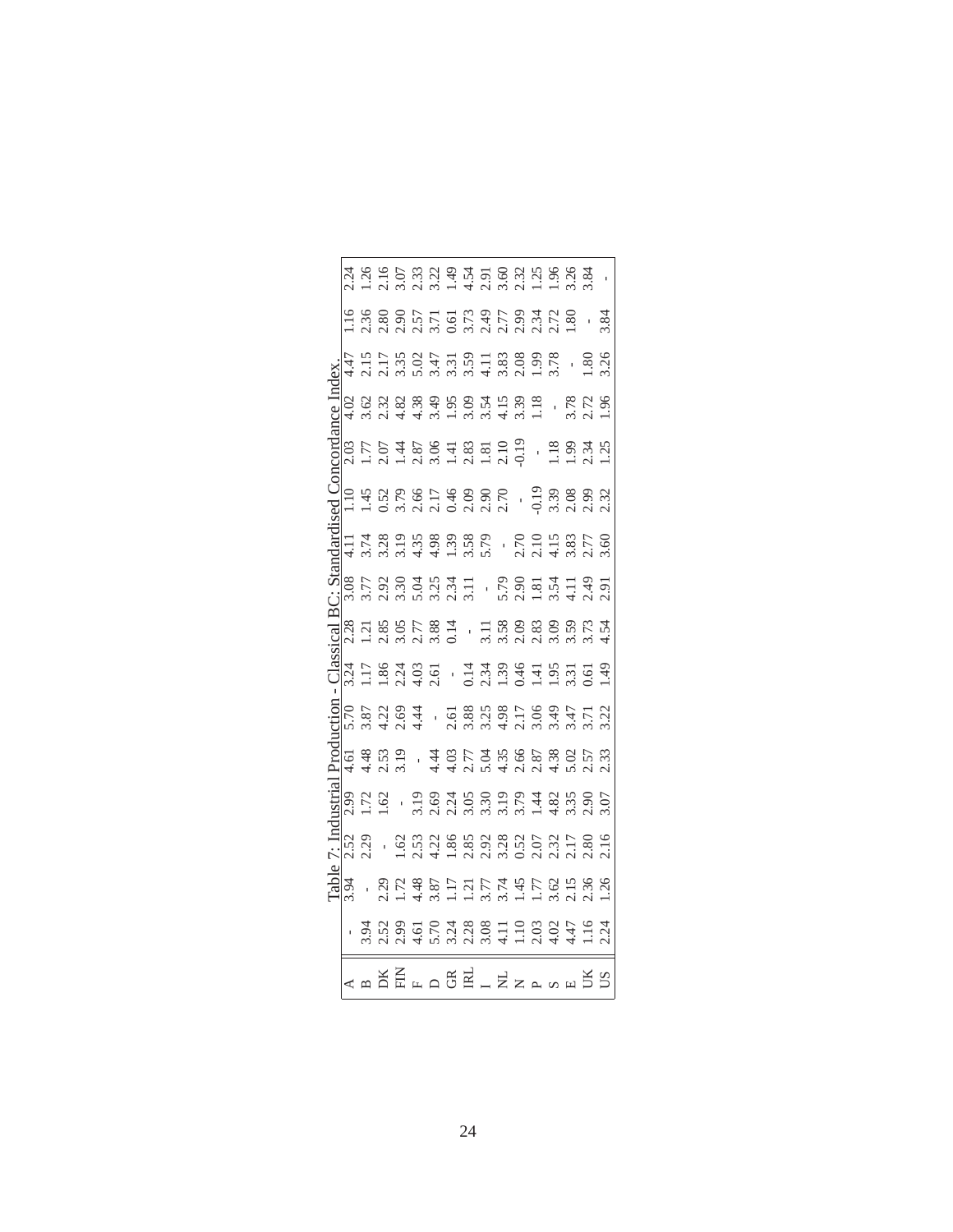| dex.    | .83                       |                  | $2.028$<br>$0.345$<br>$0.345$<br>$0.545$<br>$0.545$<br>$0.545$<br>$0.545$<br>$0.545$<br>$0.545$                                                                                                                                                                           |  |  |  |                |                      |     |                               | .86 |
|---------|---------------------------|------------------|---------------------------------------------------------------------------------------------------------------------------------------------------------------------------------------------------------------------------------------------------------------------------|--|--|--|----------------|----------------------|-----|-------------------------------|-----|
|         | .50                       |                  |                                                                                                                                                                                                                                                                           |  |  |  |                |                      |     | $\frac{54}{38}$               |     |
|         | 5.61                      |                  | $1.50557140803430$<br>$1.50557140803430$                                                                                                                                                                                                                                  |  |  |  |                |                      | LI7 | 28.85                         |     |
|         | $\frac{54}{3}$            |                  | 2.43884788893                                                                                                                                                                                                                                                             |  |  |  | $\overline{1}$ | $\ddot{\mathcal{E}}$ |     | $\frac{3}{13}$ $\frac{3}{13}$ |     |
|         |                           |                  |                                                                                                                                                                                                                                                                           |  |  |  |                |                      |     |                               |     |
|         | $\frac{0}{0}$             |                  | $5.508303130$<br>$5.508303130$<br>$5.508303130$<br>$5.5093031473$                                                                                                                                                                                                         |  |  |  |                |                      |     |                               |     |
|         |                           |                  |                                                                                                                                                                                                                                                                           |  |  |  |                |                      |     |                               |     |
|         | 55.                       |                  | 8 8 8 8 9 9 4<br>8 8 8 8 9 9 4 1 7 8 9 8 9 5 5 5 6<br>8 8 8 9 9 4 1 1 2 9 8 9 5 5 5 6                                                                                                                                                                                     |  |  |  |                |                      |     |                               |     |
|         | $\widetilde{\mathcal{C}}$ |                  |                                                                                                                                                                                                                                                                           |  |  |  |                |                      |     |                               |     |
|         |                           |                  | 7. 4807<br>19807 - 1980 1980 1980 1981<br>1982 - 1982 1983 1984 1985 1986 1987                                                                                                                                                                                            |  |  |  |                |                      |     |                               |     |
|         | .63                       |                  |                                                                                                                                                                                                                                                                           |  |  |  |                |                      |     |                               |     |
|         | 5.08                      | $\frac{42}{146}$ | $1.33$<br>$3.43$<br>$1.27$<br>$1.33$<br>$1.53$<br>$1.53$<br>$1.53$<br>$1.53$<br>$1.53$<br>$1.53$<br>$1.53$<br>$1.53$                                                                                                                                                      |  |  |  |                |                      |     |                               | Ś   |
| istrial | 4.05                      | 3.16             | $\begin{array}{cccccccccc}\n46.0885 & 0.0833 & 0.0000 & 0.0000 & 0.0000 & 0.0000 & 0.0000 & 0.0000 & 0.0000 & 0.0000 & 0.0000 & 0.0000 & 0.0000 & 0.0000 & 0.0000 & 0.0000 & 0.0000 & 0.0000 & 0.0000 & 0.0000 & 0.0000 & 0.0000 & 0.0000 & 0.0000 & 0.0000 & 0.0000 & 0$ |  |  |  |                |                      |     |                               |     |
| й: Z    | 5.58                      |                  | $1.5$<br>$3.42$ $5.45$ $5.42$ $5.42$ $5.42$ $5.42$ $5.42$ $5.42$ $5.42$ $5.42$ $5.42$ $5.42$ $5.42$ $5.42$ $5.42$ $5.42$ $5.42$ $5.42$ $5.42$ $5.42$ $5.42$ $5.42$ $5.42$ $5.42$ $5.42$ $5.42$ $5.42$ $5.42$ $5.42$ $5.42$ $5.42$                                         |  |  |  |                |                      |     |                               |     |
| Cable   |                           |                  | $5.88$<br>$5.68$<br>$5.62$<br>$5.67$<br>$5.67$<br>$5.67$<br>$5.67$<br>$5.67$<br>$5.67$<br>$5.67$<br>$5.67$<br>$5.67$<br>$5.67$<br>$5.67$<br>$5.67$<br>$5.67$<br>$5.67$<br>$5.67$<br>$5.67$<br>$5.67$<br><br>$5.67$<br>                                                    |  |  |  |                |                      |     |                               |     |
|         |                           |                  | ⋖ᇳ⋚ӖҥᆷᢡӖ∟⋛ <i>≍</i>                                                                                                                                                                                                                                                       |  |  |  |                |                      |     |                               |     |

|                                                                                                                                                                                                                                                                                                  | Table | $\dot{\mathbf{x}}$ | stria | Production |                                                                        | tpass | deviation | $CVC$ es:                               | Standardised                                                                                                                         | Concordance | ndex |  |
|--------------------------------------------------------------------------------------------------------------------------------------------------------------------------------------------------------------------------------------------------------------------------------------------------|-------|--------------------|-------|------------|------------------------------------------------------------------------|-------|-----------|-----------------------------------------|--------------------------------------------------------------------------------------------------------------------------------------|-------------|------|--|
|                                                                                                                                                                                                                                                                                                  |       |                    |       |            |                                                                        |       |           |                                         |                                                                                                                                      |             |      |  |
|                                                                                                                                                                                                                                                                                                  |       |                    |       |            |                                                                        |       |           |                                         |                                                                                                                                      |             |      |  |
| $\frac{8}{5.80}$ $\frac{8}{5.80}$ $\frac{8}{5.80}$ $\frac{8}{5.80}$ $\frac{8}{5.80}$ $\frac{8}{5.80}$ $\frac{8}{5.80}$ $\frac{8}{5.80}$ $\frac{8}{5.80}$ $\frac{8}{5.80}$ $\frac{8}{5.80}$ $\frac{8}{5.80}$ $\frac{8}{5.80}$ $\frac{8}{5.80}$ $\frac{8}{5.80}$ $\frac{8}{5.80}$ $\frac{8}{5.80}$ |       |                    |       |            |                                                                        |       |           |                                         |                                                                                                                                      |             |      |  |
|                                                                                                                                                                                                                                                                                                  |       |                    |       |            |                                                                        |       |           |                                         |                                                                                                                                      |             |      |  |
|                                                                                                                                                                                                                                                                                                  |       |                    |       |            |                                                                        |       |           |                                         |                                                                                                                                      |             |      |  |
|                                                                                                                                                                                                                                                                                                  |       |                    |       |            |                                                                        |       |           |                                         |                                                                                                                                      |             |      |  |
|                                                                                                                                                                                                                                                                                                  |       |                    |       |            |                                                                        |       |           |                                         |                                                                                                                                      |             |      |  |
|                                                                                                                                                                                                                                                                                                  |       |                    |       |            | 714414 - 716066015067<br>714414 - 716066015067<br>714414 - 71606601506 |       |           | 146156011 22222222<br>15222222222222222 | $4.55$<br>$5.5$<br>$6.5$<br>$6.5$<br>$7.5$<br>$7.5$<br>$8.2$<br>$9.4$<br>$9.5$<br>$9.4$<br>$9.5$<br>$9.3$<br>$9.3$<br>$9.3$<br>$1.2$ |             |      |  |
|                                                                                                                                                                                                                                                                                                  |       |                    |       |            |                                                                        |       |           |                                         |                                                                                                                                      |             |      |  |
|                                                                                                                                                                                                                                                                                                  |       |                    |       |            |                                                                        |       |           |                                         |                                                                                                                                      |             |      |  |
|                                                                                                                                                                                                                                                                                                  |       |                    |       |            |                                                                        |       |           |                                         |                                                                                                                                      |             |      |  |
|                                                                                                                                                                                                                                                                                                  |       |                    |       |            |                                                                        |       |           |                                         |                                                                                                                                      |             |      |  |
|                                                                                                                                                                                                                                                                                                  |       |                    |       |            |                                                                        |       |           |                                         |                                                                                                                                      |             |      |  |
|                                                                                                                                                                                                                                                                                                  |       |                    |       |            |                                                                        |       |           |                                         |                                                                                                                                      |             |      |  |
|                                                                                                                                                                                                                                                                                                  |       |                    |       |            |                                                                        |       |           |                                         |                                                                                                                                      |             |      |  |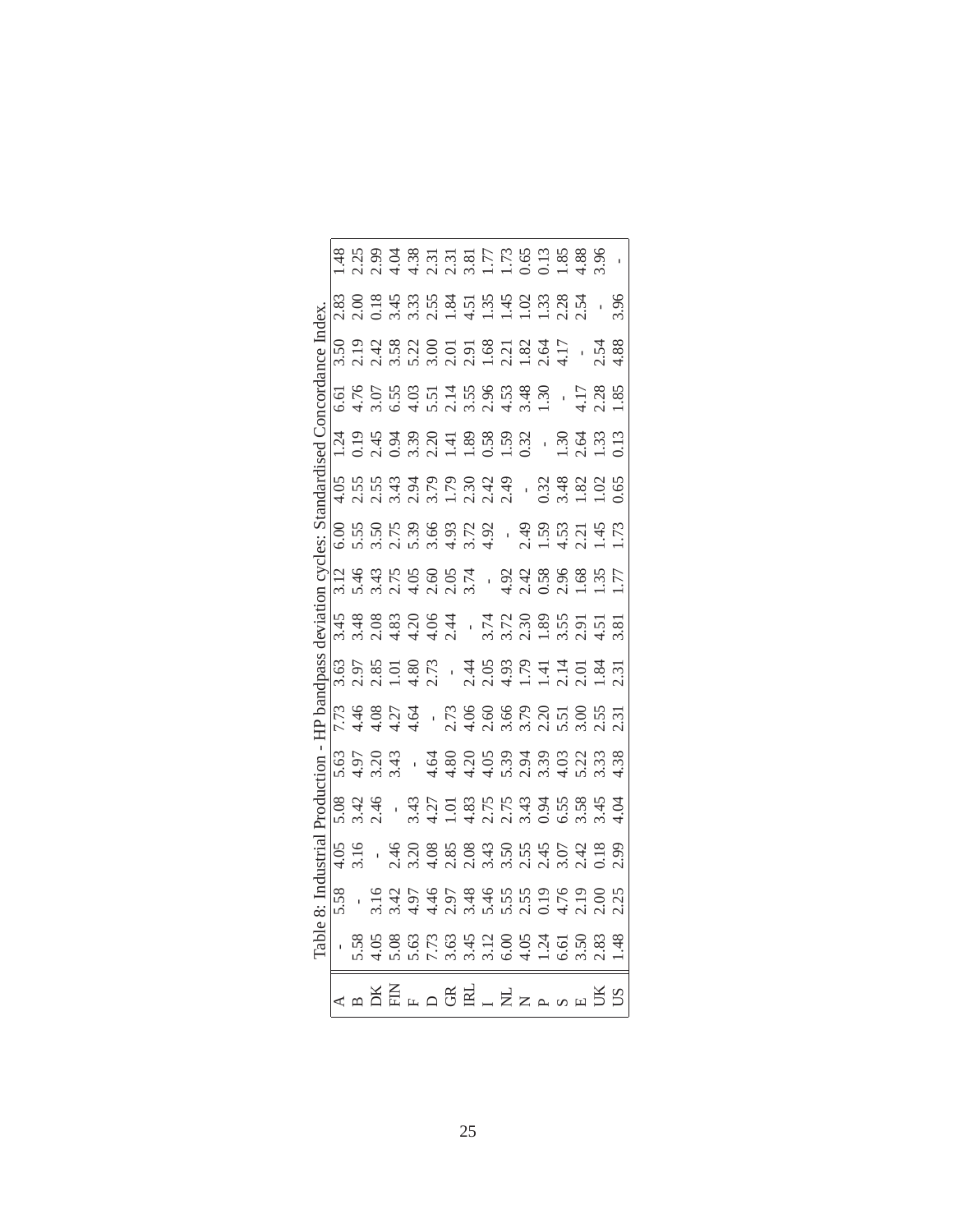

Figure 1: Classical cycle turning points, expansions and recessions, in the Euro area quarterly real GDP (seasonally adjusted, logarithms); ECB series and Beyer, Doornik and Hendry (2000) estimates.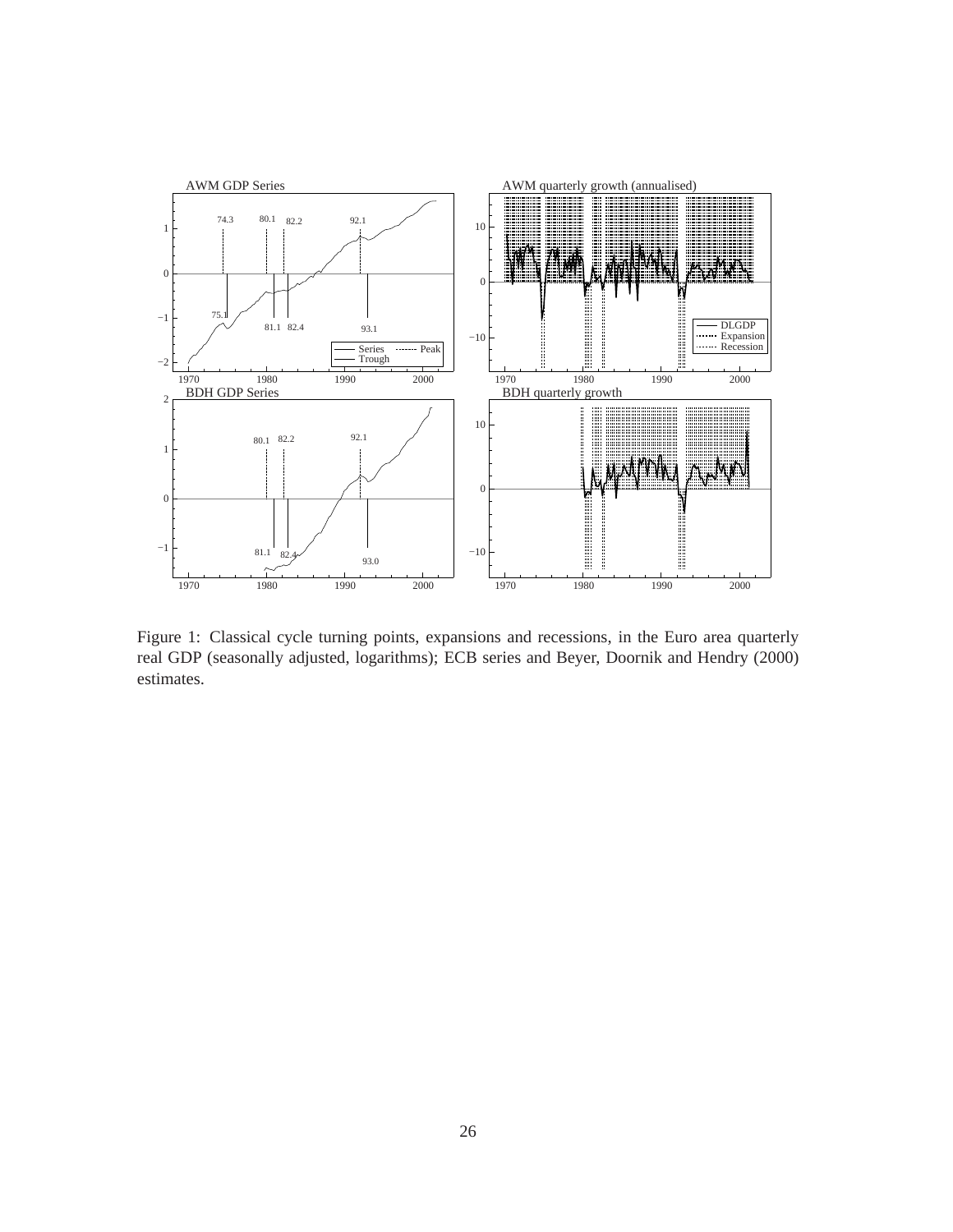

Figure 2: Turning points for four alternative measures of the Euro Area deviation cycle. An asterisk (\*) denotes a turning point that was censored according to amplitude considerations (see text for details).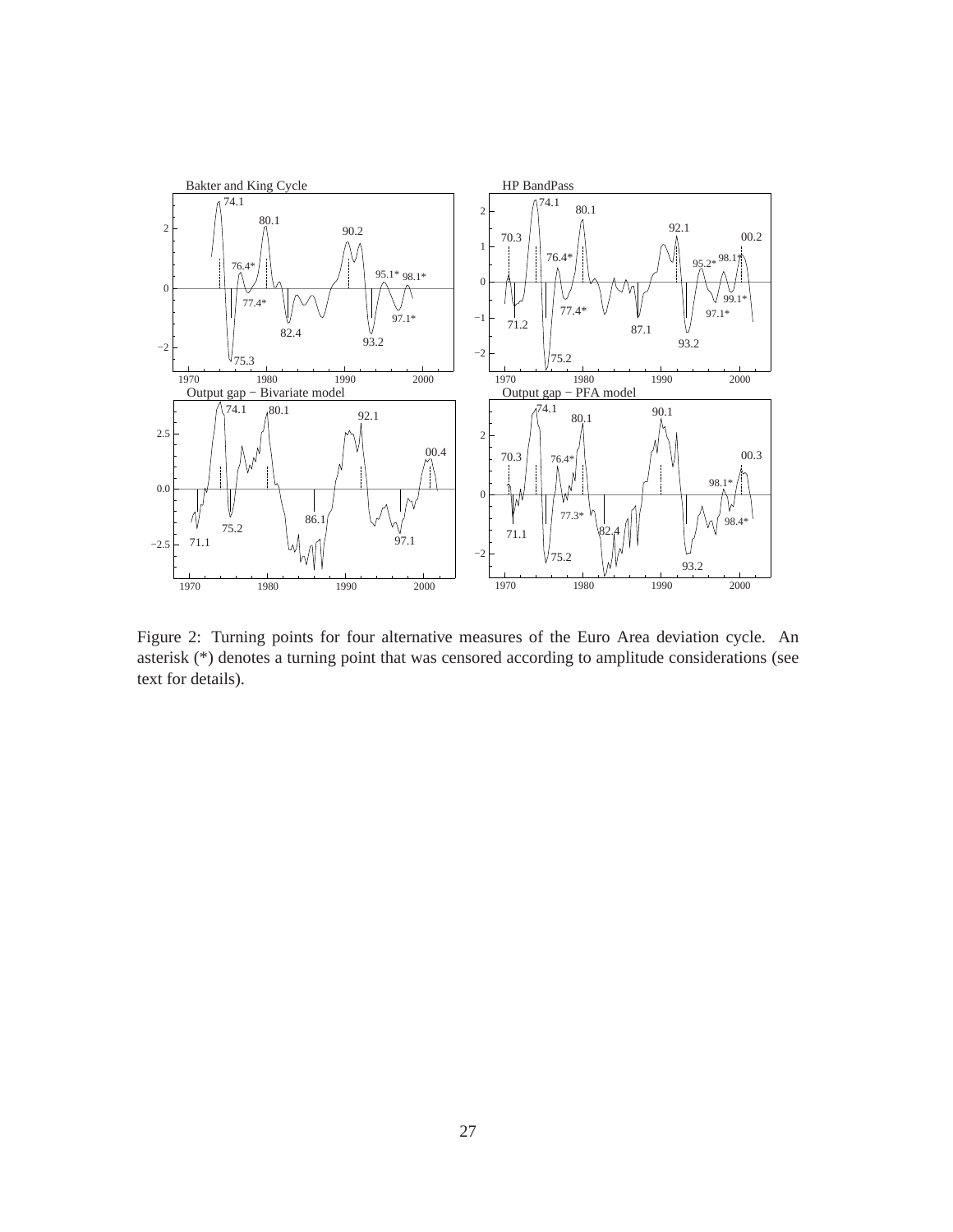

Figure 3: Harvey and Trimbur (2002) deviation cycles, recession probabilities, and trough probabilities (inverted scale), for selected Euro Area series.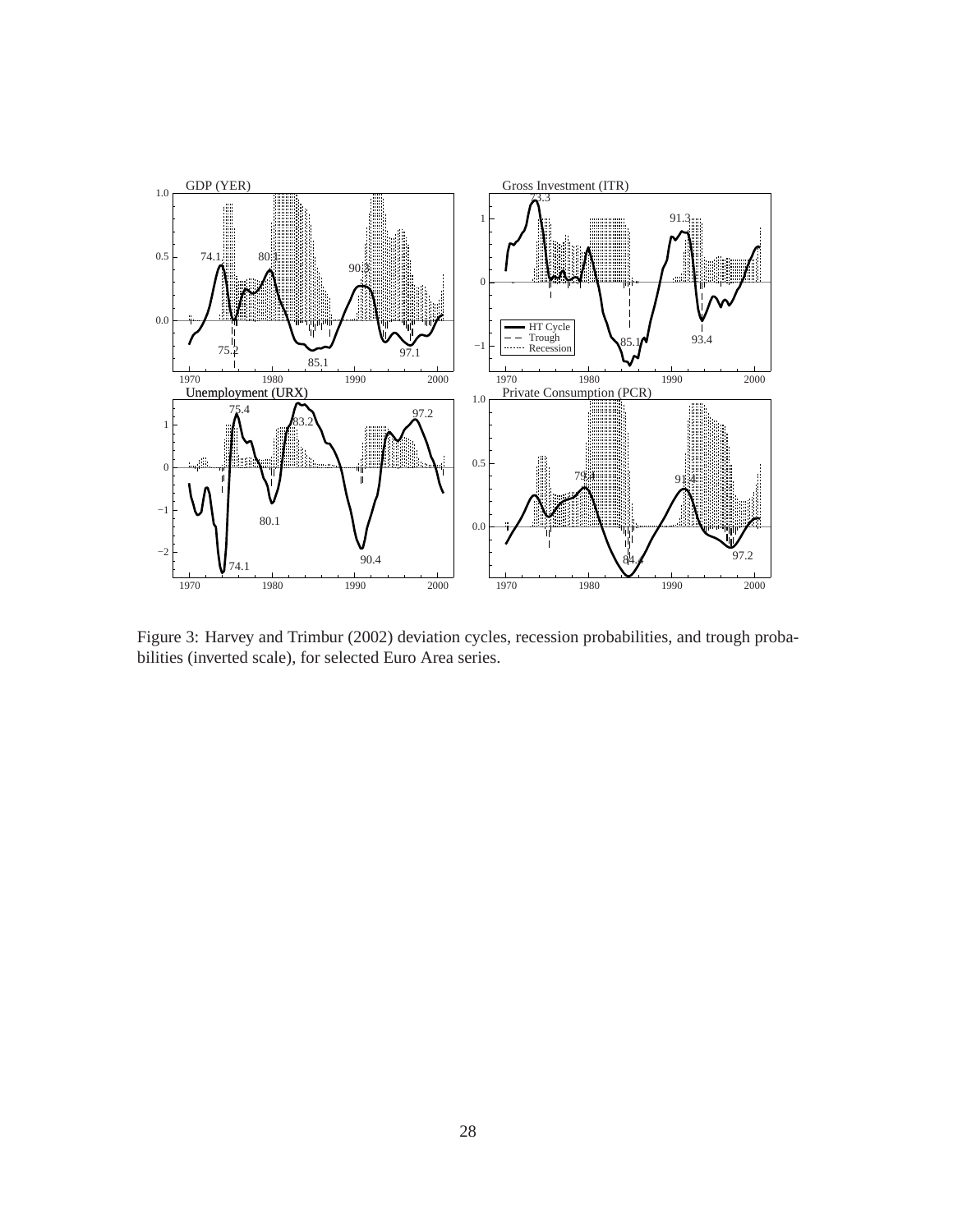

Figure 4: Classical cycle turning points for EA, Germany, France, Italy, UK and the USA, based on HP(1.25) filtered quarterly real GDP.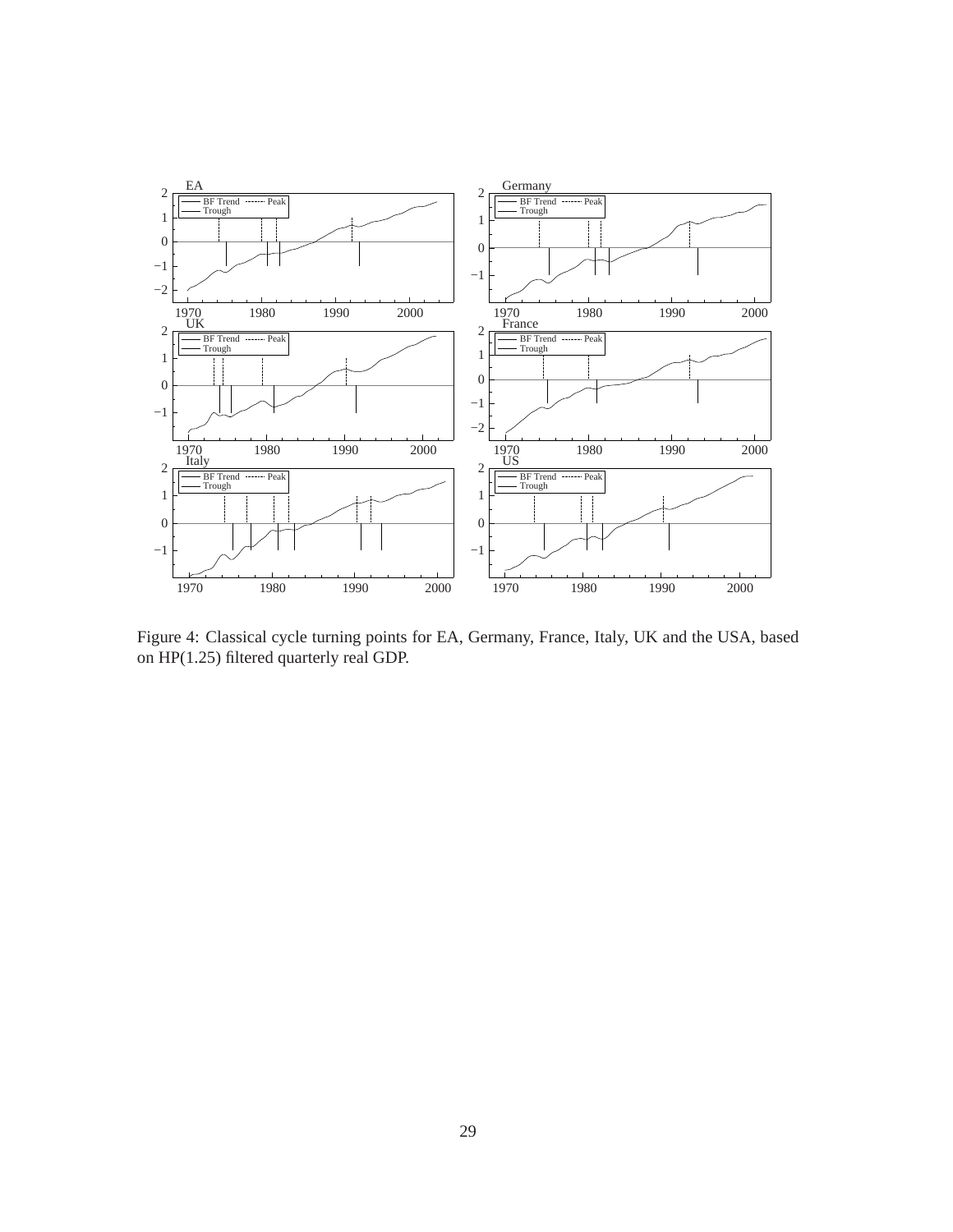

Figure 5: Classical cycle turning points, for the Euro zone countries based on quarterly real GDP (seasonally adjusted, logarithms); Eurostat series, 1980.1-2002.1.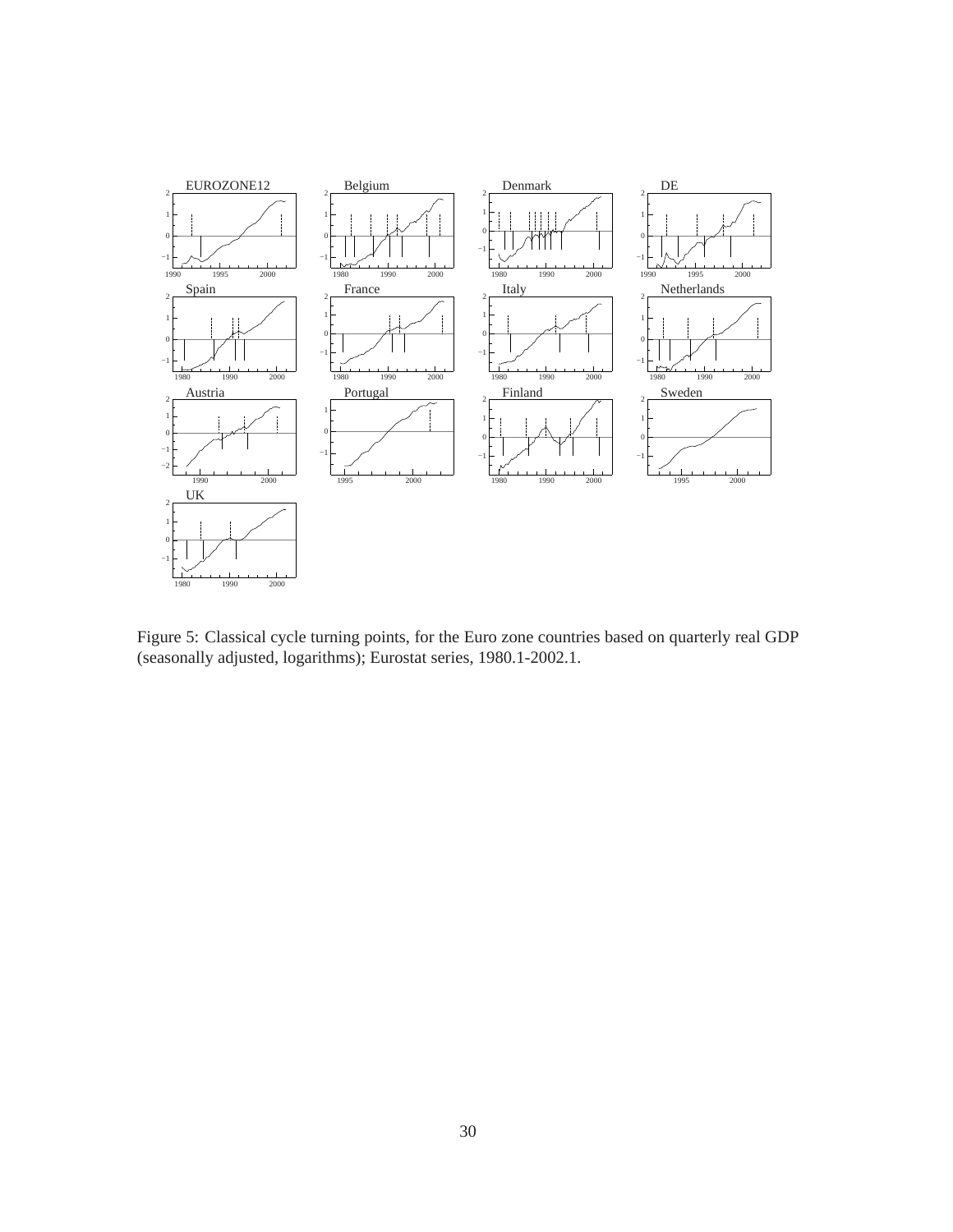

Figure 6: Classical cycle turning points, for the Euro zone countries based on estimates of a trend resulting from HP(1.25).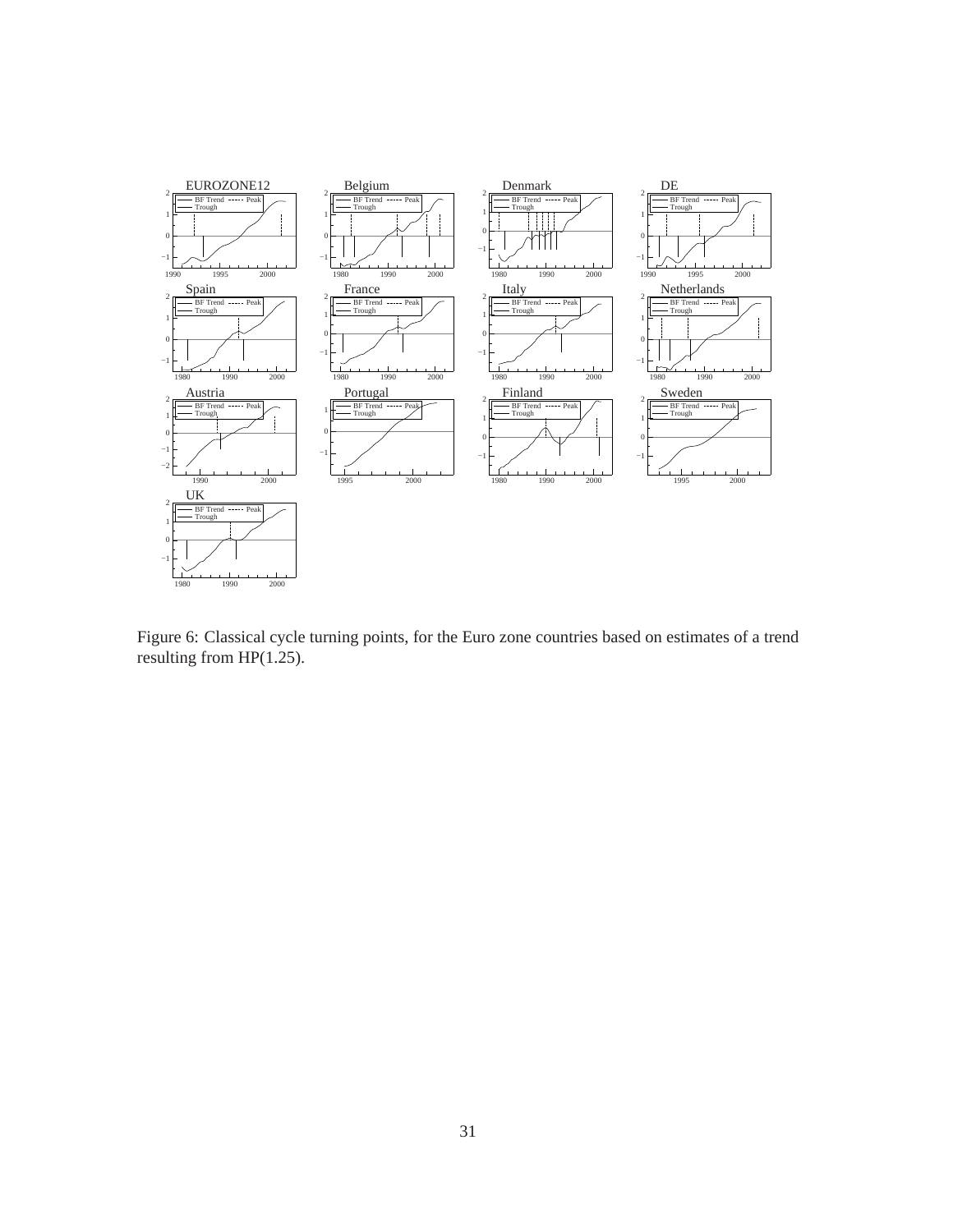

Figure 7: Coherence of the Euro Area HPB deviation cycle and those of selected countries.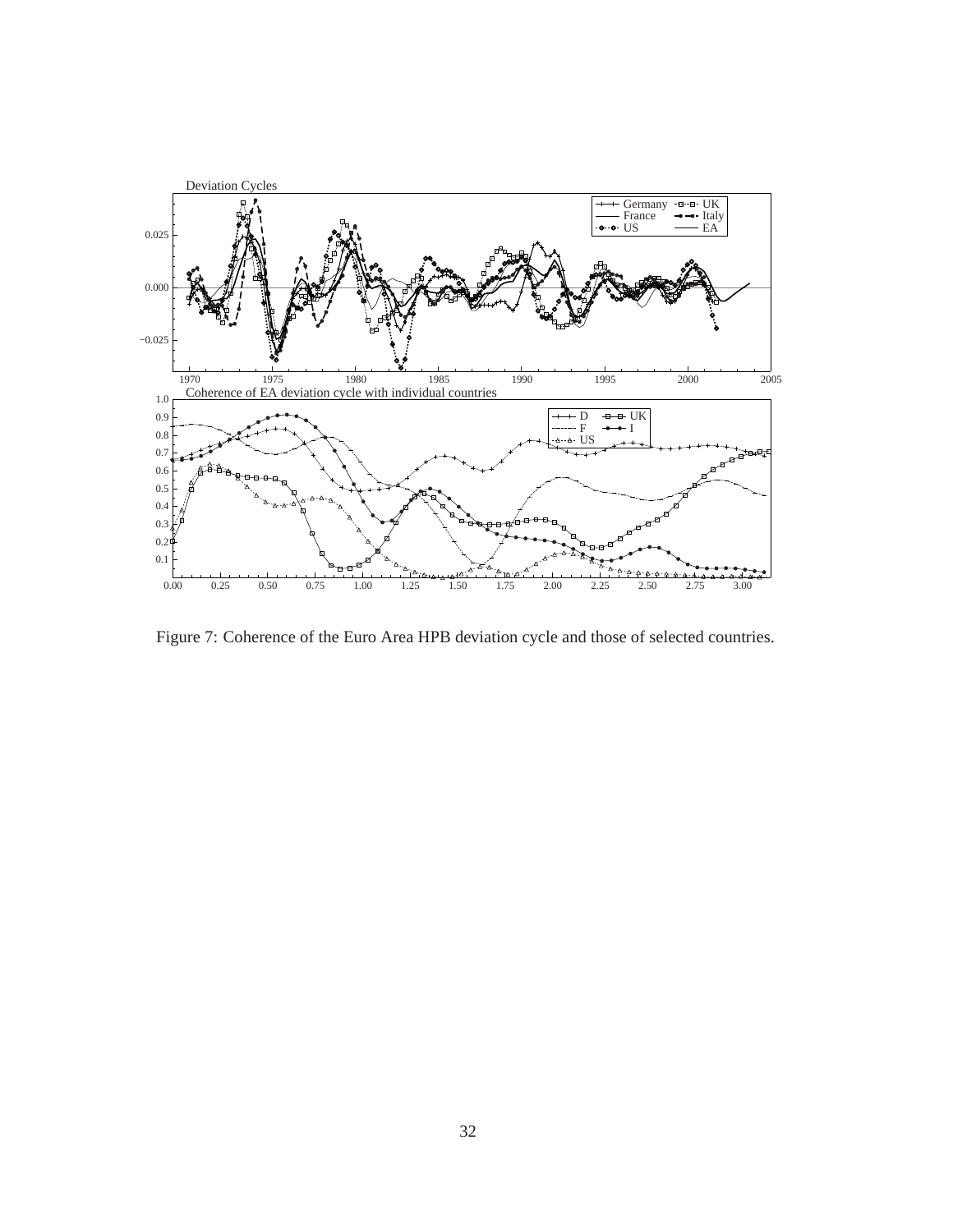

Figure 8: Classical BC dating of monthly industrial production based on HP(1.25); recession and turning points probabilities.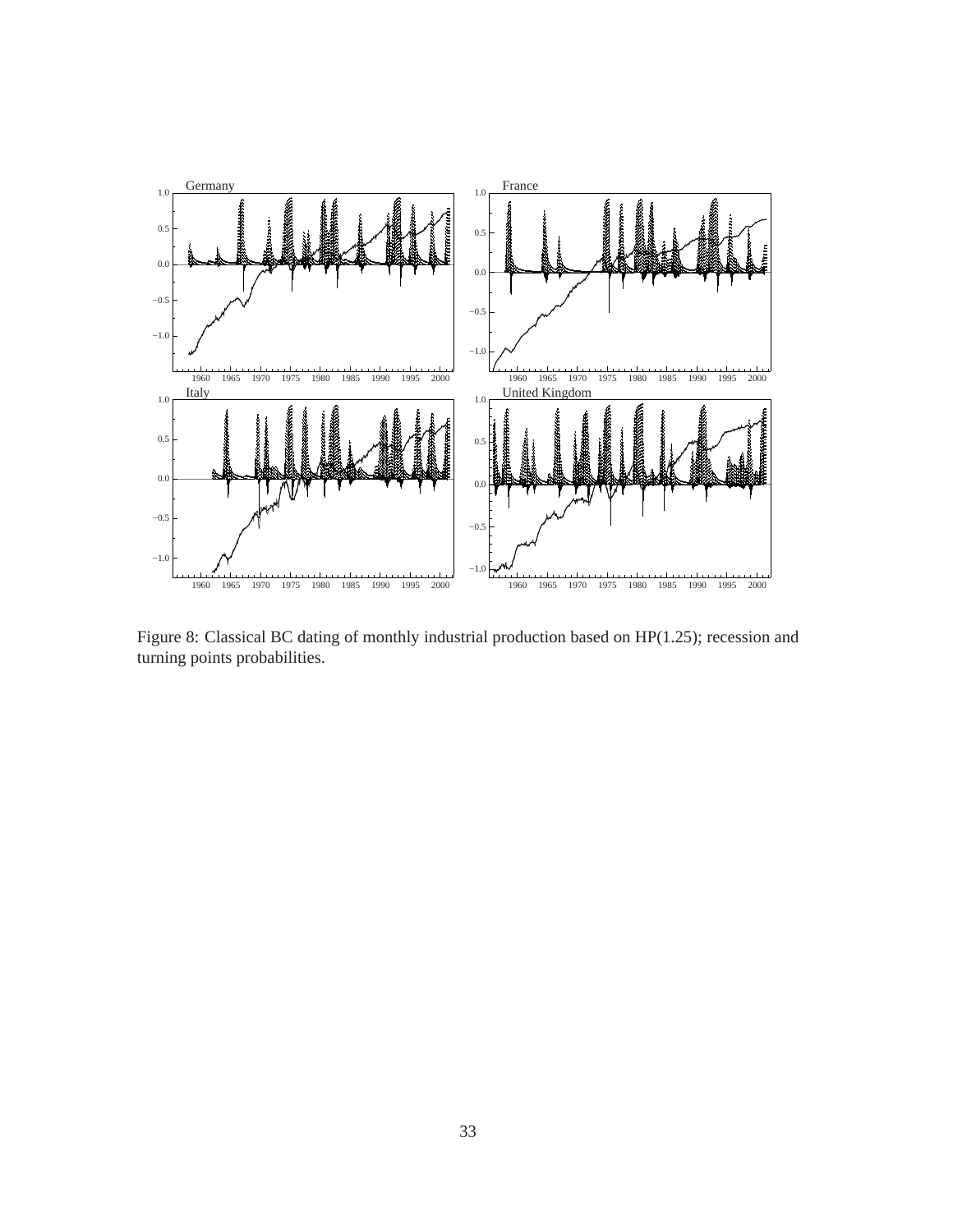

Figure 9: Classical BC dating of monthly industrial production based on HP(4); recession and turning points probabilities.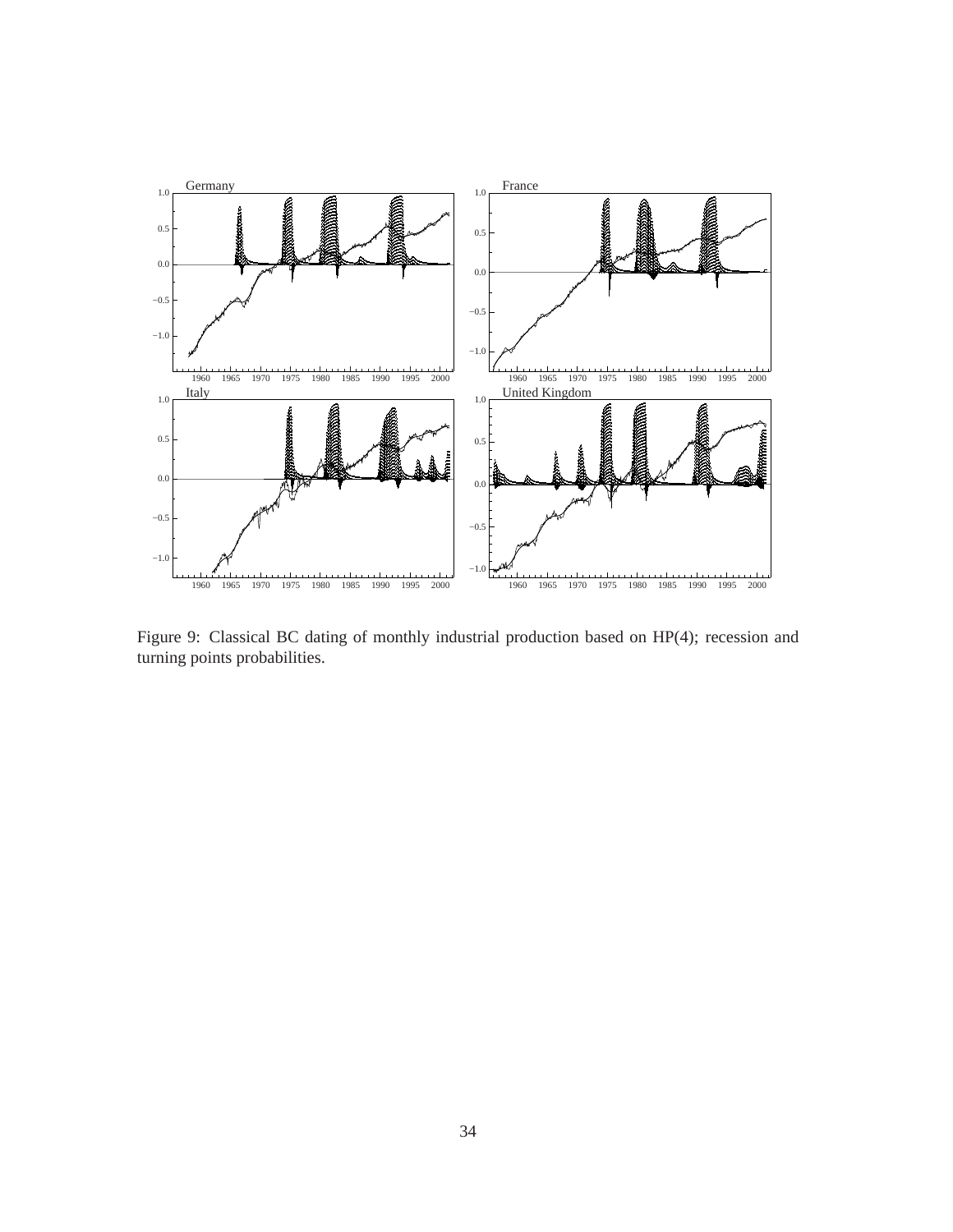

Figure 10: Three sets of diffusion indices for classical business cycles in the Euro area.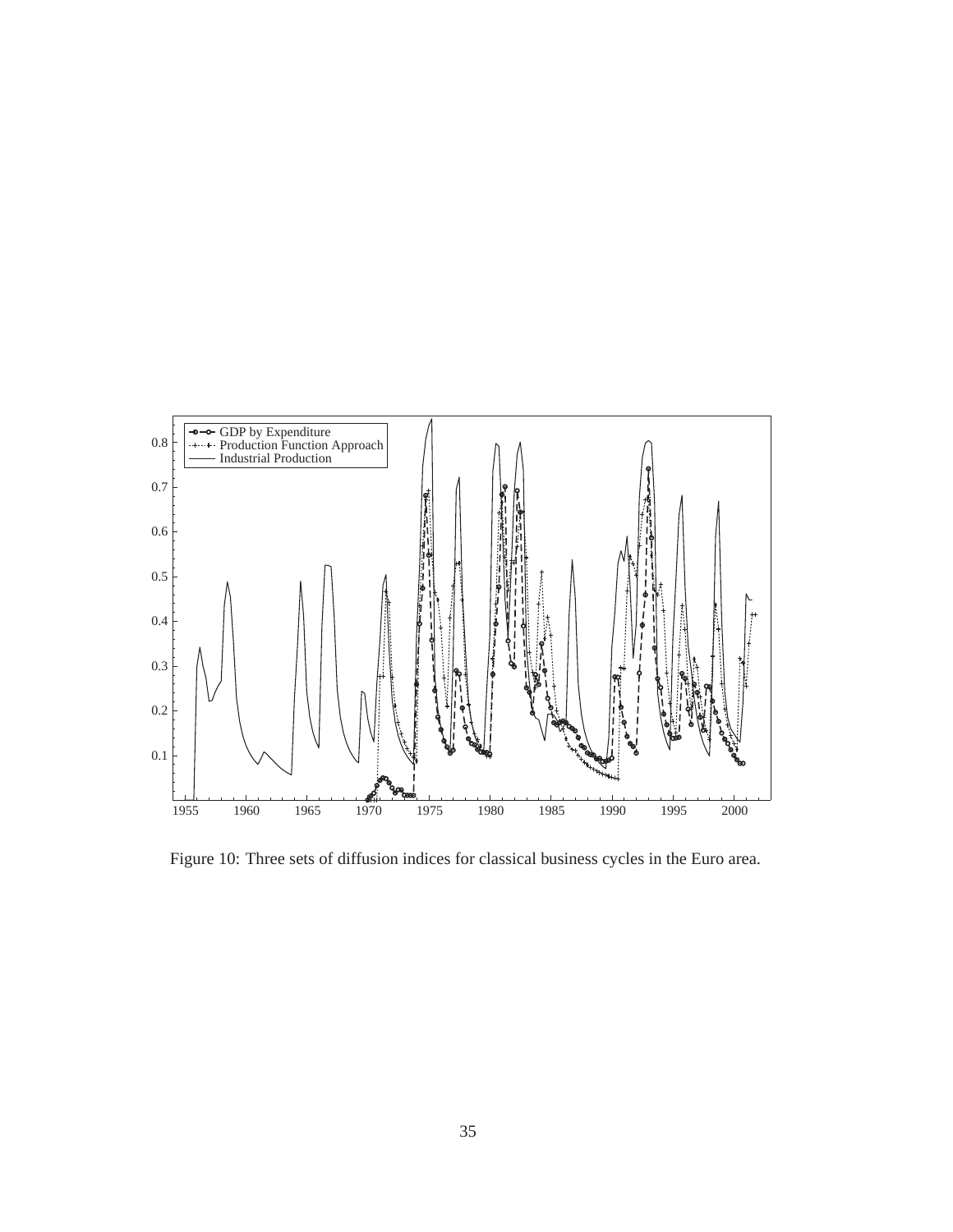

Figure 11: Cross-sectional dispersion of HP bandpass deviation cycles for EA member countries industrial production series.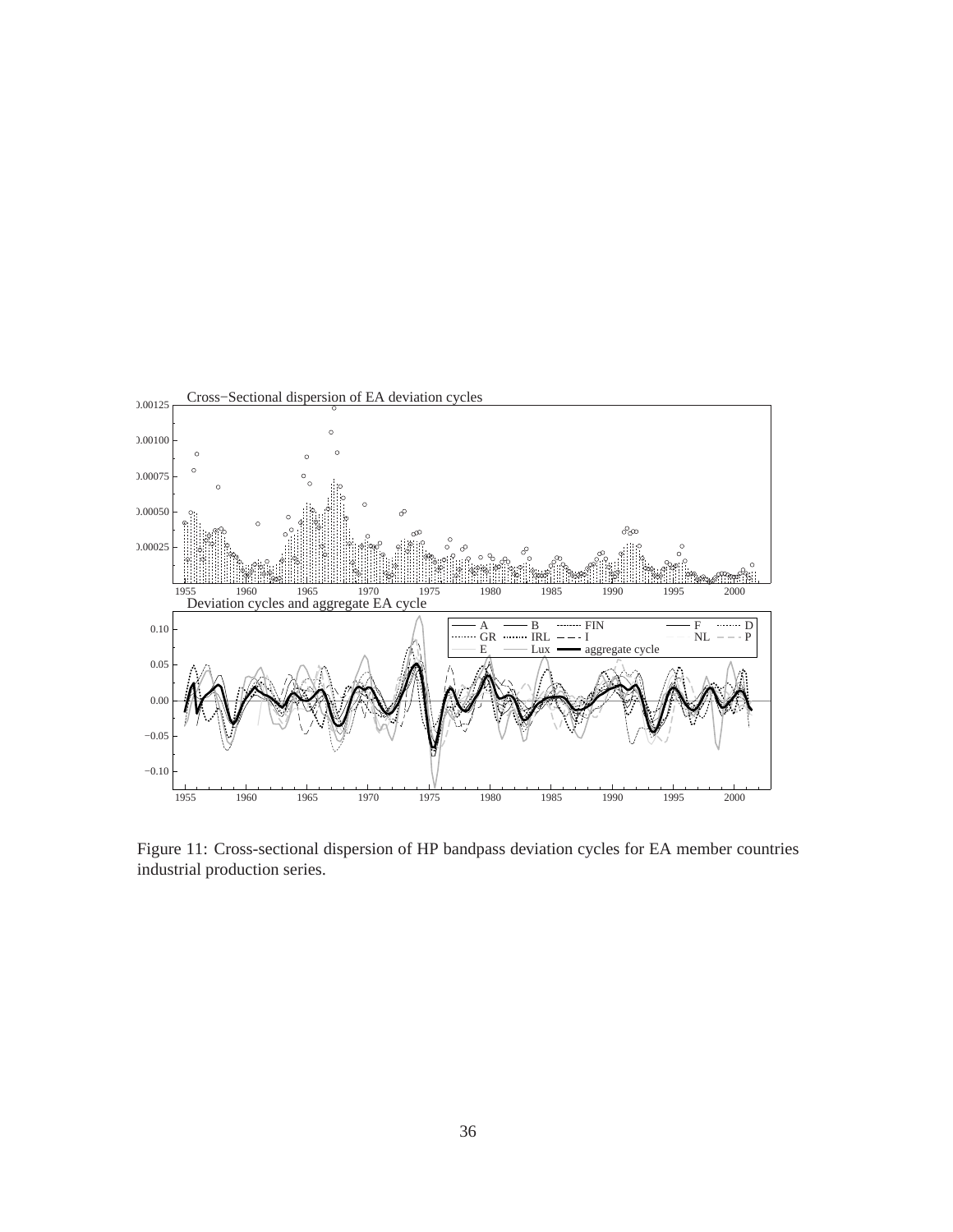# **A The Algorithm for Dating the Business Cycle**

 $\overline{a}$ 

For exposition sake we illustrate the dating algorithm with reference to the quarterly case. A few details concerning the monthly case are deferred to appendix A.5. Despite the apparent complexity of the algorithm, its implementation requires less than 70 lines of  $Ox$  code<sup>3</sup>.

### **A.1 The underlying Markov Chain**

At any time t the economy can be in either of two mutually esclusive states or *phases*: expansion  $(E_t)$  or recession  $(R_t)$ . A peak terminates an expansion, whereas a trough terminates a recession. For the imposition of minimum duration constraint and to enforce the alternation of peaks and troughs, it is useful to distinguish turning points within the two basic states, by posing:

$$
\mathsf{E}_{t} \equiv \begin{cases}\n\mathsf{E}\mathsf{C}_{t} & \text{Expansion Continuation} \\
\mathsf{P}_{t} & \text{Peak} \\
\mathsf{R}\mathsf{C}_{t} & \text{Recession Continuation} \\
\mathsf{T}_{t} & \text{Trough}\n\end{cases}
$$

From EC<sub>t</sub> we can make a transition to  $P_{t+1}$  or continuate the expansion (EC<sub>t</sub>  $\rightarrow$  EC<sub>t+1</sub>), but not viceversa, since only  $P_t \to RC_{t+1}$  is admissible. Analogously, from RC<sub>t</sub> we can visit either  $RC_{t+1}$  or  $T_{t+1}$ , but from  $T_t$  we move to  $EC_{t+1}$  with probability 1.

Denoting by  $p_{EP} = P(\mathsf{P}_{t+1} | \mathsf{EC}_t)$  the probability of making a transition to a peak within an expansionary pattern,  $p_{EE} = P(EC_{t+1} | EC_t) = 1 - p_{EP}$ , and analogously  $p_{RT} = P(T_{t+1} | RC_t)$ ,  $p_{RR} = P(RC_{t+1}|RC_t) = 1 - p_{RT}$ , we define a first order Markov chain (MC) with four states, denoted  $S_t$ , with transition matrix:

|                 |                   |              | $\mathsf{EC}_{t+1}$ $\mathsf{P}_{t+1}$ $\mathsf{RC}_{t+1}$ | $\mathsf{T}_{t+1}$ |
|-----------------|-------------------|--------------|------------------------------------------------------------|--------------------|
| $EC_t$          | $p_{EE}$          | $p_{EP}$     |                                                            |                    |
|                 |                   |              |                                                            |                    |
| $\mathsf{RC}_t$ | $\mathbf{\Omega}$ | $\mathbf{0}$ | $p_{_{RR}}$                                                | $p_{RT}$           |
|                 |                   |              |                                                            |                    |

<sup>&</sup>lt;sup>3</sup>All the computations in the paper were performed using the object oriented matrix programming language Ox 3.0 by Doornik (2001), and the library of state space function SsfPack 2.3 by Koopman et al. (1999).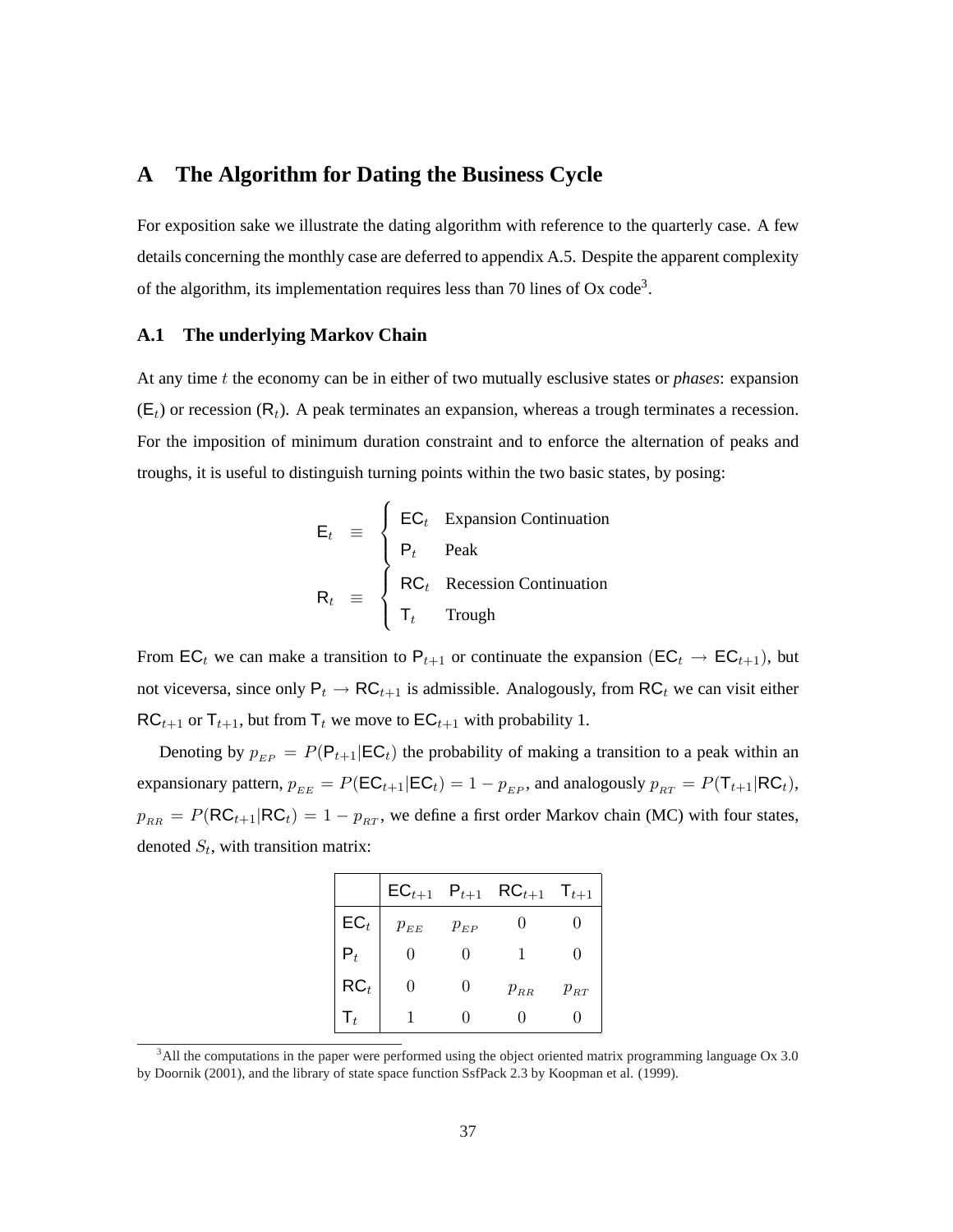The dating rules impose ties on the minimum duration of a phase, which amounts to two quarters, and this is automatically enforced in the quarterly case by our four states characterisation (as a matter of fact  ${EC_{t-1}, P_t}$ , complies with this requirement, since both events belong to the expansionary phase; similarly a trough cannot occur immediately after a peak), and on the minimum duration of a full cycle. The latter is defined in terms of peak-to-peak or trough-to-trough patterns and amounts to five quarters, as a direct transposition of the Bry and Boschan rule to the quarterly case. Thus the pattern  $\{T_{t-4}, \text{EC}_{t-3}, P_{t-2}, \text{RC}_{t-1}, T_t\}$  is not admissible. The minimum duration constraint are important for the characterisation of the chain: that imposed on the full cycle duration determines the order of the MC, whereas that imposed on the phases length determines the number of admissible states.

The tie on the full cycle yields a 5th order MC that can be converted to a first order one by combining elements of the original chain,  $S_t$ . The states of the derived MC are defined by appropriately combining the original ones into

$$
S_t^* = \{S_{t-4}, S_{t-3}, S_{t-2}, S_{t-1}, S_t\}.
$$

The ties however reduce the number of states to 24. These are listed in table 9: the first column labels the states and the second spells out how they are formed by combining the elementary states of the original MC. The last two columns indicate the states to which a transition is admissible (two at most) and the associated transition probability. The transition matrix is thus immediately derived from the above table. It should be noticed that all the states ending with a peak or a trough must visit certain states with probability one.

The two parameters  $p_{EP}$   $p_{BT}$  uniquely specify the Markov chain. In the next section we show how these are computed with the support of a time series or a stochastic process. As a matter of fact, the dating algorithm is completed by establishing rules for scoring the transition probabilities. We conclude this section discussing how the two elementary transition probabilities influence the features of the chain, by deriving the ergodic probabilities of expansions and recessions and those of peaks and troughs: these are easily computed from the ergodic probabilities of the 5th order MC, by marginalising previous states.

The following table provides the ergodic expansion probabilites for different values of  $p_{RT}$  and  $p_{EP}$ :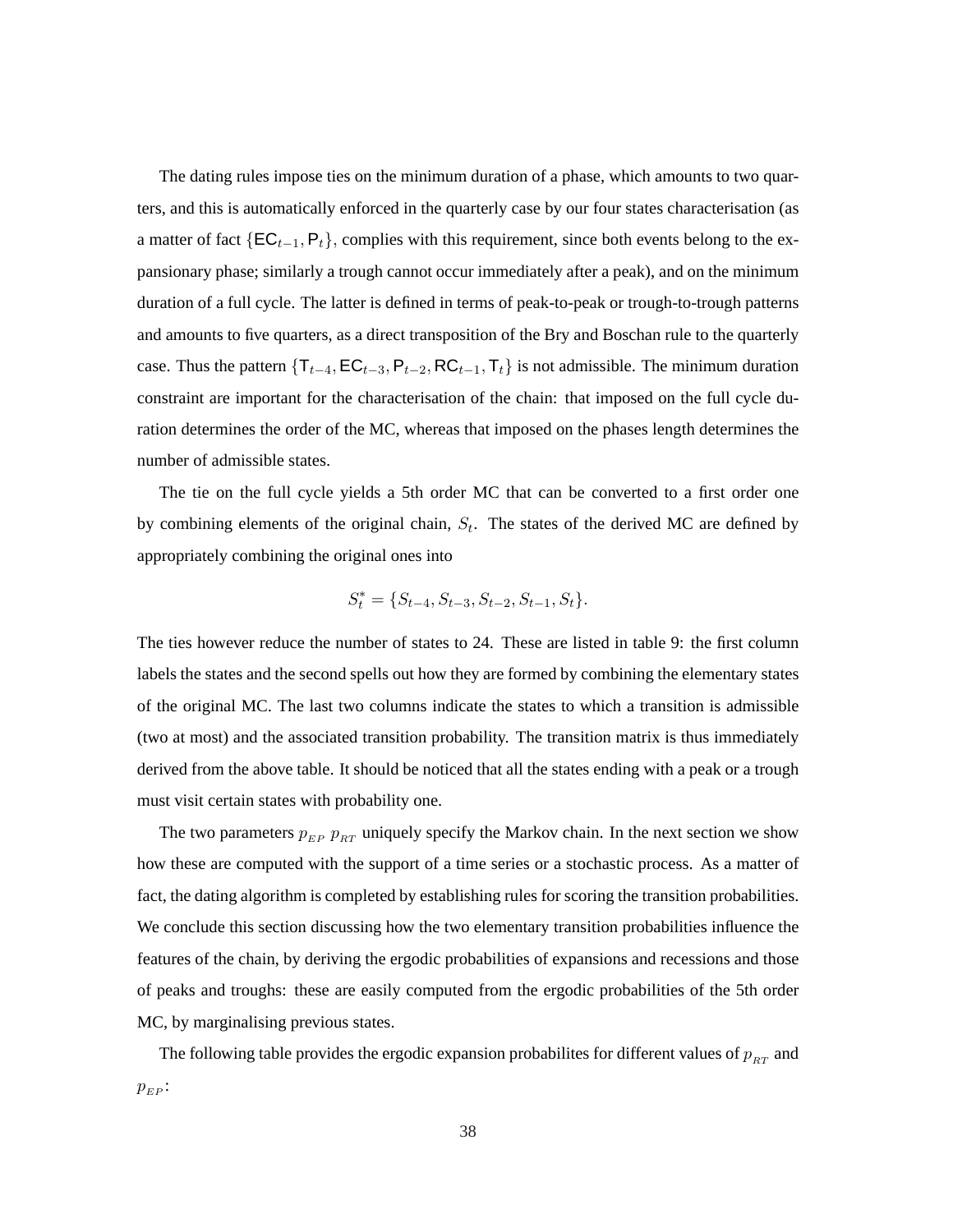|          | $p_{RT}$ |  |                             |  |  |  |
|----------|----------|--|-----------------------------|--|--|--|
| $p_{EP}$ |          |  | $0.05$ 0.15 0.25 0.35       |  |  |  |
| 0.05     |          |  | 0.50  0.73  0.81  0.85      |  |  |  |
| 0.15     |          |  | $0.27$ $0.50$ $0.61$ $0.67$ |  |  |  |
| 0.25     |          |  | 0.19 0.39 0.50 0.57         |  |  |  |
| 0.35     |          |  | 0.15 0.33 0.43 0.50         |  |  |  |

As far as the ergodic recession probabilities are concerned, these are obtained by transposing the table. When  $p_{RT} = p_{EP}$ , these probabilities always equal 1/2.

The ergodic probabilities of a peak are presented in the table below. It should be noticed that the table is symmetric, a fact that underlies a major implication of the chain, namely that the probability of a peak is equal to that of a trough.

|          | $p_{\scriptscriptstyle BT}$ |             |                             |      |  |  |  |
|----------|-----------------------------|-------------|-----------------------------|------|--|--|--|
| $p_{EP}$ |                             |             | $0.05$ $0.15$ $0.25$ $0.35$ |      |  |  |  |
| 0.05     |                             |             | $0.02$ $0.03$ $0.04$ $0.04$ |      |  |  |  |
| 0.15     |                             |             | $0.03$ 0.06 0.08 0.08       |      |  |  |  |
| 0.25     | 0.04                        |             | $0.08$ 0.10 0.11            |      |  |  |  |
| 0.35     | 0.04                        | $0.08$ 0.11 |                             | 0.12 |  |  |  |

Also, these probabilities do not change sensibly as either  $p_{RT}$  or  $p_{EP}$  or both are increased: this stems from the minimum duration constraints that limit the number of turning points.

#### **A.2 Scoring the transition probabilities**

As seen in the previous section, the characterisation of the phases of the business cycle and the duration constraints define an underlying MC that is fully specified once the core parameters,  $p_{RT}$ and  $p_{EP}$  are known. These can be estimated by maximum likelihood techniques from an observed time series in a model based framework, if it is assumed that the latter is a realisation of a stochastic process that is dependent upon the state of the economy as represented by the chain. This idea is at the foundation of the class of Markov-Switching models, that postulate that the growth rate and/or the innovation variance and/or the transmission mechanism vary according to recessions and expansions.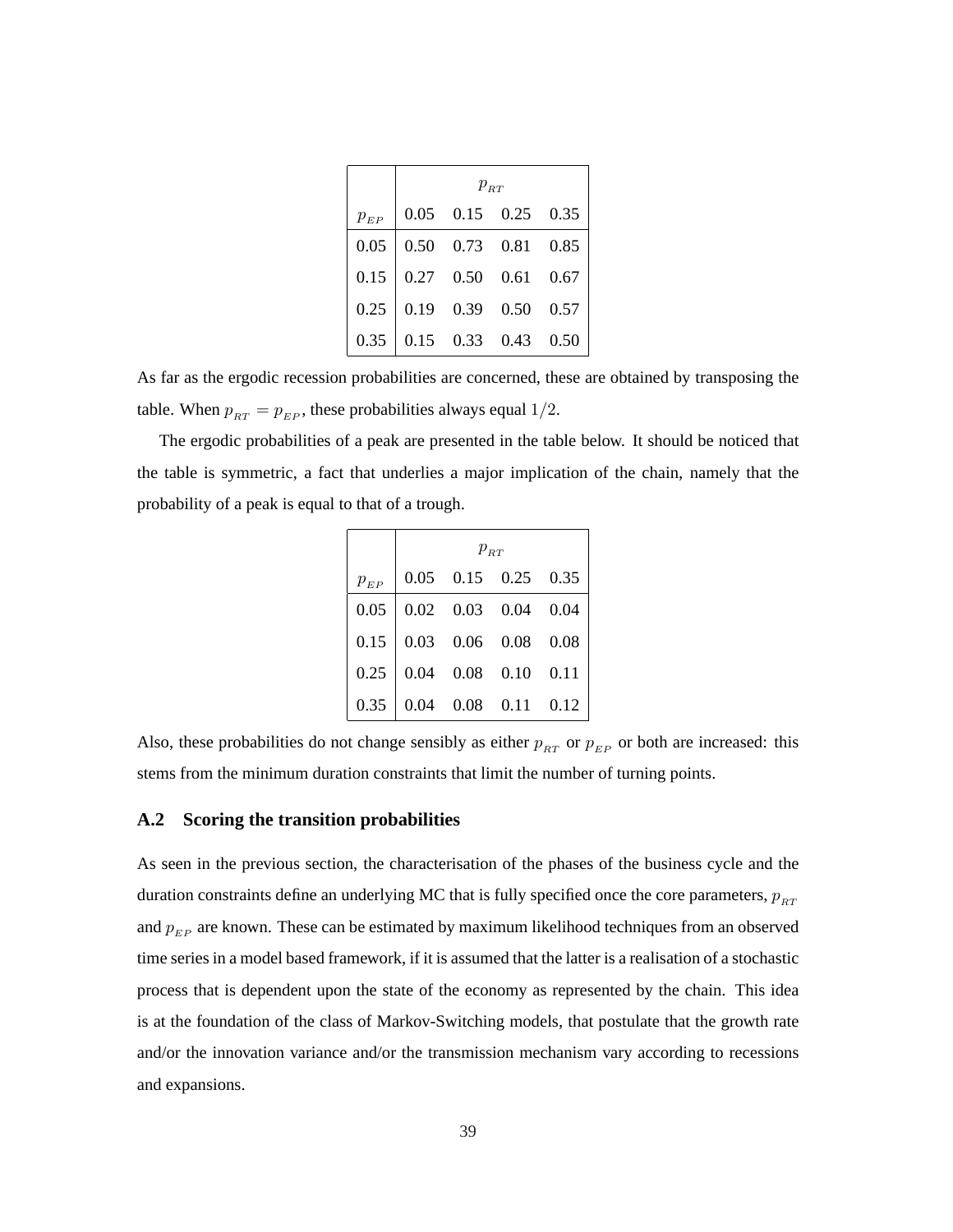In this paper we consider the alternative strategy of scoring the two parameters according to patterns in the series,  $y_t$ . There are several ways of doing so, with different degrees of complexity, but we will concentrate on the BBQ rule by Harding and Pagan (2001). Other, simpler, popular rules are the calculus and the Okun's rule.

According to the BBQ dating rule, we define an expansion termination sequence,  $ETS_t$ , and a recession terminating sequence,  $RTS_t$ , respectively as:

$$
\begin{aligned}\n\mathsf{ETS}_{t} &= \{ (\Delta y_{t+1} < 0) \cap (\Delta_2 y_{t+2} < 0) \} \\
\mathsf{RTS}_{t} &= \{ (\Delta y_{t+1} > 0) \cap (\Delta_2 y_{t+2} > 0) \} \n\end{aligned} \tag{1}
$$

The former defines a candidate point for a peak, which terminates the expansion, whereas the latter defines a candidate for a trough.

The joint distribution of the sequences  $\{\textsf{ETS}_t, \textsf{RTS}_t, t = 1, \ldots, T\}$  depends on the stochastic process generating the available series and is usually analitically intractable due to the presence of serial correlation and the mutually non exclusive nature of the termination sequences. As regards the latter, denoting by  $\textsf{ETS}_t$  the complementary event of  $\textsf{ETS}_t$ ,  $\textsf{RTS}_t$  that of  $\textsf{RTS}_t$  and defining  $\mathcal{P}_t^{(ETS)} = P(\textsf{ETS}_t), \mathcal{P}_t^{(RTS)} = P(\textsf{RTS}_t)$ , at time t the joint probability distribution of the possible events is provided by the following table:

|                                                                                     | $ETS_t$ | $ETS_t$                                                                                                         | Marginal                |
|-------------------------------------------------------------------------------------|---------|-----------------------------------------------------------------------------------------------------------------|-------------------------|
| $RTS_t$                                                                             |         | $\mathcal{P}^{(RTS)}_{t}$                                                                                       | $\mathcal{P}_t^{(RTS)}$ |
| $ETS_t$                                                                             |         | $\mathcal{P}_{t}^{(ETS)}$ $1 - \mathcal{P}_{t}^{(ETS)} - \mathcal{P}_{t}^{(RTS)}$ $1 - \mathcal{P}_{t}^{(RTS)}$ |                         |
| $\left  \mathcal{M} \right  \geq \left  \mathcal{P}^{\left( ETS \right)}_t \right $ |         | $1-\mathcal{P}_t^{(ETS)}$                                                                                       |                         |

whence it can be seen that  $ETS_t$  and  $RTS_t$  cannot both be true at the same time.

Serial correlation complicates the computation of  $\mathcal{P}_t^{(ETS)}$  and  $\mathcal{P}_t^{(RTS)}$ , since the terminating sequences are not independent of their past; furthermore it must be stressed that the BBQ rule induces autocorrelation itself, that is even if  $\Delta y_t \sim \text{NID}(\mu, \sigma^2)$ , e.g.  $y_t$  is a random walk,  $\{\textsf{ETS}_t, \textsf{RTS}_t, t = 1, \ldots, T\}$  will be autocorrelated. Therefore it seems that the only way to go about the characterisation of business cycle for a particular stochastic process is stochastic simulation.

Let us return to the non parametric scoring of the transition probabilities according to the available time series. If at time t the chain  $S_t^*$  is in any of the expansionary states for which a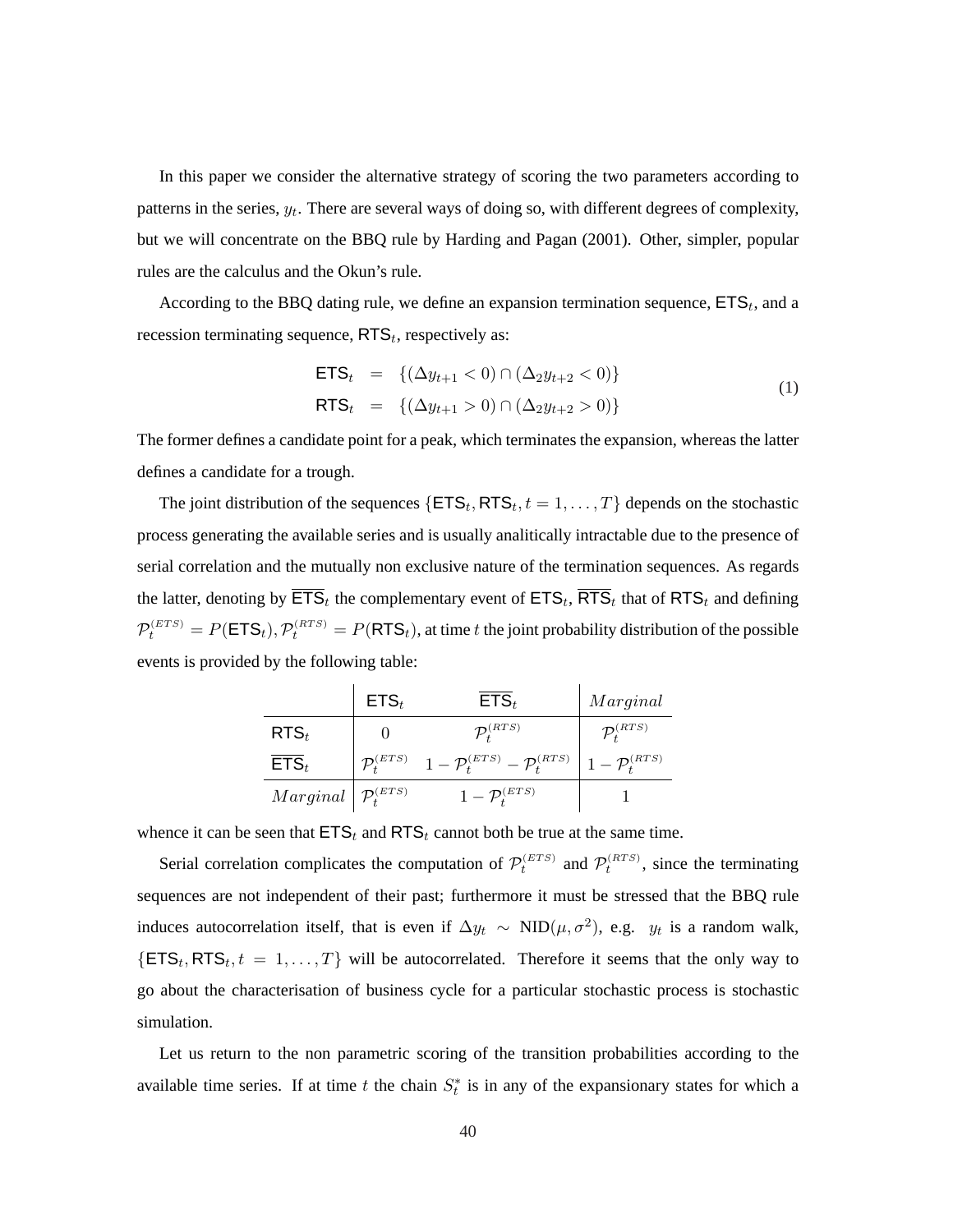transition to a peak is possible and an expansion terminating sequence occurs at time  $t + 1$ , i.e **ETS**<sub>t+1</sub> is true, then we move to a new state  $S_{t+1}^*$ , such that  $S_{t+1} = P_{t+1}$  and the previous four elementary states are common to the last four in  $S_t^*$ .

It is useful at this point to classify the states of  $S_t^*$  by defining the sets:

- $S_{EP} = \{S_3^*, S_4^*, S_5^*, S_9^*, S_{19}^*, S_{20}^*, S_{22}^*\}$  defines the set of states featuring an expansionary state at time  $t$  ( $S_t = \mathsf{EC}_t$ ) and that are available for a transition to a peak.
- $S_P = \{S_6^*, S_{10}^*, S_{21}^*, S_{23}^*\}$  defines the set of states featuring a peak at time  $t$  ( $S_t = \mathsf{P}_t$ ).
- $S_{RT} = \{S_1^*, S_7^*, S_8^*, S_{11}^*, S_{12}^*, S_{14}^*, S_{17}^*\}$  defines the set of states featuring a recessionary state at time  $t$  ( $S_t = RC_t$ ) and that are available for a transition to a trough.
- $S_T = \{S_2^*, S_{13}^*, S_{15}^*, S_{18}^*\}\$ defines the set of states featuring a peak at time  $t$   $(S_t = \mathsf{P}_t)$ .

The set of expansionary states,  $S_E$ , is the union of  $S_{EP}$ ,  $S_P$  and  $S_{16}^*$ , in symbols:

$$
\mathcal{S}_{_E} = \mathcal{S}_{_{EP}} \cup \mathcal{S}_{_P} \cup S_{16}^*
$$

The set of recessionary states,  $S_R$ , is the union of  $S_{RT}$ ,  $S_T$  and  $S_{24}^*$ , in symbols:

$$
\mathcal{S}_R = \mathcal{S}_{RT} \cup \mathcal{S}_T \cup S^*_{24}
$$

The scoring rules are then formalised in the following algorithm: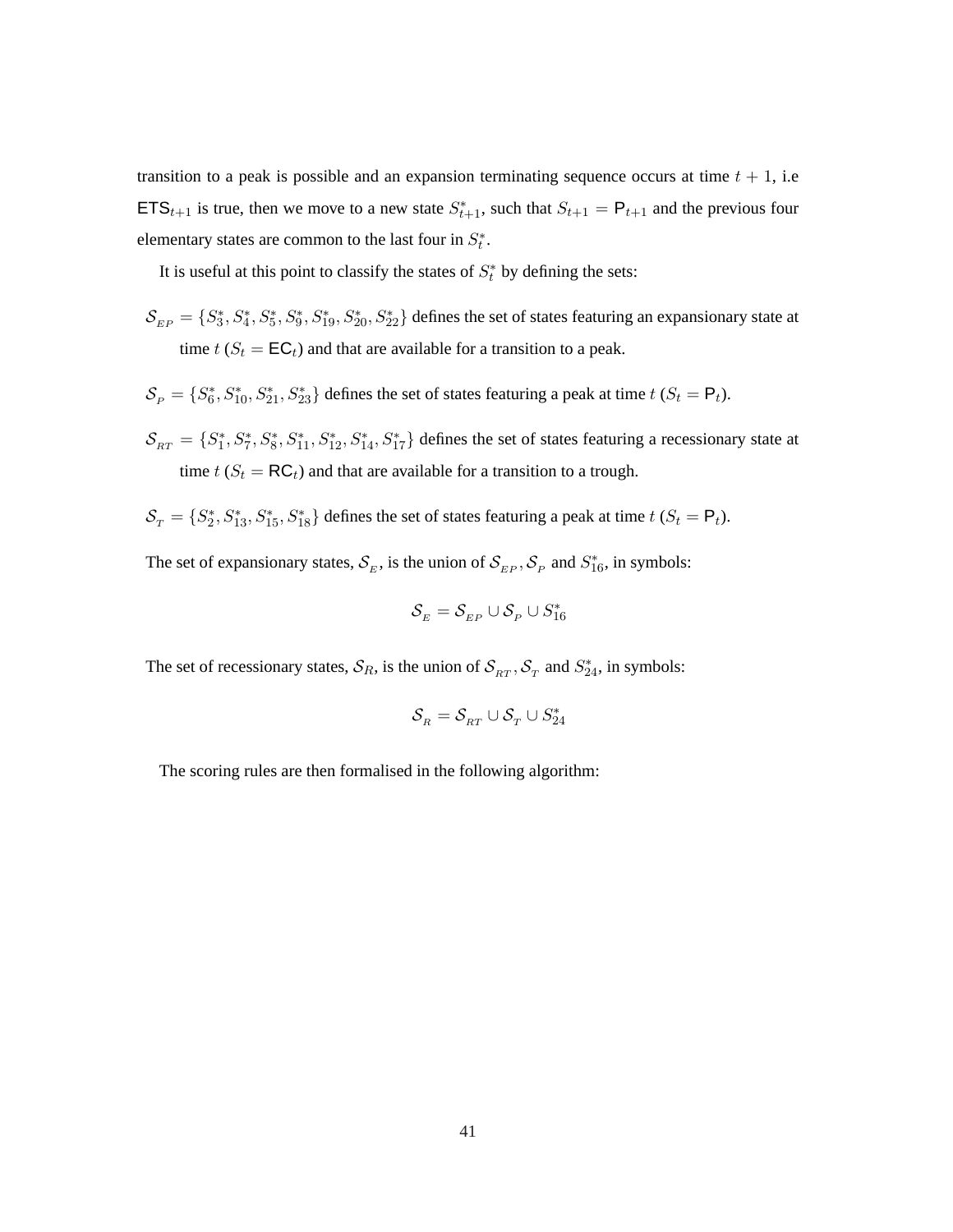If  $\{S_t^* = s_{EP}, s_{EP} \in \mathcal{S}_{EP}\}\$  and  $\text{ETS}_{t+1}$  is true, then  $\{S_{t+1}^* = s_P, s_P \in \mathcal{S}_P\}\$ . Hence, the transition probability  $p_{EP}$  is computed as:

$$
p_{EP} = P(\{S_t^* = s_{EP}, s_{EP} \in S_{EP}\} \cap \text{ETS}_{t+1})
$$
  
= I(ETS<sub>t+1</sub>)  $\sum_{s_{EP} \in S_{EP}} P(S_t^* = s_{EP}),$  (2)

where I( $\cdot$ ) is the indicator function. Else, if  $ETS_{t+1}$  is false then the expansion is continued, that is  $S_{t+1}^* = s_{EP}, s_{EP} \in S_{EP}$ ; the associated transition probability is  $p_{EE} = 1 - p_{EP}$ . Else, if  $\{S_t^* = s_{RT}, s_{RT} \in S_{RT}\}\$  and  $RTS_{t+1}$  is true, then  $\{S_{t+1}^* = s_T, s_T \in S_T\}$ .

Hence, the transition probability  $p_{RT}$  is computed as:

$$
p_{RT} = P(\lbrace S_t^* = s_{RT}, s_{RT} \in S_{RT} \rbrace \cap \text{RTS}_{t+1})
$$
  
= I(RTS<sub>t+1</sub>)  $\sum_{s_{RT} \in S_{RT}} P(S_t^* = s_{RT}),$  (3)

Else, if RTS<sub>t+1</sub> is false, then the recession is continued, that is  $S_{t+1}^* = s_{RT}, s_{RT} \in$  $S_{RT}$ ; the associated transition probability is  $p_{RR} = 1 - p_{RT}$ .

The case when  $ETS_{t+1}$  and  $RTS_{t+1}$  are both false is implicitly covered by the above dating rule. Probabilistic dating based on a maintained stochastic process replaces the indicator function, I( $\cdot$ ), with the probability of the terminating sequences,  $\mathcal{P}_{t+1}^{(ETS)}, \mathcal{P}_{t+1}^{(RTS)}$ .

Let now  $\mathcal{F}_t$  denote the collection of I(ETS<sub>j</sub>), I(RTS<sub>j</sub>),  $j = 1, 2, \ldots, t$ , and let  $P(S_t^* | \mathcal{F}_t)$ denote the probability of being in any particular state at time t conditional on this information set. Assuming that this probability is known we can compute recursively the probability of the chain at subsequent times by the following filter:

- **i.** Given the availability of  $P(S_t^* | \mathcal{F}_t)$  at time t, let us denote by  $\pi_t^*$  the  $m \times 1$  vector containing them, with  $m = 24$  in the quarterly case. Define the two  $m \times 1$  selection vectors  $v_{EP}$ , with ones corresponding to the elements of  $S_{EP}$  and zero otherwise, and  $v_{RT}$ , with ones corresponding to the elements of  $S<sub>RT</sub>$  and zero otherwise.
- **ii.** Compute the transition probabilities of the chain according to (2) and (3), that is  $p_{EP}$  = I(ETS<sub>t+1</sub>) $v'_{EP} \pi_t^*$ ,  $p_{RT} = I(RTS_{t+1})v'_{RT} \pi_t^*$ ,  $p_{EE} = 1 - p_{EP}$ ,  $p_{RR} = 1 - p_{RT}$  and insert them in the transition matrix of the chain, hereby denoted by  $T$ .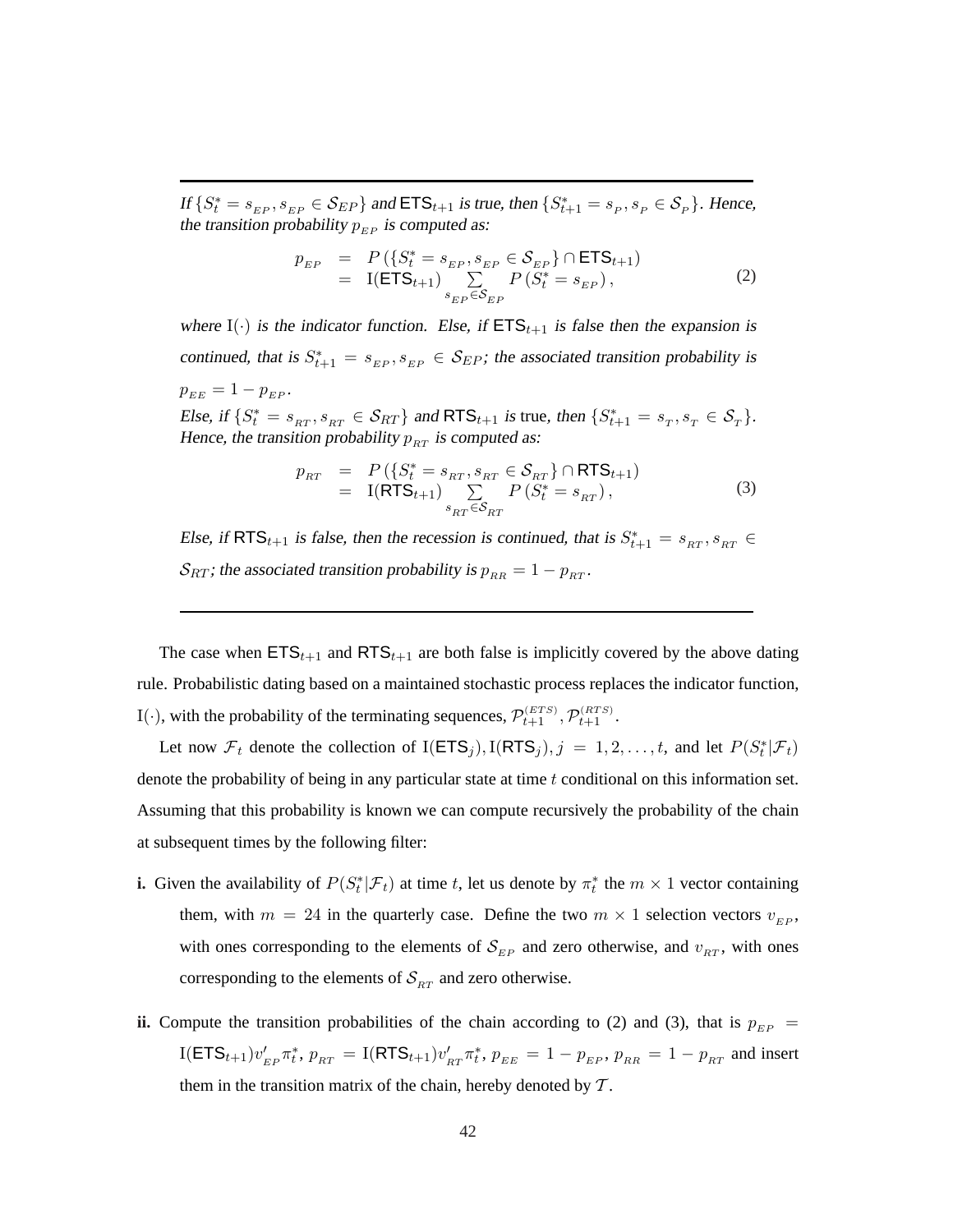**iii.** Compute the probabilities  $P(S_{t+1}^* | \mathcal{F}_{t+1})$  belonging to the vector  $\pi_{t+1}^*$  as

$$
\pi^*_{t+1} = \mathcal{T}'\pi^*_t
$$

The algorithm is initialised by assigning values to  $\pi_1^*$ : if one knows that at the beginning of the sample we are in expansion,  $\pi_1^* \propto v_E$ , where  $v_E$  is the selection vector corresponding to  $\mathcal{S}_E$ , whereas if we know that the system was in recession,  $\pi_1^* \propto v_R$ , where  $v_R$  selects the elements of  $\mathcal{S}_R$ . Otherwise, we can learn from the first observations about the initial probability vector, and in the case these are ambiguous use a uniform prior, which amounts to set the elements of  $\pi_1^*$  equal to  $1/m$ .

The algorithm recursively produces  $P(S_t^* | \mathcal{F}_t)$ , for all  $t = 1, ..., T$ , and hence, marginalising previous states  $S_{t-j}$ ,  $j = 1, 2, 3, 4$ , the probabilities of each elementary event,  $P(S_t | \mathcal{F}_t)$ , and  $P(\mathsf{E}_t|\mathcal{F}_t) = P(\mathsf{EC}_t|\mathcal{F}_t) + P(\mathsf{P}_t|\mathcal{F}_t), P(\mathsf{R}_t|\mathcal{F}_t) = P(\mathsf{RC}_t|\mathcal{F}_t) + P(\mathsf{T}_t|\mathcal{F}_t)$ , can be obtained. For instance,

$$
P(\mathsf{E}_t|\mathcal{F}_t) = \sum_{s_E \in \mathcal{S}_E} P\left(S_t^* = s_E\right).
$$

#### **A.3 Dating unobserved components**

In real applications it is usually the case that we date the business cycle on a signal extracted from a time series, rather then on the original series itself. For instance, all the series considered in this paper are seasonally adjusted (in a broad sense, including working days adjustment for the industrial production series). For deviation cycles, that are dealt with in the next section, this is usually the only available option. Therefore, we entertain unobserved components more often than we are actually aware of.

If the unobserved component, here denoted by  $\varsigma_t$ , arises from model based signal extraction techniques (for instance we aim at dating the business cycle on the seasonally adjusted series obtained from the combination of a trend-cycle component and an irregular component of known parametric form), then, apart from the obvious option of dating the sequence  $\tilde{\varsigma}_{t|T}$ , which denotes some inference (usually the expectation) on the signal conditional on the full available sample, we can score the transition probabilities using the probability of the terminating sequences, referred to the  $\zeta_t$ ,  $\mathcal{P}_{t+1}^{(ETS)}$ ,  $\mathcal{P}_{t+1}^{(RTS)}$ , rather than the indicator function. The virtues of this option is that we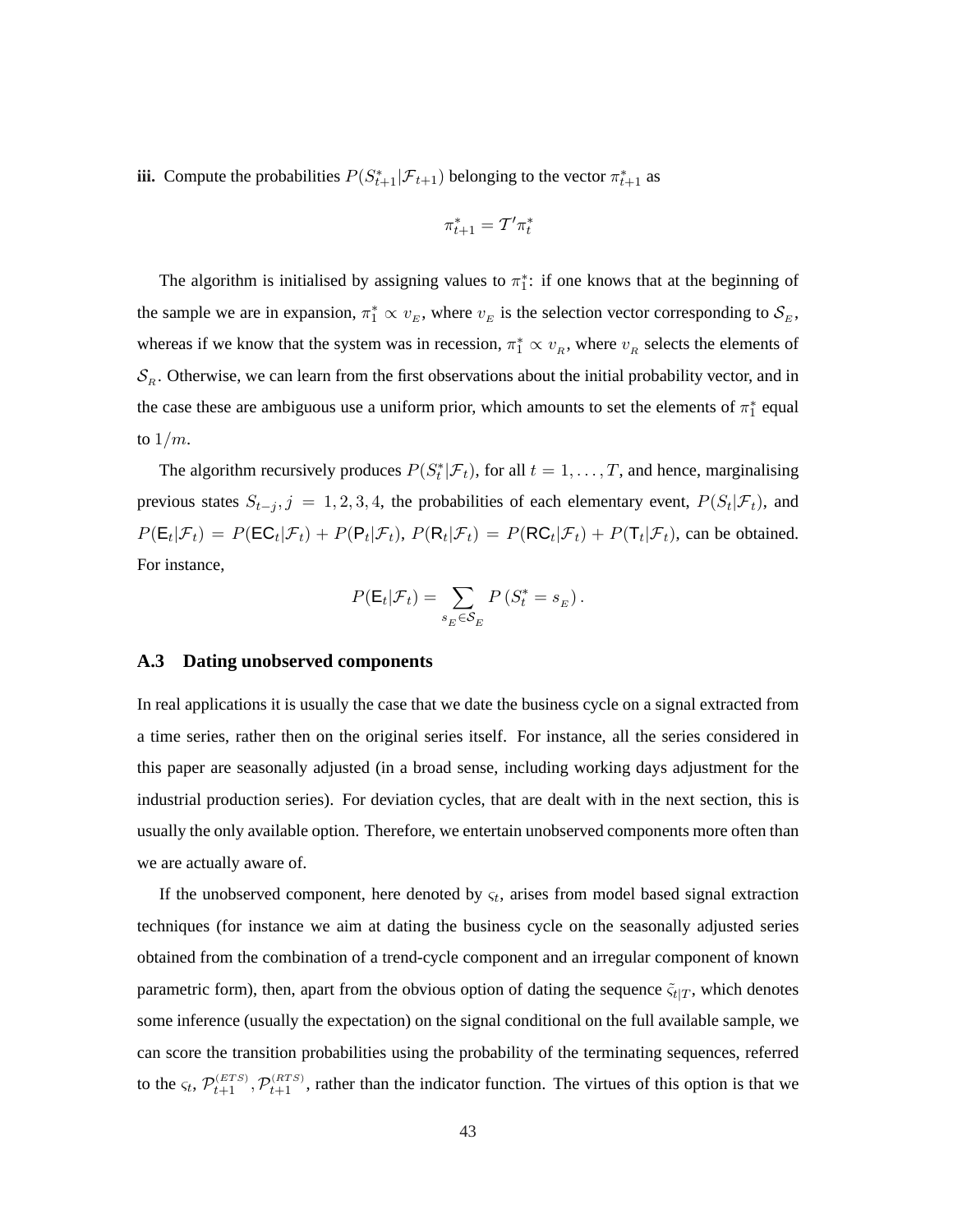are more aware of the uncertainty surrounding e.g. turning point estimation. These probabilities can be estimated via the simulation smoother of de Jong and Shephard (1995) implemented in SsfPack. This repeatedly draws simulated samples from the posterior distribution  $\tilde{\varsigma}_t^{(i)}\sim \psi_t|Y_T,$  so that repeating the draws a sufficient number of times we can get Monte Carlo estimates of different aspect of the marginal and joint distribution of the terminating sequences.

Other plausible reasons for considering unobserved components are to make our dating procedure more resistant to outlier contamination and to censor variability that is not relevant to the analysis of business cycle fluctuations, such as high frequency noise. The need for the latter usually arises with reference to monthly industrial production, that even after a working days adjustment usually displays relevant high frequency components. This motivates us to employ a low pass filter, dealt with in the subsequent sections, that dampens all the fluctuations with a periodicity less than the minimum cycle duration, i.e. five quarters or 15 months.

### **A.4 Dating the deviation cycle**

The dating algorithm of the previous section is tailored for dating classical business cycles. When we are dealing with deviation cycles (also know as growth cycles), we want to prevent that a peak is located when output is below trend levels; this is so since an expansion must have brought output above trend. Therefore, for a zero mean deviation cycle, we may want to amend the BBQ rule (and call it BBQDC) by redefining the terminating sequences as follows:

$$
\begin{aligned}\n\mathsf{ETS}_{t} &= \{ (y_t > 0) \cap (\Delta y_{t+1} < 0) \cap (\Delta_2 y_{t+2} < 0) \} \\
\mathsf{RTS}_{t} &= \{ (y_t < 0) \cap (\Delta y_{t+1} > 0) \cap (\Delta_2 y_{t+2} > 0) \}\n\end{aligned} \tag{4}
$$

The algorithm scores the cycle in real time; thus, nothing prevents that, within a period in which  $y_t$  < 0, the first local minimum is flagged as a trough and that this is above the global minimum. A solution would be to run the algorithm on the reversed series, but this strategy is effective only if just two minima occur within that period. Our experience is that multiple minima are likely to occur, and thus our preferred alternative strategy works out as follows:

• Run the usual BBQ algorithm on the cumulated  $y_t$  series,  $c(y)_t$ . The turning points detected by this procedure correspond to the crossing of the zero line. For instance a peak in  $c(y)_t$ coincides with the latest  $y_t > 0$ ; all subsequent values will be below zero until a trough is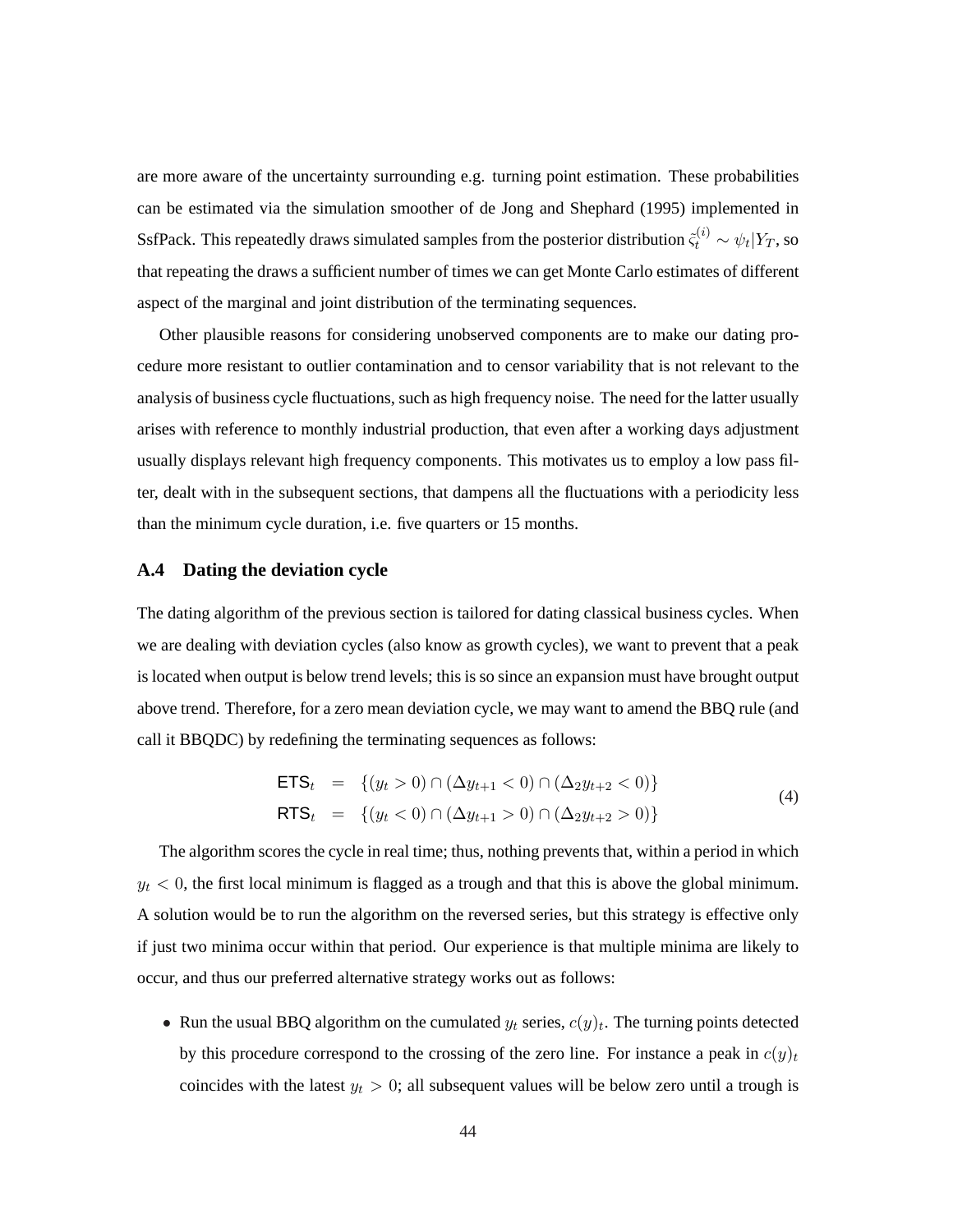found, which is the last point such that  $y_t < 0$ . Minimum duration constraints continue to operate, but are no longer defined in terms of P-T or P-P on  $y_t$ ; they relate to successive crossing of zero.

• Between two adjacent T-P turning points find the maximum of  $y_t$  so as to locate the global peak of  $y_t$ ; Between two adjacent P-T turning points find the minimum of  $y_t$  so as to locate the global trough of  $y_t$ .

This strategy works effectively in sorting out the local minima problem and will be labelled BBQDC2.

### **A.5 Dating monthly time series**

For monthly time series the nature of the proposed algorithms is the same. Following Bry and Boschan the minimum durations are respectively 5 months for each phase and 15 months for full cycles. This yields a 15th order MC that can be represented as a first order MC with  $m = 122$ states.

The terminating sequences are defined as follows:

$$
ETS_t = \{ \bigcap_{j=1}^5 (\Delta_j y_{t+j} < 0) \}
$$
\n
$$
RTS_t = \{ \bigcap_{j=1}^5 (\Delta_j y_{t+j} > 0) \}
$$

where  $\Delta_j = 1 - L^j$ .

### **A.6 Depth (amplitude) restrictions**

The algorithms presented above can be readily modified to enhance depth or amplitude restrictions on the definition of expansions and recessions terminating sequences. These aim at isolating major fluctuations thereby robustifying the dating process.

Given a threshold value  $c > 0$ , in the quarterly case we can define

$$
ETSt = {( $\Delta y_{t+1} < -c$ ) \cap ( $\Delta_2 y_{t+2} < -c$ ) }
$$
  
RTS<sub>t</sub> = {( $\Delta y_{t+1} > c$ ) \cap ( $\Delta_2 y_{t+2} > c$ )}

For instance, if the series we are entertaining is in logarithms  $c = 0.005$  could be a candidate value.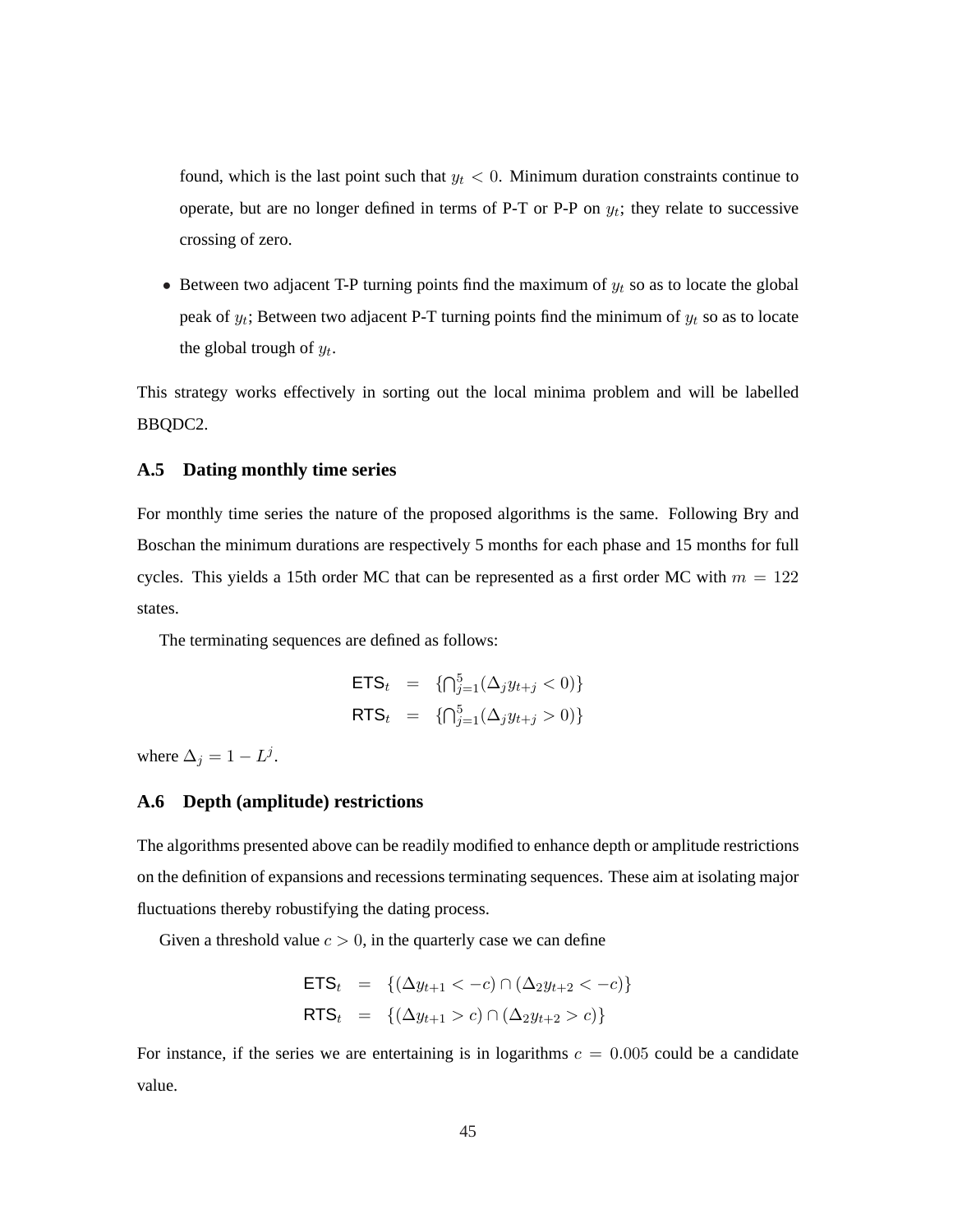The problem posed by amplitude constraints in dating the classical business cycle is posed by the difference in amplitude that usually characterises the two phases: expansions are longer but characterised by a lower average drift rate. This suggests that it might be the case that  $c$  should vary according to the phase.

An alternative strategy uses signal extraction techniques, e.g. low-pass filters in the classical case, to isolate the most ample fluctuations. This is of course at odds with sharp turning points identification, since the probability of peaks and troughs is smeared on adjacent sample points, but certainly offers a robustification of the algorithm with respect to outliers and high frequency components.

### **B Classical cycles, deviation cycles and growth**

It is perhaps useful to recall a few basic facts underlying the dating of the classical and deviation cycle, and illustrate them:

- Neglecting duration ties, classical recessions (i.e. P-T dynamics in the log-level  $y_t$ ), correspond to periods of prevailing negative growth,  $\Delta y_t < 0$ . In effect, negative growth is sufficient, but not necessary under Bry and Boschan dating rules. Periods of positive growth can be observed during a recession, provided that they are so short lived that they do not determine an exit from the recessionary state.
- As a matter of fact, it is immediately established that turning points in  $y_t$  correspond to  $\Delta y_t$ crossing zero (from above zero if the turning point is a peak, from below in the presence of a trough in  $y_t$ ). This is strictly true under the calculus rule.
- If  $y_t$  is I(1) with constant drift  $\mu$ , turning points in the linearly detrended series,

$$
y_t - \mu_0 - \mu t,
$$

correspond to  $\Delta y_t$  crossing the mean. As a consequence, recessions correspond to periods of below average growth,  $\Delta y_t < \mu$ .

• If  $y_t$  admits the log-additive decomposition,  $y_t = \mu_t + \psi_t$ , where  $\psi_t$  denotes the deviation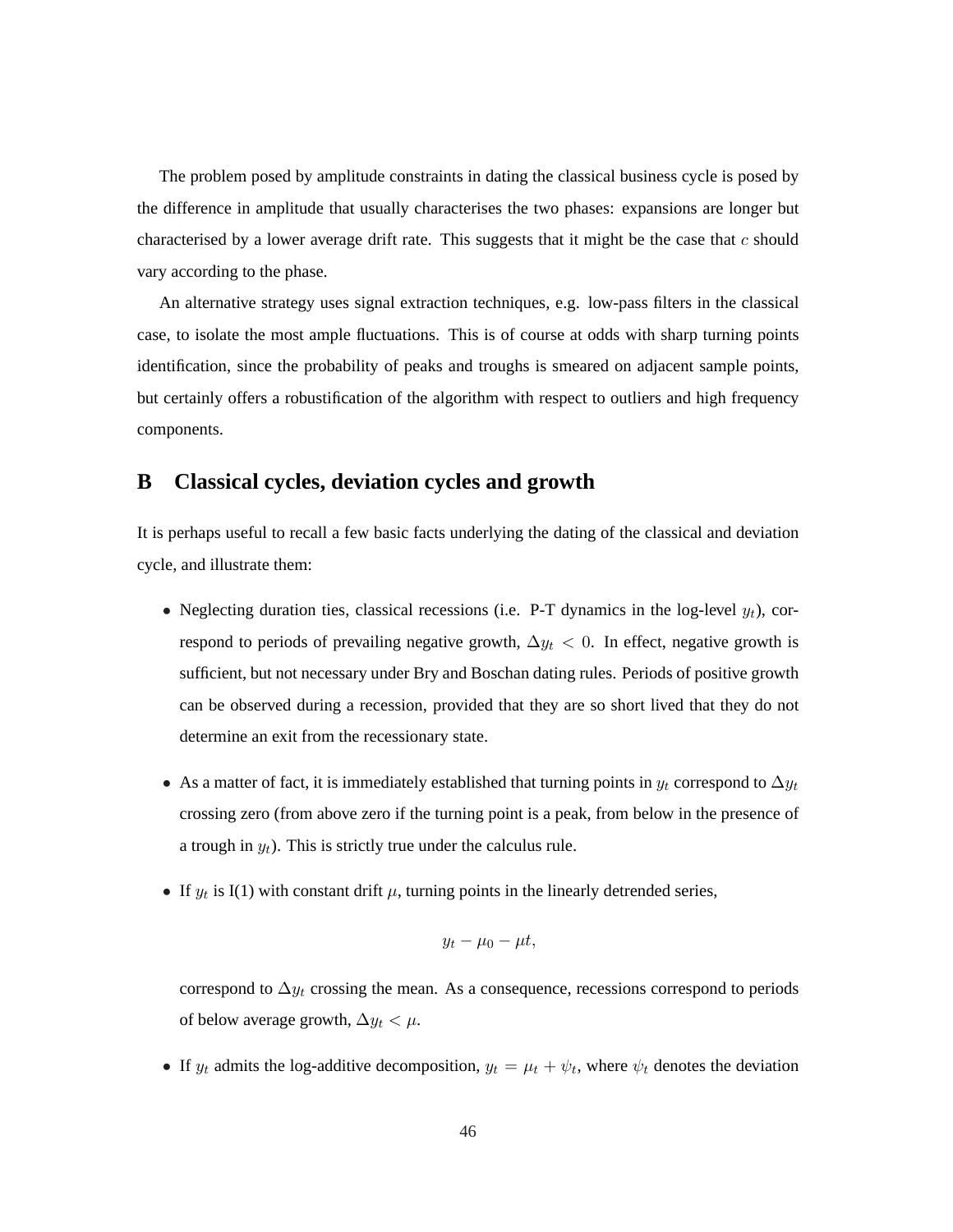cycle, then growth is in turn decomposed into trend and cyclical changes:

$$
\Delta y_t = \Delta \mu_t + \Delta \psi_t.
$$

Hence, deviation cycle recessions correspond to periods of growth below potential growth, that is  $\Delta y_t < \Delta \mu_t$ . This is so since, prolonged declines in  $\psi_t$ , i.e.  $\Delta \psi_t < 0$  (a deviation cycle recession), imply  $\Delta y_t - \Delta \mu_t < 0$ . Using the same arguments, turning points correspond to  $\Delta y_t$  crossing  $\Delta \mu_t$ . A classical recession requires that the *sum* of potential growth and cyclical growth is below zero, that is  $\Delta \mu_t + \Delta \psi_t < 0$ .

- Drawing from the previous facts, classical recessions are always a subset of deviation cycle recessions, and there may be multiple classical recession episodes within a period of deviation cycle recessions.
- Current depth of recession: Beaudry and Koop (1993) proposed a measure of the depth of recession based on the deviation of current output from its historical maximum:

$$
CRD_t = y_t - \max_{j \le t} y_j
$$

This measure is in the spirit of classical business cycle analysis since it is valid for series displaying systematic upward trends and takes (negative) non-zero values when an absolute decline in output occurs. However, it is a much more extreme view, as the end of the recession takes place when output catches up its historical maximum value. On the positive side it provides a measure of the amplitude of the recessionary movements. With respect to the classical definition implemented in this paper, peaks will be coincident, although  $CRD_t$ does not impose duration ties, but a trough in our dating algorithm will tend to correspond to a trough in  $CRD_t$ , which starts moving towards zero, but will continue to be negative, signalling a recession. More local definitions. e.g.  $CRD_t = y_t - \max_{k=0,1,\dots,m} y_{t-k}$ , are possible and the resulting chronology will get closer to the classical one.

• Growth rate cycle: turning points in growth rates delimit patterns of positive and negative acceleration ( $\Delta^2 y_t$ ). ECRI produces such chronologies; according to their definition, "Growth rate cycle downturns are pronounced, pervasive and persistent declines in the growth rate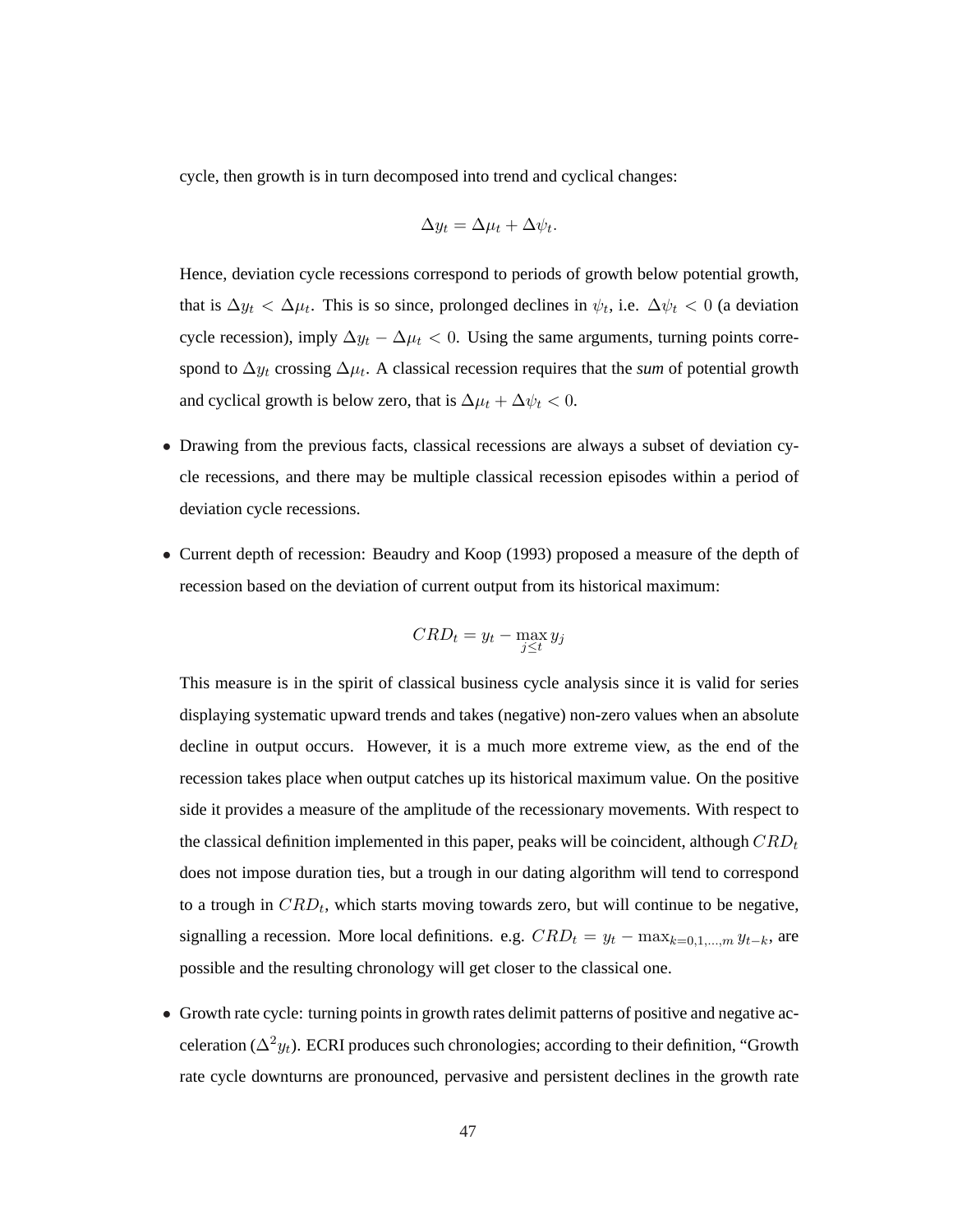of aggregate economic activity. The procedures used to identify peaks and troughs in the growth rate cycle are entirely analogous to those used to identify business cycle turning points, except that they are applied to the growth rates of the same time series, rather than their levels". We shall return shortly to growth rate cycles when discussing the chronology arising from the EuroCoin index.

Figure 12 illustrates all these facts with respect to the Euro area GDP series, that was preliminarily smoothed by HP(1.25), although we will continue to refer to it as the series,  $y_t$ , and then decomposed into a trend component and a cyclical one using respectively HP(8) and the residuals from it (which amounts to the HP bandpass filter  $HP(1.25)-HP(8)$ ). The first two plots present the turning points of the classical and deviation cycle. We draw attention on the facts that the classical recessionary episode is strictly contained in the deviation one, and that the troughs are located at the same data point; although this is coincidental, the trough in  $y_t$  cannot sequitur that in  $\psi_t$ . The third plot reproduces  $\Delta y_t$  and potential growth,  $\Delta \mu_t$ , highlighting that deviation cycle peaks correspond to the last period of a sequence of growth above potential growth. Similarly, the deviation cycle trough corresponds to the last period of actual below potential growth. Coincidentally, this also corresponds to the last period of growth below the zero threshold. A classical peak, instead, corresponds to the last period of a sequence of positive growth rates,  $\Delta y_t > 0$ .

EuroCoin, built by Altissimo et al. (2001) using dynamic factor analysis, is a composite coincident index of the Euro area *growth rate* cycle. As a matter of fact, it extracts the common dynamics from a large set of indicators that are made stationary by differencing.

Figure 13 presents and compares the growth rate cycle chronologies for the index and for GDP growth, using the Eurostat series from 1991.1 onwards. The turning point for the former were determined on the original monthly series and then, for comparison purposes, we aggregate the series and the dates at the quarterly frequency of observation. For GDP growth we also plot, in the third panel, the filtered series  $HP(1.25)$ , removing high frequency variation, and the corresponding chronology.

ECRI states that dating the growth rate cycle requires the same rules as the classical cycle, in which case a recession implies an absolute decline in growth; when growth is stationary there is some scope also for scoring growth rate cycle as a deviation cycle, where the deviation is intended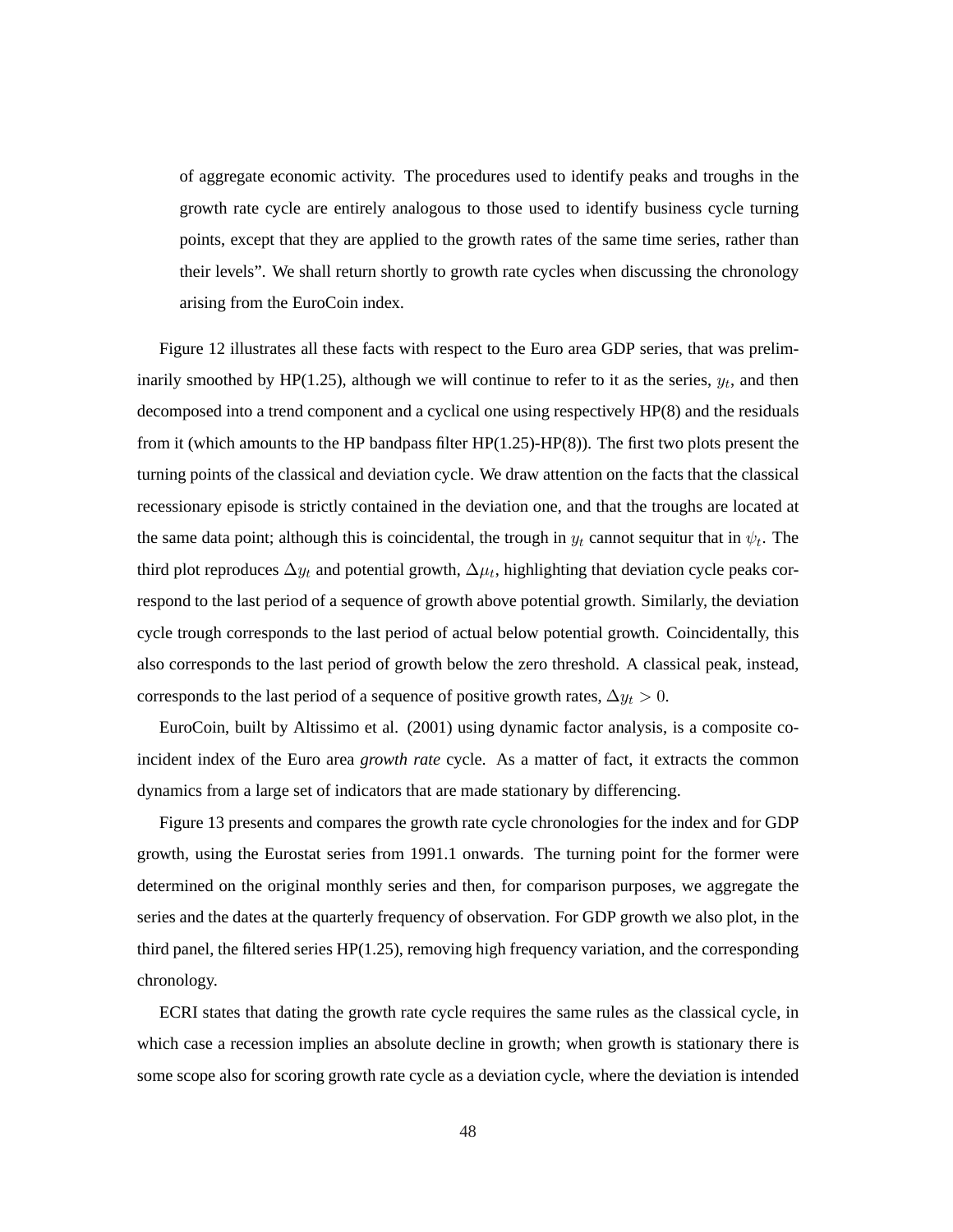from the average growth rate: in such circumstance, a recession still implies a deceleration of growth, but it can be terminated only if growth is below its mean (a trough cannot be found if  $\Delta y_t > \mu$ .

There are two main noticeable facts: the first deals with the different chronology of GDP growth arising from filtering; the second is that the EuroCOIN phases agree more closely with those determined on the HP(1.25) filtered growth rates. The concordance index  $I_{ij}$  between the EuroCOIN and HP(1.25) filtered GDP growth amounts to 0.8 (its expected value under the independence assumption is 0.5) and the concordance test statistic is 3.12. There is not much evidence for significant concordance with the raw GDP chronology ( $I_{ij} = 0.65$  and the concordance statistic is 1.51, which is not significant). The closer agreement with the  $HP(1.25)$  has somehow to be expected, since dynamic factor techniques smooth away high frequency movements.

# **C The Analysis of Business Cycle Information**

Harding and Pagan (2001) have stressed that, aside from the dating of their turning points, business cycles can be analysed for other information concerning their duration, amplitude and "shape". They suggest a number of measures of which we retain the three mentioned, accompanied by an expression of the probability of being in one of the two phases. The basic concept is that of the phase, of which we distinguish two - an expansion phase which lasts from the quarter following the identified trough to (and including) the peak; and a recession, which lasts from the quarter following the peak until (and including) the trough. Average phase duration is simply the number of periods (here, quarters) which an expansion, on average, contains. Amplitude is a measure of the depth of a cycle, that is the cumulative increase, during the expansion phase, of the measure of economic activity in question, whilst average amplitude is simply the average value over all expansion phases of this quantity. Dividing amplitude by duration gives a measure of steepness. Harding and Pagan (2001) suggest a "triangle analogy", for thinking about these measures, in which the upright is the amplitude, the length the duration and the hypotenuse is the expansion or recession phase. There is quite a large literature devoted to examining the exact shape of the expansion phase, in particular investigating whether the early part of the expansion of the expansion is steeper than the later part. We do not have a sufficiently large sample of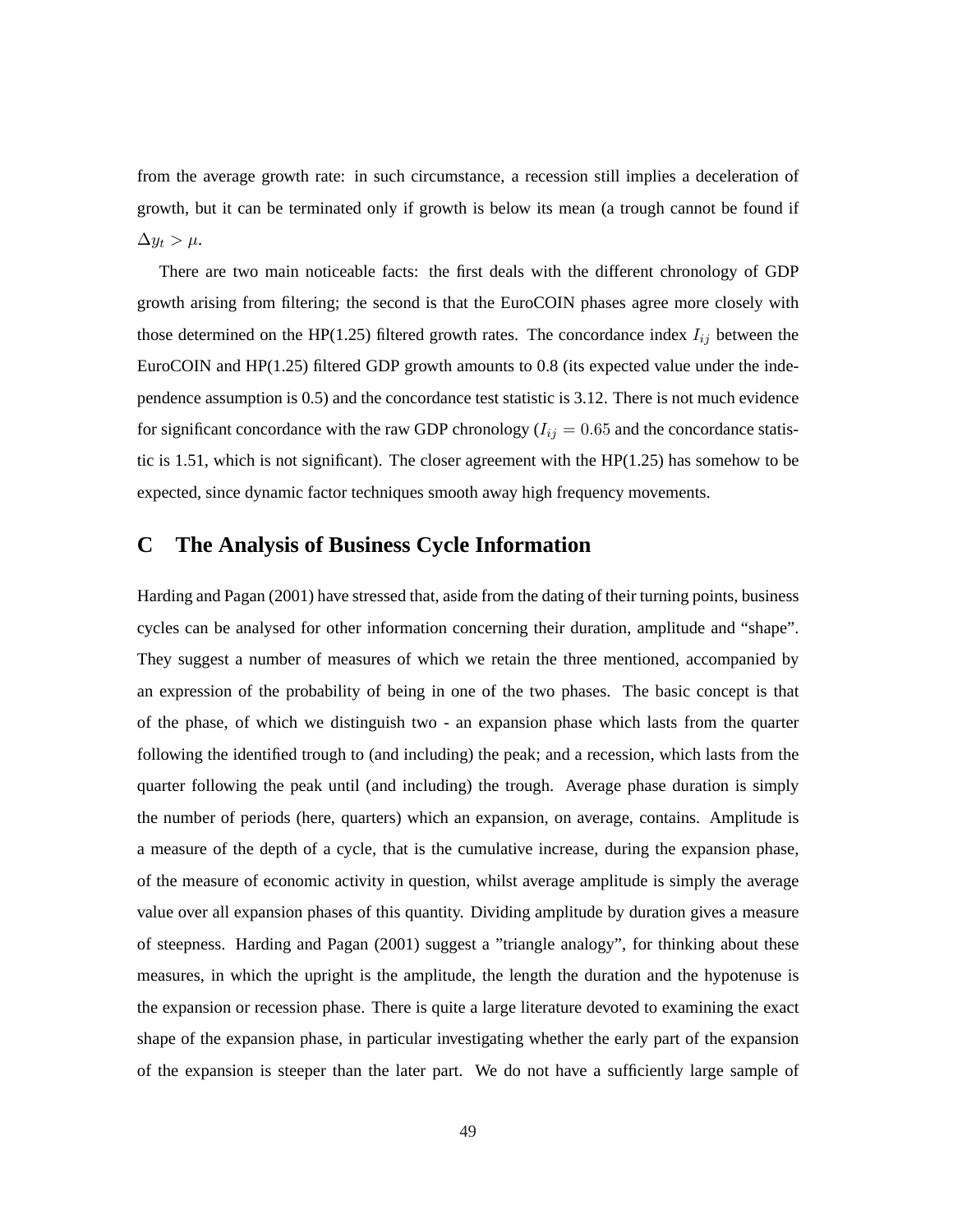cycles to make this an interesting exercise here. We do, however, also measure the probabilities (frequencies) of expansion and recession phase experience. Thus for a sample of complete cycles the probability of being in expansion is simply the ratio of average expansion duration to the sum of average expansion and recession durations.

**Concordance statistic** Given a panel of binary indicators of the state of the economy,  $S_{it}$ ,  $t =$  $1, \ldots, T, i = 1, \ldots, N$ , available for N countries, a measure of business cycle concordance between the pair of countries  $i$  and  $j$  is the simple matching similarity coefficient:

$$
I_{ij} = \frac{1}{T} \sum_{t=1}^{T} \left[ S_{it} S_{jt} + (1 - S_{it})(1 - S_{jt}) \right].
$$

Let  $\bar{S}_i = T^{-1} \sum_t S_{it}$  denote the estimated probability of being in state 1 (e.g. recession); then, under the assumption that  $S_{it}$  and  $S_{jt}$  are independent the estimate of the expected value of the concordance index is  $2\bar{S}_i\bar{S}_j = 1 - \bar{S}_i - \bar{S}_j$ . Subtracting this from  $I_{ij}$  gives the mean corrected concordance index (Harding and Pagan, 2001, 2002):

$$
I_{ij}^* = 2\frac{1}{T} \sum_{t=1}^T (S_{it} - \bar{S}_i)(S_{jt} - \bar{S}_j).
$$

The asymptotic test proposed in the paper is based on a standardised concordance index. For this purpose we need to divide  $I_{ij}^*$  by a consistent estimate of the standard error of  $I_{ij}^*$  under the null of independence. Now, under the null

$$
\begin{array}{rcl}\n\text{Var}(I_{ij}) & = & \frac{4}{T^2} \mathsf{E} \left[ \sum_{t=1}^T (S_{it} - E(S_{it}) (S_{jt} - E(S_{jt})) \right]^2 \\
& = & \frac{4}{T} \left[ \gamma_i(0) \gamma_j(0) + 2 \sum_{\tau=1}^{T-1} \frac{T-\tau}{T} \gamma_i(\tau) \gamma_j(\tau) \right]\n\end{array}
$$

where  $\gamma_i(0) = \mathsf{E}[(S_{it} - E(S_{it}))(S_{i,t-\tau} - E(S_{it}))].$ 

Hence,

$$
T^{1/2}I_{ij}^* \to \mathbf{N}(0, 4\sigma^2), \quad \sigma^2 = \gamma_i(0)\gamma_j(0) + 2\sum_{\tau=1}^{\infty} \gamma_i(\tau)\gamma_j(\tau),
$$

and a consistent estimate of  $\sigma^2$  is

$$
\hat{\sigma}^2 = \hat{\gamma}_i(0)\hat{\gamma}_j(0) + 2\sum_{\tau=1}^l \left(1 - \frac{\tau}{T}\right)\hat{\gamma}_i(\tau)\hat{\gamma}_j(\tau),
$$

where  $l$  is the truncation parameter.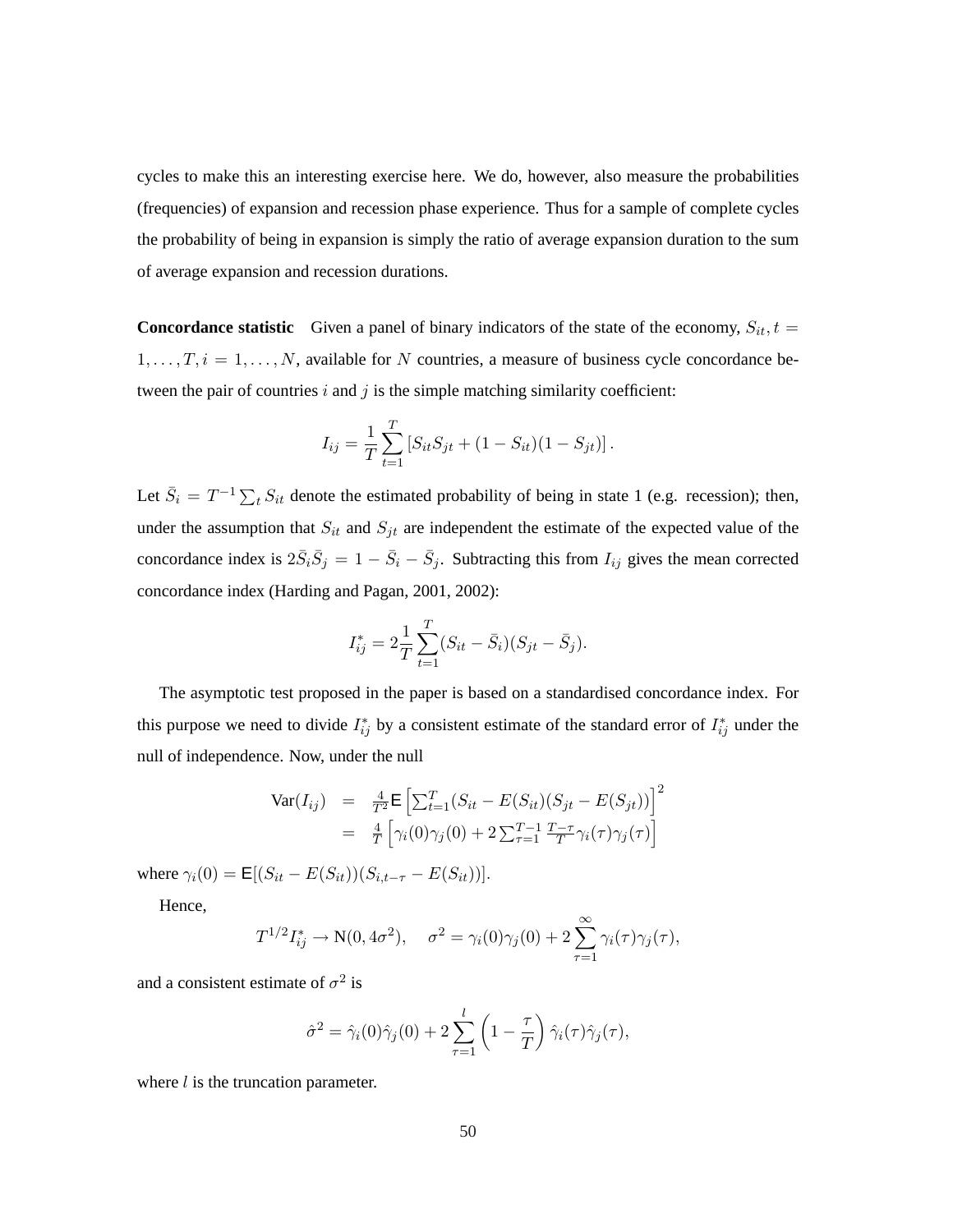# **D Band-Pass filters**

A traditional definition of the business cycle, attributed to Burns and Mitchell (1946), considers all the fluctuations with a specified range of periodicities, namely those ranging from one and a half to eight years. Thus, if s is the number of observations in a year, the fluctuations with periodicity between 1.5s and 8s are included.

Baxter and King (1999) argue that the ideal filter for cycle measurement must be customised to retain unaltered the amplitude of the business cycle periodic components, while removing high and low frequency components. This is known as a *band-pass* filter (see, e.g. Priestley, 1981), and its theoretical frequency response function takes the rectangular form:  $w(\omega) = I(2\pi/(8s) \le \omega \le$  $2\pi/(1.5s)$ ), where I(·) is the indicator function. This is depicted in the second panel of figure ?? (dotted line).

Moreover, the phase displacement of the filter should always be zero, if it is to preserve the timing of peaks and troughs; the latter requirement is satisfied by a symmetric filter.

A band-pass filter is easily constructed from a *low-pass* filter; the latter is a filter retaining the low frequencies up to a cutoff  $\omega_0$ . Its ideal frequency response function has the form:

$$
w_{lp}(\omega) = \begin{cases} 1 & \text{if } |\omega| \leq \omega_c \\ 0 & \text{if } \omega_c < |\omega| \leq \pi \end{cases}
$$

The notion of a high-pass filter is complementary as its frequency response function is  $w_{hp}(\omega)$  =  $1 - w_{lp}(\omega)$ .

The coefficients of the low-pass filter are then given by the inverse Fourier transform of  $w_{lp}(\omega)$ :

$$
w_{lp}(L) = \frac{\omega_c}{\pi} + \sum_j \frac{\sin(\omega_c j)}{\pi j} (L^j + L^{-j}).
$$

Now, given the two business cycle frequencies,  $\omega_{c1} = 2\pi/(8s)$  and  $\omega_{c2} = 2\pi/(1.5s)$ , the band-pass filter is

$$
w_{bp}(L) = \frac{\omega_{c2} - \omega_{c1}}{\pi} + \sum_{j=1}^{\infty} \frac{\sin(\omega_{c2}j) - \sin(\omega_{c1}j)}{\pi j} (L^j + L^{-j}).
$$
\n(5)

Thus, the ideal band-pass filter exists and is unique, but entails an infinite number of leads and lags, so in practice an approximation is required.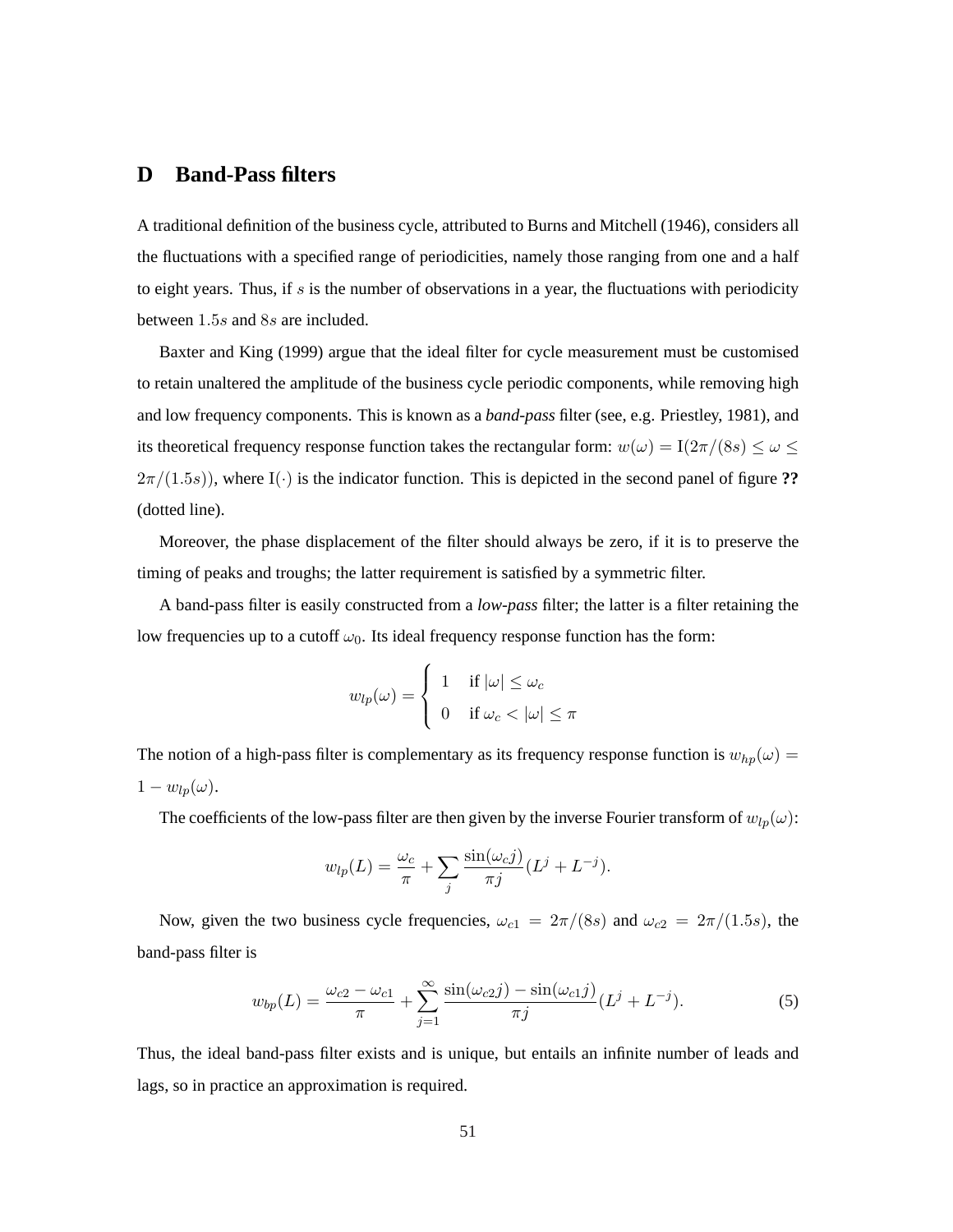Baxter and King (1999) show that the K-terms approximation to the ideal filter (5) that is optimal in the sense of minimising the integrated squared approximation error is simply (5) truncated at lag K. They propose using a three years window, i.e.  $K = 3s$ , as a valid rule of thumb for macroeconomic time series. They also constrain the weights to sum up to zero, so that the resulting approximation is a detrending filter: denoting the truncated filter  $w_{bp,K}(L)$  =  $w_0 + \sum_{i=1}^{K} w_i (L^j + L^{-j})$ , the weights of the adjusted filter will be  $w_j - w_{bp,K}(1)/(2K + 1)$ .

# **E The Hodrick-Prescott Filter**

Often the specification of the model for the trend embodies the analyst's smoothness prior on this component (see Kitagawa and Gersh, 1996). One popular example is the *ad hoc* trend extraction filter proposed by Hodrick and Prescott (1997), on the following grounds: "Our prior knowledge is that the growth component varies 'smoothly' over time".

HP define the estimator of the trend,  $\mu_t$ , as the minimiser of the penalised least square criterion:

$$
PLS = \sum_{t=1}^{T} (y_t - \mu_t)^2 + \lambda \sum_{t=3}^{T} (\Delta^2 \mu_t)^2,
$$
\n(6)

where the first summand measures fidelity and the second roughness; λ is the *smoothness parameter* governing the trade-off between them.

In vector notation, setting  $y = (y_1, \dots, y_T)$  and  $\mu = (\mu_1, \dots, \mu_T)$ ',

$$
PLS = (y - \mu)'(y - \mu) + \lambda \mu' D^{2'} D^{2} \mu,
$$

where D denotes the T × T matrix corresponding to first differences, with  $d_{ii} = 1$ ,  $d_{i,i-1} = -1$ and zero otherwise. Differentiating with respect to  $\mu$ , the first order conditions yield:  $\tilde{\mu} = (I_T + I_T)$  $\lambda D^2$ )<sup>-1</sup>y, but the component is more efficiently computed by the Kalman filter and smoother, see Harvey (1989) and Durbin and Koopman (2001), thereby avoiding the inversion of a potentially very large matrix.

As a matter of fact, the HP filter coincides with the smoothed estimator of the trend component of the local linear trend model:

$$
y_t = \mu_t + \epsilon_t, \qquad \epsilon_t \sim \text{NID}(0, \sigma_\epsilon^2), \quad t = 1, 2, \dots, T,
$$
  
\n
$$
\mu_t = \mu_{t-1} + \beta_{t-1} + \eta_t, \quad \eta_t \sim \text{NID}(0, \sigma_\eta^2),
$$
  
\n
$$
\beta_t = \beta_{t-1} + \zeta_t, \quad \zeta_t \sim \text{NID}(0, \sigma_\zeta^2),
$$
\n(7)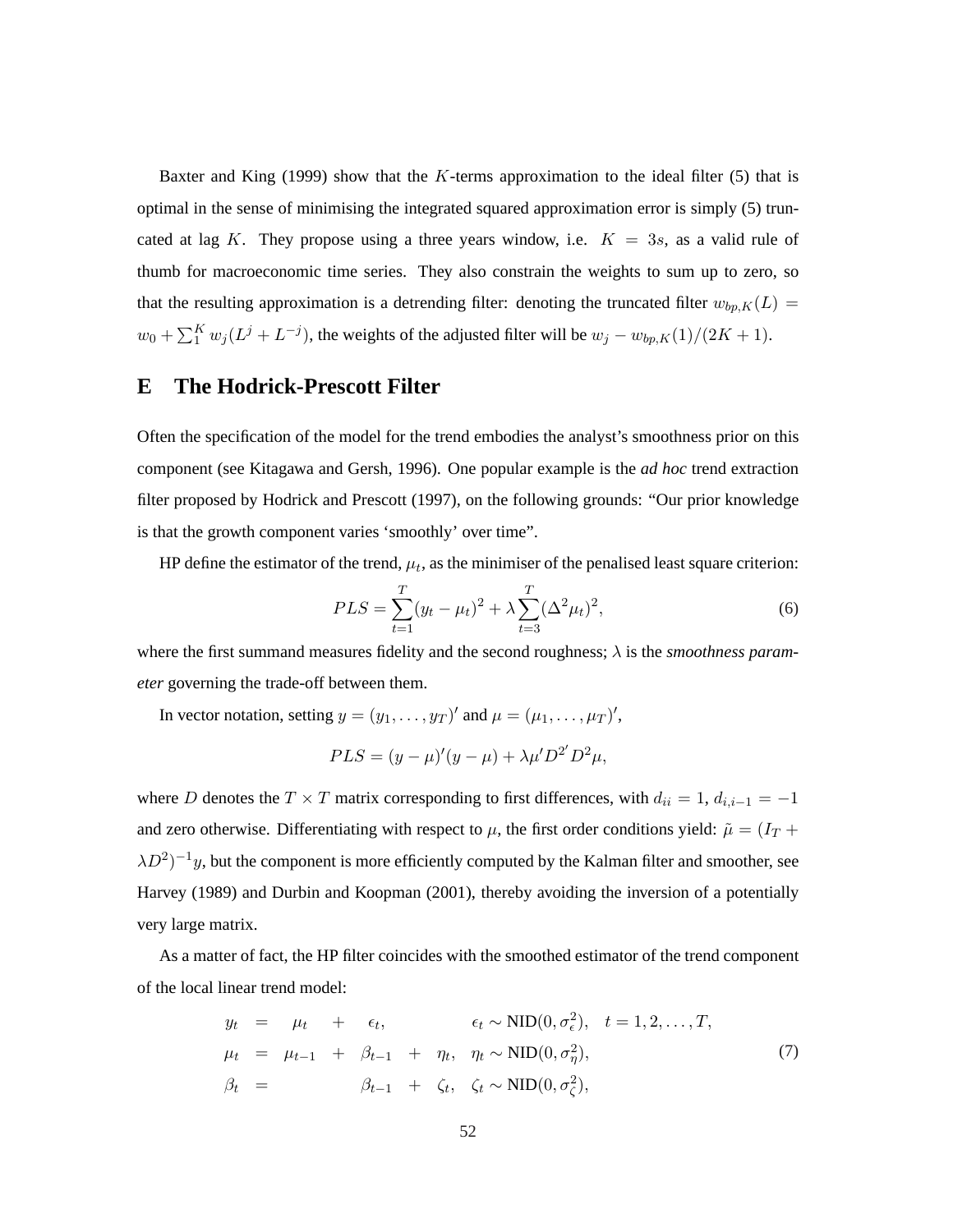with the restrictions  $\sigma_{\eta}^2 = 0$  and  $\sigma_{\epsilon}^2 / \sigma_{\zeta}^2 = \lambda$ .

This is so since the fixed-interval smoother under Gaussianity will provide the mode of the distribution of  $\mu$  conditional on y, whose kernel takes exactly the form (6), as  $f(\mu|y) \propto f(y|\mu) f(\mu)$  =  $\overline{a}$  $t f(y_t|\mu_t) \prod$  $t_t(\mu_t|\mu_{t-1}, \mu_{t-2})$ . Notice also that the PLS problem (6) is a discrete version of the cubic spline smoothing problem.

The connection with the signal-noise ratio makes clear that the Lagrange multiplier,  $\lambda$ , measures the variability of the (noise) cyclical component relative to that of the trend, and regulates the smoothness of the long-term component. As  $\sigma_{\eta}^2$  approaches zero,  $\lambda$  tends to infinity, and the limiting representation of the trend is a straight line.

HP purposively select the value  $\lambda = 1600$  for quarterly time series; this rule has sometimes be generalised to any frequency s of observations as  $\lambda = 100s^2$ . The value 100 is used by the European Commission for measuring potential output on yearly series which are used in the calculation of cyclically adjusted budget balances. The HP detrended or cyclical component is the smoothed estimate of the irregular component in (7) and, although the maintained representation for the deviations from the trend is a purely irregular component, the filter has been one of the most widely employed tools in macroeconomics to extract measures of the business cycle.

### **E.1 Designing the HP filter as a Lowpass filter**

The theoretical properties of the HP filter are better understood assuming the availability of a doubly infinite sample,  $y_{t+j}$ ,  $j = -\infty, \ldots, \infty$ . In such setting, the Wiener-Kolmogorov filter (see Whittle, 1963) provides the minimum mean square linear estimator (MMSLE) of the trend:

$$
\tilde{\mu}_{t|\infty} = w_{HP}(L)y_t,
$$

where

$$
w_{HP}(L) = \frac{\sigma_{\zeta}^2}{\sigma_{\zeta}^2 + |1 - L|^2 \sigma_{\epsilon}^2} = \frac{1}{1 + \lambda |1 - L|^4}
$$
(8)

and we have written  $|1 - L|^2 = (1 - L)(1 - L^{-1})$ . Replacing  $L = 1$  in the above expression, it can be seen that the weights sum up to one.

The frequency response function of the filter is:

$$
w_{HP}(e^{-i\omega}) = \frac{1}{1 + 4\lambda(1 - \cos \omega)^2};
$$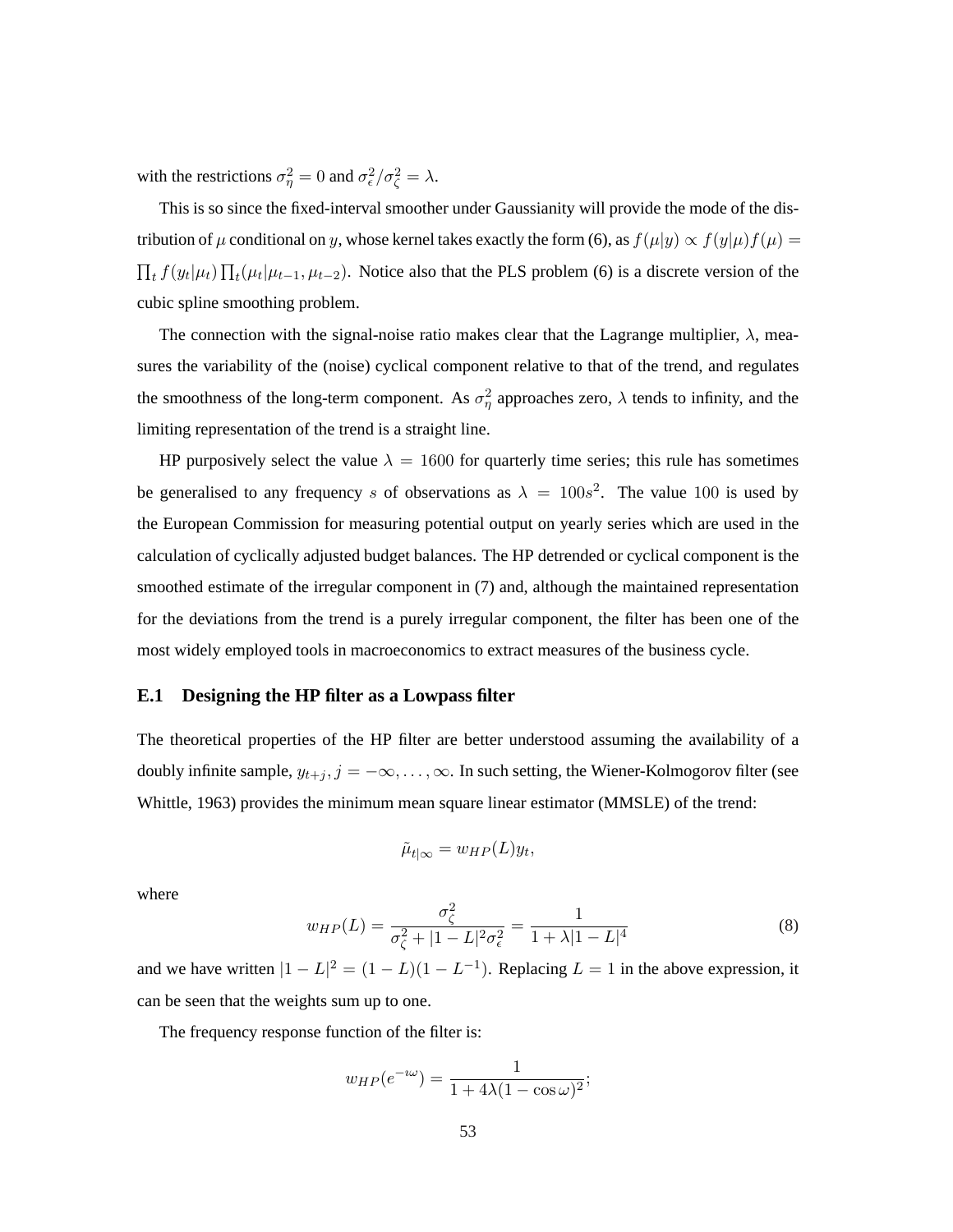notice that this is 1 at the zero frequency and decreases monotonically to zero as  $\omega$  approaches  $\pi$ . Its behaviour enforces the interpretation of (8) as a low-pass filter, and the corresponding detrending filter,  $1 - w_{HP}(L)$ , is the high-pass filter derived from it.

The implicit cut-off frequency is the value  $\omega_c$  corresponding to a gain  $|w_{HP}(e^{-i\omega})| = 1/2$ . This satisfies the equation

$$
\lambda = [4(1 - \cos \omega_c)^2]^{-1};
$$
\n(9)

for a given smoothness parameter (9) can be solved with respect to the cut-off frequency  $\omega_c$ , giving  $\omega_c = \arccos(1 - 0.5\lambda^{-1/2})$ . For instance, setting  $\lambda = 1600$  we get that the HP filter for quarterly data is a low-pass filter with  $\omega_c = 0.158$  corresponding to a period of 39.69 e.g. 10 years, which is strictly outside the range proposed by Baxter and King (1999). Similar arguments enable to conclude that the value  $\lambda = 100$  defines a low-pass filter retaining fluctuations with period larger than 20 years.

Solving equation (9) for  $\lambda$ , given a specific cutoff  $\omega_c$ , provides a way of designing the filter as a low-pass filter. As a first application, let us express the the period as a function of s, e.g.  $p = \bar{p}s$ , where  $\bar{p}$  is a fixed period in years, replacing into  $\omega_c = 2\pi/p = 2\pi/(\bar{p}s)$ , (9) shows that there are no simple rules of the kind  $\lambda \propto s^2$  for different frequencies of observations, if one wants to keep the period in years  $\bar{p}$  constant; see Kaiser and Maravall (2001).

As a second application, we can use the result to design a band-pass filter for business cycle extraction as the difference of two HP detrending filters, the first for  $\omega_c = 2\pi/(1.5s)$  and the second for  $\omega_c = 2\pi/(8s)$ : for quarterly data it is easy to show that the cycle will result from the difference of two trend estimates, the first with  $\lambda = 1$  and the second with  $\lambda = 677.13$ .

## **F Model-based filters**

In a recent paper, Harvey and Trimbur (2002) have proposed a general class of model based filters for extracting trend and cycles in macroeconomic time series, showing that the design of lowpass and band-pass filters can be considered as a signal extraction problem in an unobserved components framework.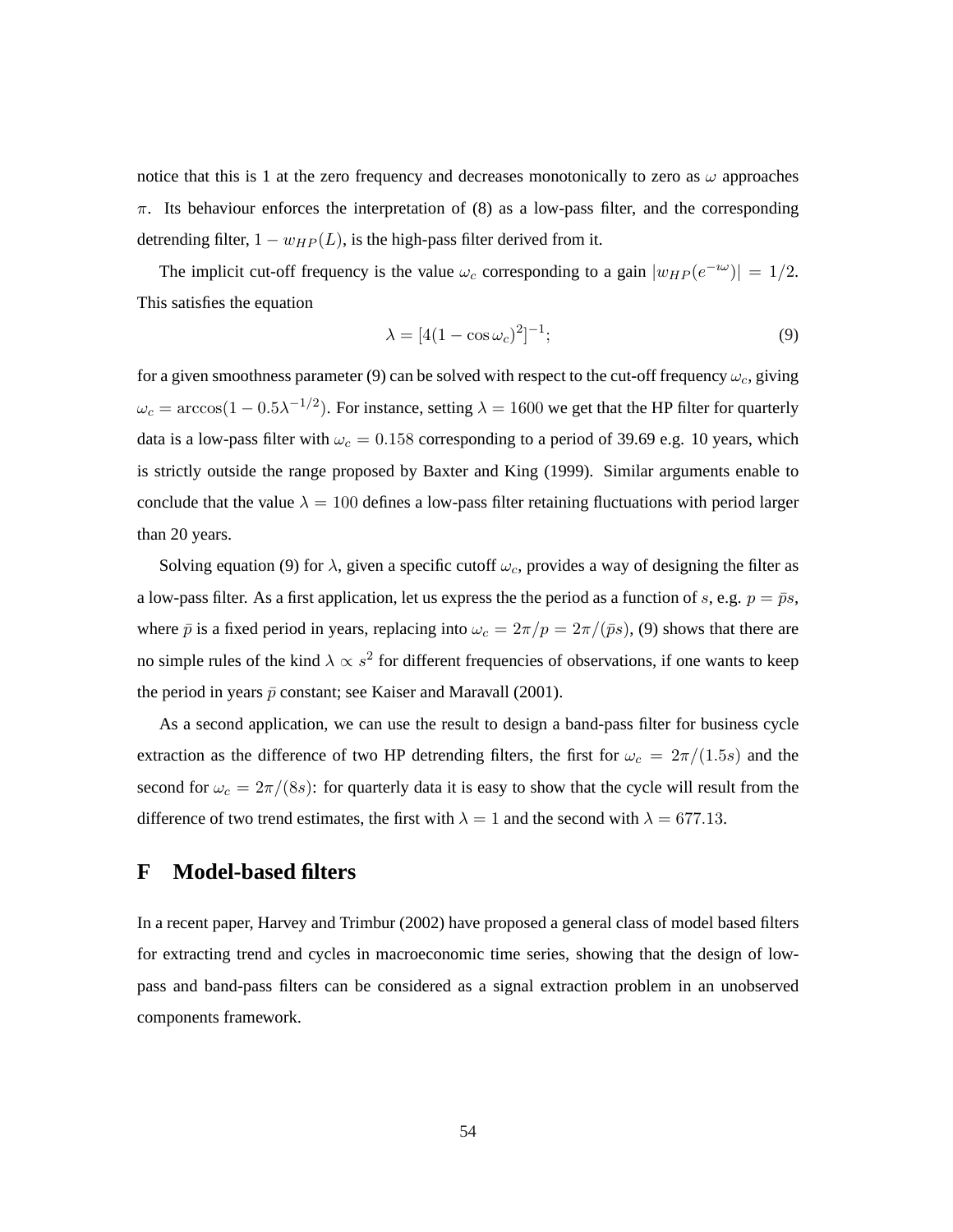They consider the class of  $m$ -th order stochastic trend:

$$
\begin{array}{rcl}\n\mu_{1t} & = & \mu_{1,t-1} + \zeta_t \\
\mu_{it} & = & \mu_{i,t-1} + \mu_{i-1,t}, \qquad i = 2, \dots, m\n\end{array} \tag{10}
$$

This is the recursive definition of an m-fold integrated random walk, such that  $\Delta^m \mu_{mt} = \zeta_t$ . When the observational model is  $y_t = \mu_{mt} + \varepsilon_t$ , the Wiener-Kolmogorov trend extraction filter is a low-pass filter belonging to the Butterworth family:

$$
w_{\mu,m}(L)=\frac{1}{1+q^{-1}|1-L|^{2m}},\quad \, q=\sigma_{\zeta}^2/\sigma_{\epsilon}^2
$$

Notice that  $m = 2$  gives exactly the HP filter;  $m = 1$  produces the signal extraction filter for local level model, producing an exponentially two-sided moving average of the available observations. As m increases, the filter is a close approximation to the ideal low-pass filter.

Similarly, an  $n$ -th order stochastic cycle is defined as:

$$
\begin{bmatrix}\n\psi_{1t} \\
\psi_{1t}^*\n\end{bmatrix} = \rho \begin{bmatrix}\n\cos \lambda_c & \sin \lambda_c \\
-\sin \lambda_c & \cos \lambda_c\n\end{bmatrix} \begin{bmatrix}\n\psi_{1,t-1} \\
\psi_{1,t-1}^*\n\end{bmatrix} + \begin{bmatrix}\n\kappa_t \\
0\n\end{bmatrix},
$$
\n
$$
\begin{bmatrix}\n\psi_{it} \\
\psi_{it}^*\n\end{bmatrix} = \rho \begin{bmatrix}\n\cos \lambda_c & \sin \lambda_c \\
-\sin \lambda_c & \cos \lambda_c\n\end{bmatrix} \begin{bmatrix}\n\psi_{i,t-1} \\
\psi_{i,t-1}^*\n\end{bmatrix} + \begin{bmatrix}\n\psi_{i-1,t} \\
0\n\end{bmatrix},
$$
\n(11)

The univariate representation for such a process is:

$$
\psi_{nt} = \left[\frac{1 - \rho \cos \lambda_c L}{1 - 2\rho \cos \lambda_c L + \rho^2 L^2}\right]^n \kappa_t
$$

and Harvey and Trimbur show that if the model is

$$
y_t = \mu_{mt} + \psi_{nt} + \epsilon_t
$$

the optimal estimators of the trend and the cycle are the generalised low and band pass Butterworth filters of order  $(m, n)$ . In finite sample they are produced by the Kalman filter and smoother.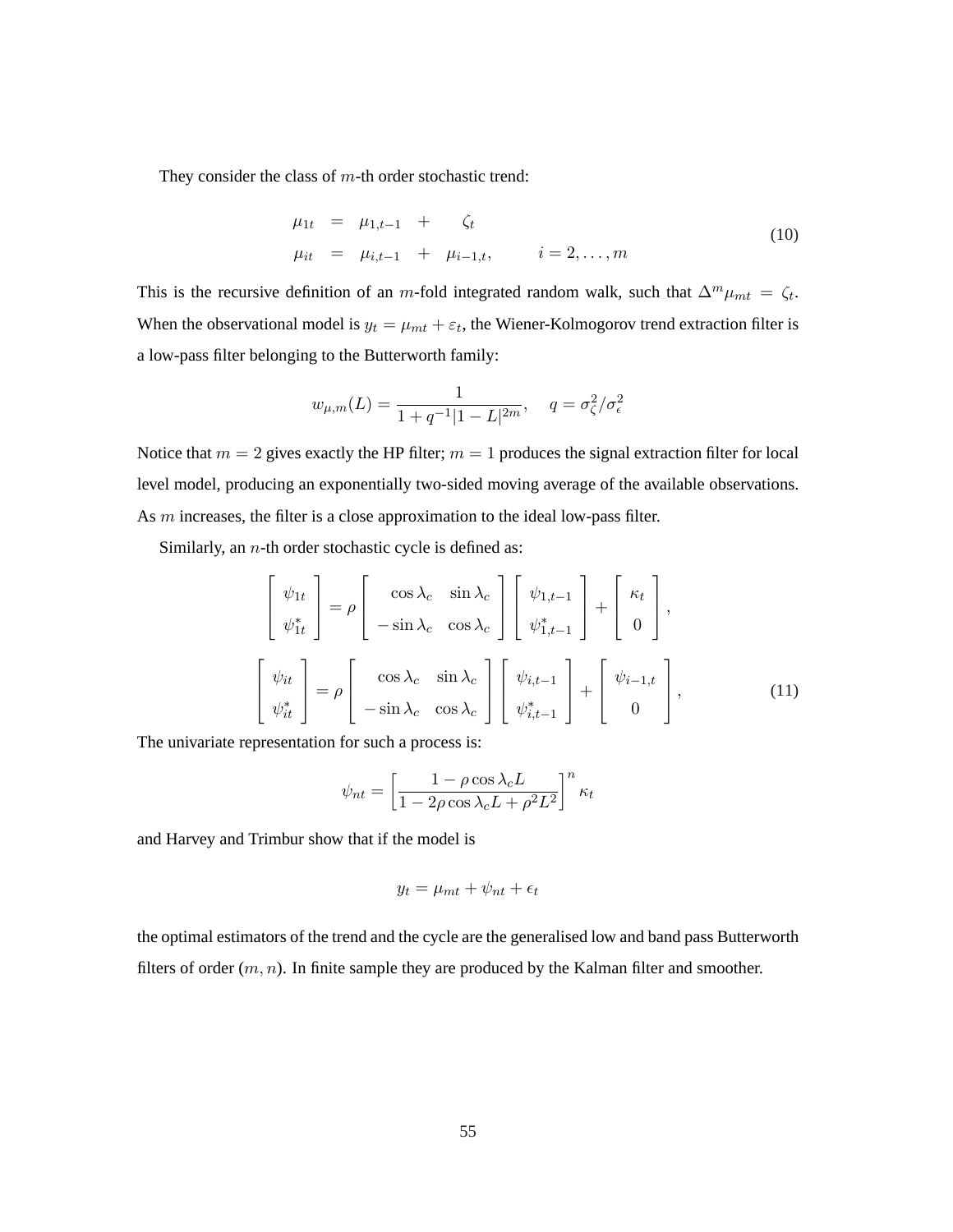| <b>States</b>   | $S_t^* = \{S_{t-4}, S_{t-3}, S_{t-2}, S_{t-1}, S_t\}$ |           |           |           | States $S_{t+1}^*$ that can visited |                         |                                                     |                 |                                                     |
|-----------------|-------------------------------------------------------|-----------|-----------|-----------|-------------------------------------|-------------------------|-----------------------------------------------------|-----------------|-----------------------------------------------------|
| $S^{\ast}_t$    | $S_{t-4}$                                             | $S_{t-3}$ | $S_{t-2}$ | $S_{t-1}$ | $S_t$                               | $S^*_{\underline{t+1}}$ | Trans. Prob.                                        | $S^*_{t\pm1}$   | Trans. Prob.                                        |
| $S_1^*$         | P                                                     | RC        | RC        | RC        | RC                                  | $S_{17}^*$              | $p_{\scriptscriptstyle RR}$                         | $S^*_{18}$      | $p_{\scriptscriptstyle RT}$                         |
| $S_2^{\ast}$    | P                                                     | <b>RC</b> | <b>RC</b> | RC        | T                                   | $S_{19}^{\ast}$         | 1                                                   |                 |                                                     |
| $S_3^*$         | Ρ                                                     | <b>RC</b> | RC        | T         | EC                                  | $S_{20}^{\ast}$         | $p_{{\scriptscriptstyle E} {\scriptscriptstyle E}}$ | $S_{21}^\ast$   | $p_{{\scriptscriptstyle E}P}$                       |
| $S_4^{\ast}$    | P                                                     | <b>RC</b> | T         | EC        | EC                                  | $S_{22}^{\ast}$         | $p_{{\scriptscriptstyle E} {\scriptscriptstyle E}}$ | $S_{23}^{\ast}$ | $p_{{\scriptscriptstyle E}P}$                       |
| $S_5^{\ast}$    | Τ                                                     | EC        | EC        | EC        | EC                                  | $S_9^\ast$              | $p_{{\scriptscriptstyle E} {\scriptscriptstyle E}}$ | $S_{10}^\ast$   | $p_{{\scriptscriptstyle E}P}$                       |
| $S_6^{\ast}$    | Τ                                                     | EC        | EC        | EC        | P                                   | $S_{11}^\ast$           | $\mathbf{1}$                                        |                 |                                                     |
| $S_7^\ast$      | Τ                                                     | EC        | EC        | P         | <b>RC</b>                           | $S_{12}^*$              | $p_{\scriptscriptstyle RR}$                         | $S_{13}^*$      | $p_{\scriptscriptstyle RT}$                         |
| $S_8^*$         | Τ                                                     | EC        | P         | RC        | <b>RC</b>                           | $S_{14}^{\ast}$         | $p_{_{RR}}$                                         | $S^{\ast}_{15}$ | $\boldsymbol{p}_{\scriptscriptstyle RT}$            |
| $S_9^*$         | EC                                                    | EC        | EC        | EC        | EC                                  | $S_9^\ast$              | $p_{_{EE}}$                                         | $S_{10}^\ast$   | $p_{\scriptscriptstyle EP}$                         |
| $S_{10}^\ast$   | EC                                                    | EC        | EC        | EC        | P                                   | $S_{11}^\ast$           | $\mathbf{1}$                                        |                 |                                                     |
| $S_{11}^\ast$   | EC                                                    | EC        | EC        | P         | <b>RC</b>                           | $S_{12}^*$              | $\boldsymbol{p}_{\scriptscriptstyle RR}$            | $S_{13}^{\ast}$ | $p_{\scriptscriptstyle RT}$                         |
| $S_{12}^\ast$   | EC                                                    | EC        | P         | RC        | <b>RC</b>                           | $S_{14}^{\ast}$         | $p_{_{RR}}$                                         | $S^{\ast}_{15}$ | $p_{\scriptscriptstyle RT}$                         |
| $S_{13}^{\ast}$ | EC                                                    | EC        | P         | RC        | T                                   | $S_{16}^\ast$           | 1                                                   |                 |                                                     |
| $S_{14}^{\ast}$ | EC                                                    | P         | <b>RC</b> | RC        | RC                                  | $S_1^\ast$              | $p_{{\scriptscriptstyle R} {\scriptscriptstyle R}}$ | $S_2^*$         | $p_{\scriptscriptstyle RT}$                         |
| $S^{\ast}_{15}$ | EC                                                    | P         | <b>RC</b> | RC        | T                                   | $S_3^{\ast}$            | 1                                                   |                 |                                                     |
| $S_{16}^{\ast}$ | EC                                                    | P         | <b>RC</b> | $\top$    | EC                                  | ${\cal S}_4^*$          | $\mathbf{1}$                                        |                 |                                                     |
| $S_{17}^{\ast}$ | <b>RC</b>                                             | <b>RC</b> | <b>RC</b> | RC        | <b>RC</b>                           | $S_{17}^{\ast}$         | $p_{{\scriptscriptstyle R} {\scriptscriptstyle R}}$ | $S_{18}^{\ast}$ | $p_{\scriptscriptstyle RT}$                         |
| $S^{\ast}_{18}$ | <b>RC</b>                                             | <b>RC</b> | RC        | RC        | Τ                                   | $S_{19}^{\ast}$         | 1                                                   |                 |                                                     |
| $S_{19}^{\ast}$ | <b>RC</b>                                             | <b>RC</b> | RC        | T         | EC                                  | $S_{20}^{\ast}$         | $p_{{\scriptscriptstyle E} {\scriptscriptstyle E}}$ | $S_{21}^*$      | $p_{{\scriptscriptstyle E}P}$                       |
| $S_{20}^{\ast}$ | <b>RC</b>                                             | <b>RC</b> | Τ         | EC        | EC                                  | $S_{22}^{\ast}$         | $p_{_{EE}}$                                         | $S_{23}^{\ast}$ | $p_{\scriptscriptstyle EP}$                         |
| $S_{21}^\ast$   | <b>RC</b>                                             | <b>RC</b> | Τ         | EC        | P                                   | $S_{24}^{\ast}$         | $\mathbf{1}$                                        |                 |                                                     |
| $S_{22}^{\ast}$ | <b>RC</b>                                             | Τ         | EC        | EC        | EC                                  | $S_5^{\ast}$            | $p_{{\scriptscriptstyle E} {\scriptscriptstyle E}}$ | $S_6^*$         | $p_{{\scriptscriptstyle E} {\scriptscriptstyle P}}$ |
| $S_{23}^{\ast}$ | <b>RC</b>                                             | Τ         | EC        | EC        | P                                   | $S_7^\ast$              | $\mathbf{1}$                                        |                 |                                                     |
| $S_{24}^{\ast}$ | <b>RC</b>                                             | Τ         | EC        | P         | <b>RC</b>                           | $S_8^{\ast}$            | 1                                                   |                 |                                                     |

Table 9: Description of the Markov chain generated by the quarterly dating rules.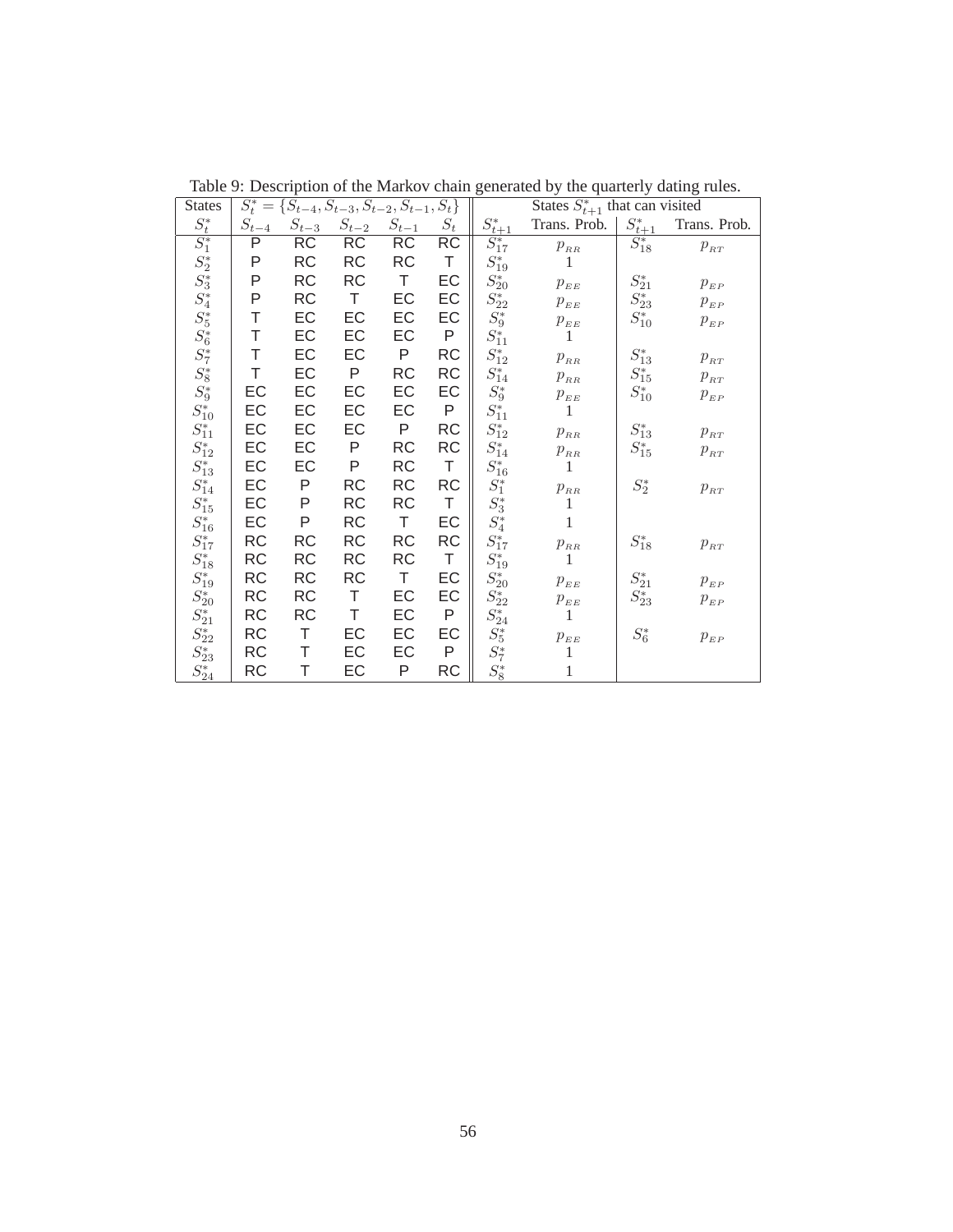

Figure 12: Classical and deviation cycles turning points and their relation with growth.